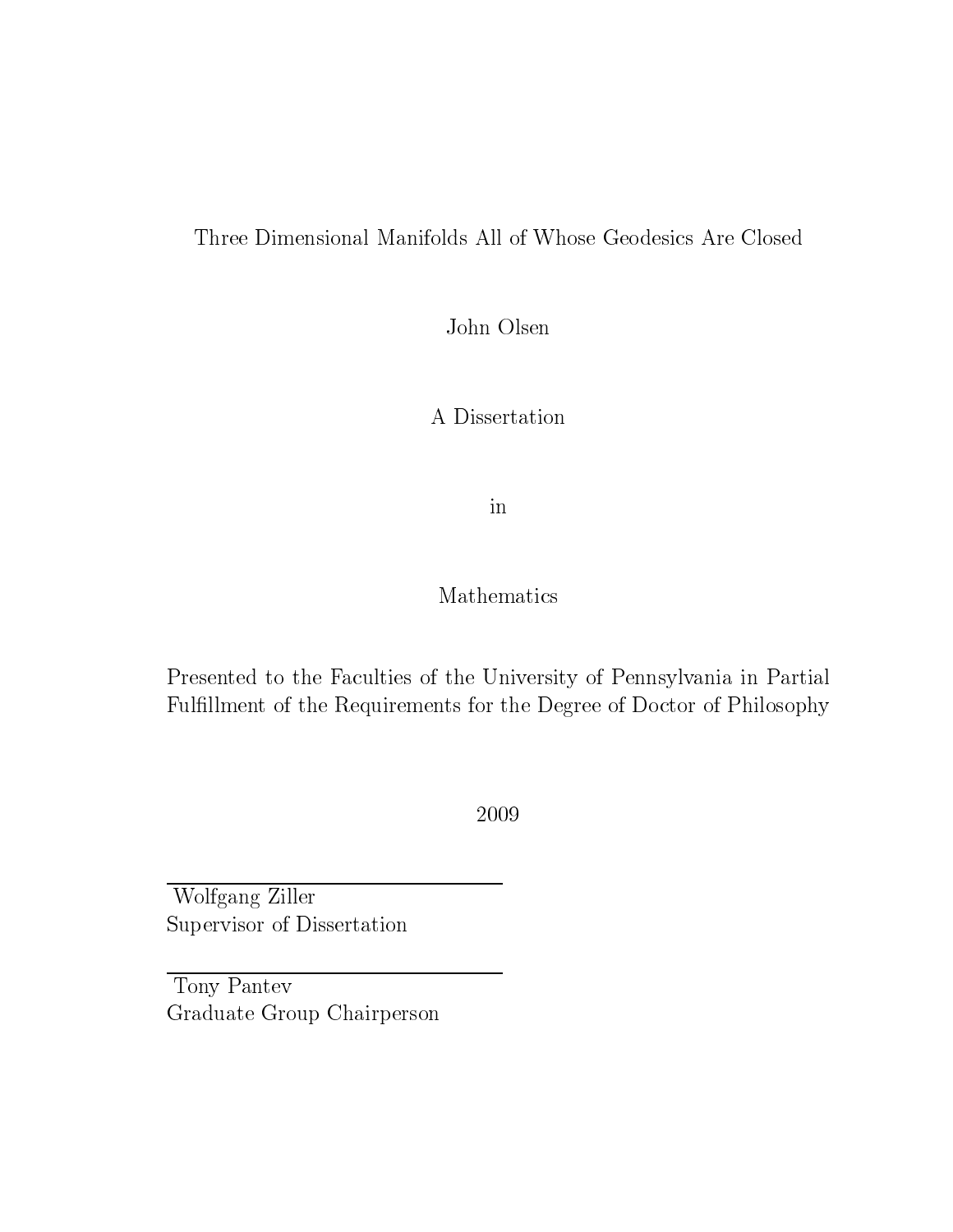### Acknowledgments

The first part of this work was supervised by Burkhard Wilking in Münster. I would like to thank Burkhard for proposing the problem to me and for helpful advice on how to attack it. The second part of my work was supervised by Wolfgang Ziller in Philadelphia. Thank you, Wolfgang, for numerous helpful and enlightening conversations, and much helpful advice on how to proceed with my work. Most of all I would like to thank you for creating an inviting and pleasant atmosphere in which it was a pleasure to work and where I felt welcome whenever I came to see you. The idea of getting all your students and visitors together for a seminar is excellent! I really enjoyed these "secret seminars" and learned a lot both from giving talks and from listening to other people's talks. A big thank you to former and current participants, Corey, Kris, Martin, Chenxu, Ricardo, Jason and Will. A particular thanks to Martin for being my tutor for the time when I was working with biquotients!

Part of this work was done while visiting Karsten Grove at the University of Maryland. Thank you, Karsten, for many great conversations and for conveying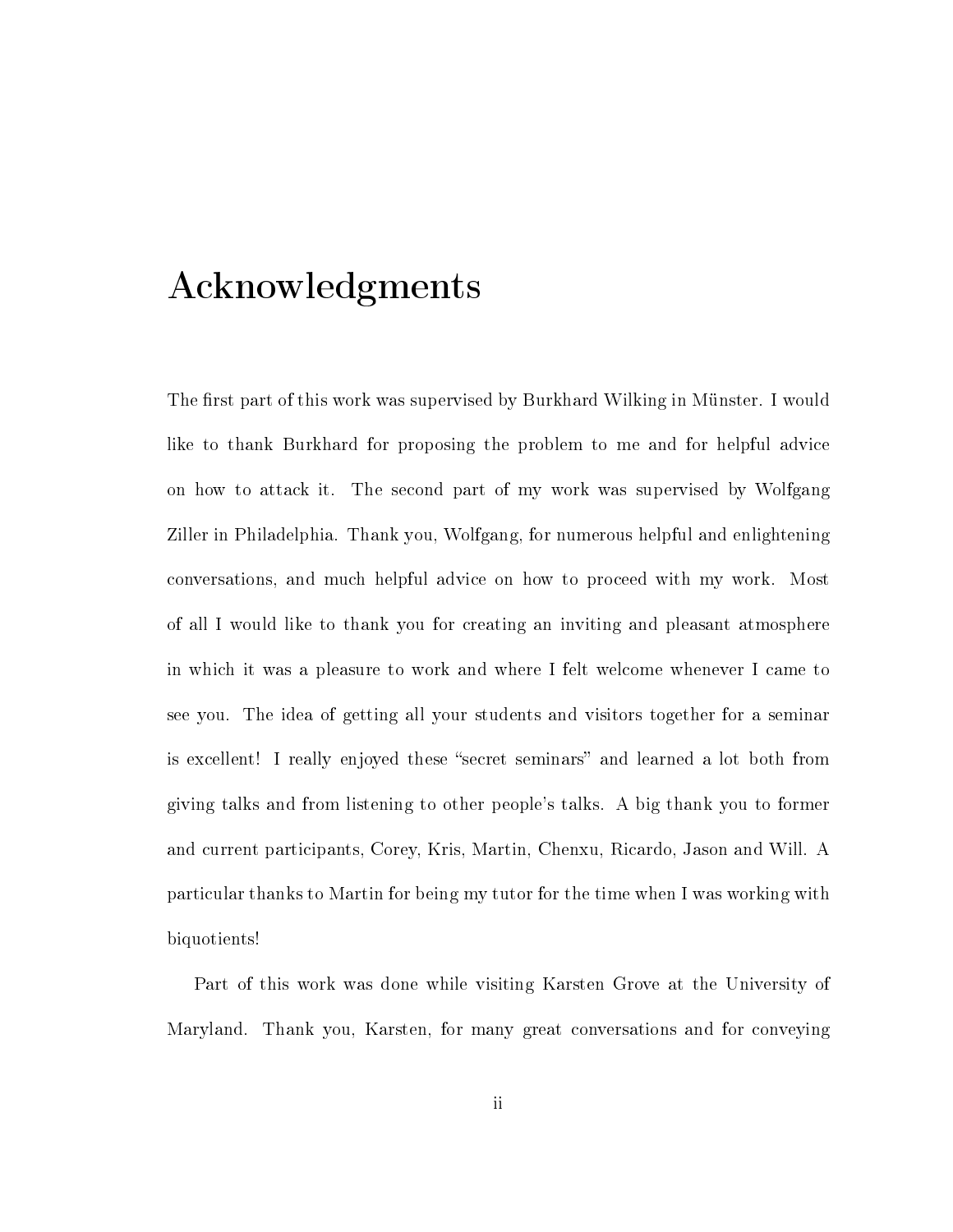your love of doing mathematics to me at a time when I needed exactly that! Our Monday meetings were always something I looked forward to, and, of course, I also want to thank both Fernando and Joe for making them so enjoyable.

It was during my graduate studies at the University of Aarhus I became interested in topology and geometry and I would like to thank Ib Madsen, Marcel Bökstedt, Jørgen Tornehave and Johan Dupont for sparking that interest through great courses and numerous conversations. I would especially like to thank Marcel Bökstedt for the many great conversations and discussions we have had over the years.

I would like to thank our great secretaries Janet, Monica, Paula and Robin. Everything around here runs smoothly and you are the reason for that! Janet put in a huge effort to help us get our job applications ready and helping us out with day-to-day graduate affairs. I am very thankful for all her help! I don't even have to say anything to make Monica laugh. What a great skill to have! I want to thank Monica for enduring my endless number of more or less ridiculous questions and answering them swiftly and accurately. Figuring out how the system works is a whole lot easier with her around! Thank you to Paula and Robin for all their help!

During my first year at the University of Pennsylvania, I shared an office with Vittorio. We will never agree 100% on who is the best bike rider or what the nicest Italian city might be, but that only added to the conversations! Thanks to Vittorio for a fun year! The next two years I shared an office with Andrew. I couldn't have asked for a better office mate! Thanks to Andrew for two great years!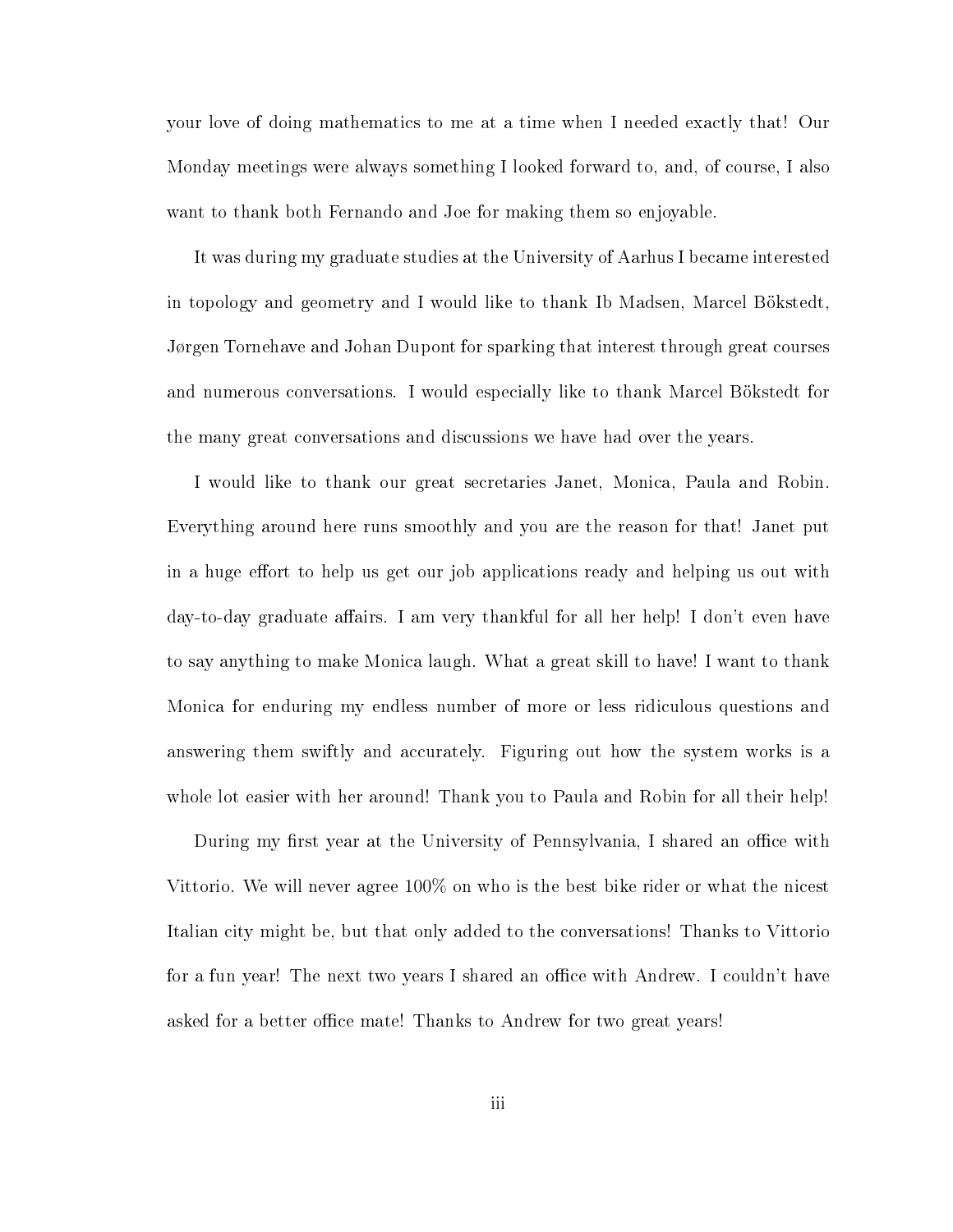I want to thank Elena, Enka and Sarah for introducing me to the fine art of tea drinking, and for numerous fun hours chatting in Enka's office. I also want to thank Lee, Sohrab and Torcuato for many helpful and enjoyable nights in the first year oce. Thanks to Tobi for great company on the bike climbing the Belmont Hills. Those were fun times! Thanks to Clay, Jen and Shea for being such good colleagues! I also want to thank my friends Clarisse and Tom for their wonderful company at our weekly dinners!

Finally, I want to thank my Mom Lilli for her great support from 6000km away. I certainly would not have finished any kind of advanced degree if you had not been so focused on getting us the best education and making sure we worked hard in school. I am both grateful and impressed that you managed that! Thank you also to my brother Erik for setting the bar high, both academically and on the road, and for your interest in my work.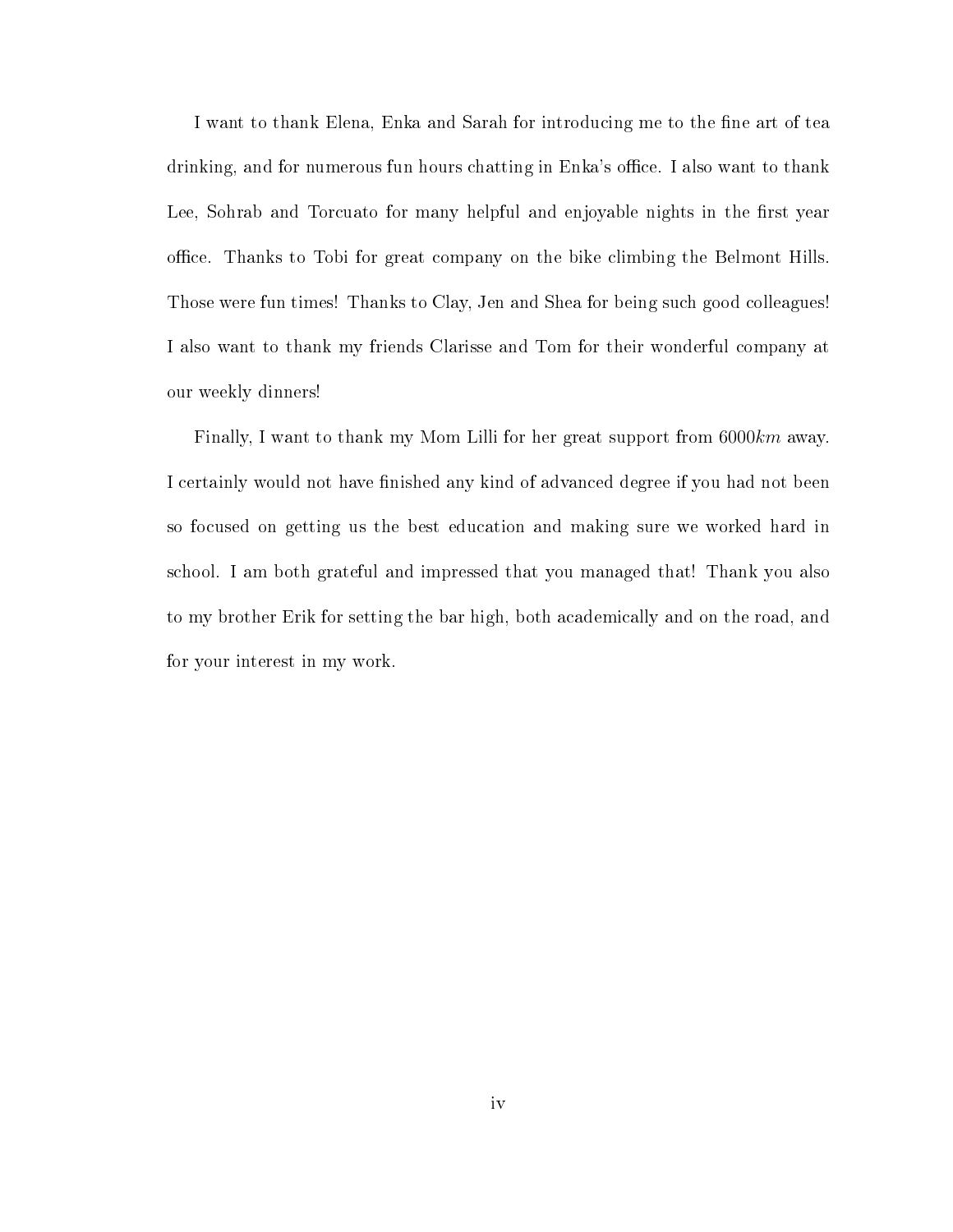#### ABSTRACT

Three Dimensional Manifolds All of Whose Geodesics Are Closed

John Olsen

#### Wolfgang Ziller, Advisor

We present some results concerning the Morse Theory of the energy function on the free loop space of  $S^3$  for metrics all of whose geodesics are closed. We also show how these results may be regarded as partial results on the Berger Conjecture in dimension three.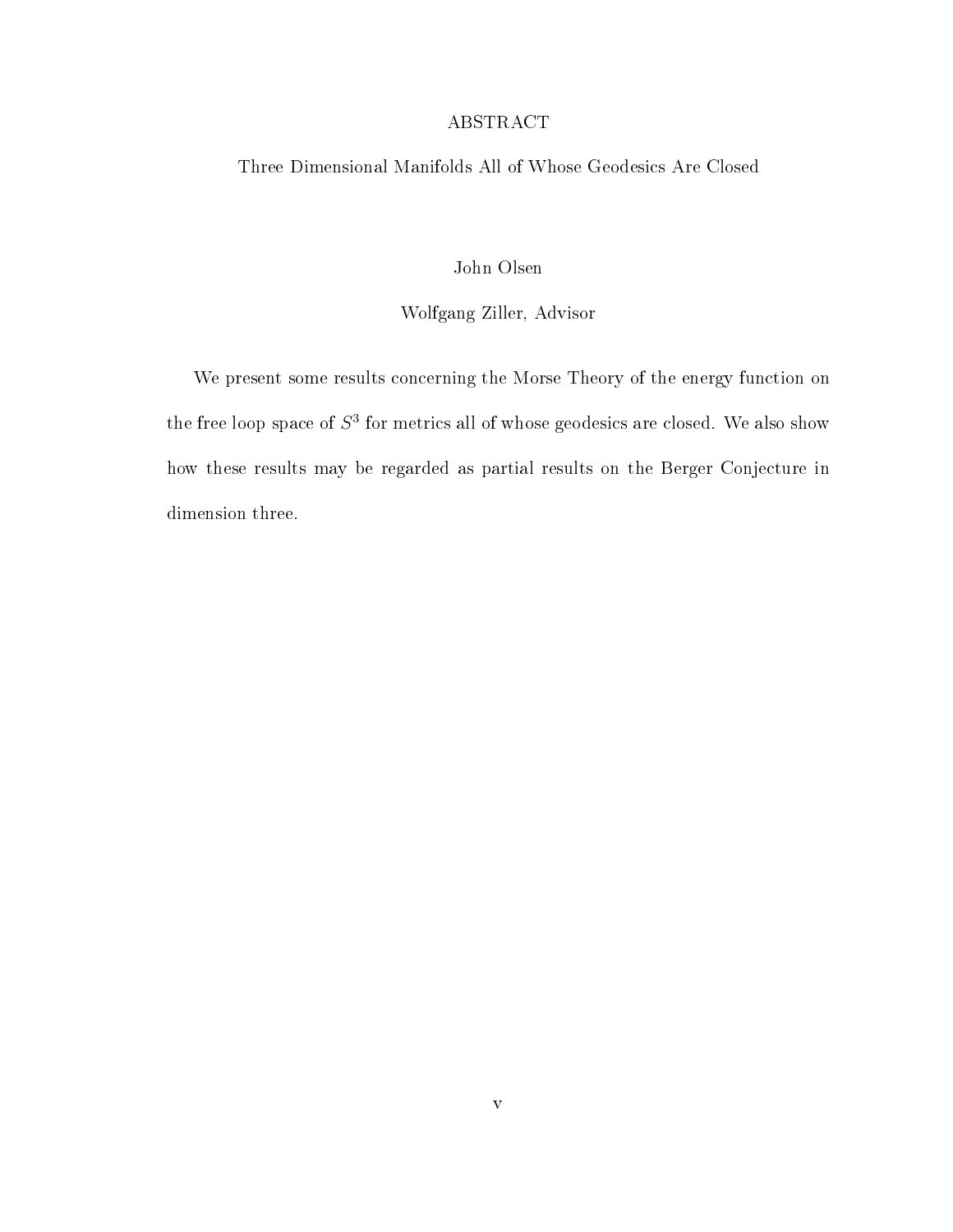## Contents

| 1 Introduction                                                   | 1  |
|------------------------------------------------------------------|----|
| 2 Preliminaries                                                  | 6  |
| 3 Rational $S^1$ -equivariant Perfectness of the Energy Function | 11 |
| 4 Orientability of Negative Bundles                              | 25 |
| 5 Topology of the Three Dimensional Critical Manifolds           | 27 |
| 6 Index Growth                                                   | 31 |
| 7 Reductions of the Berger Conjecture in Dimension Three         | 34 |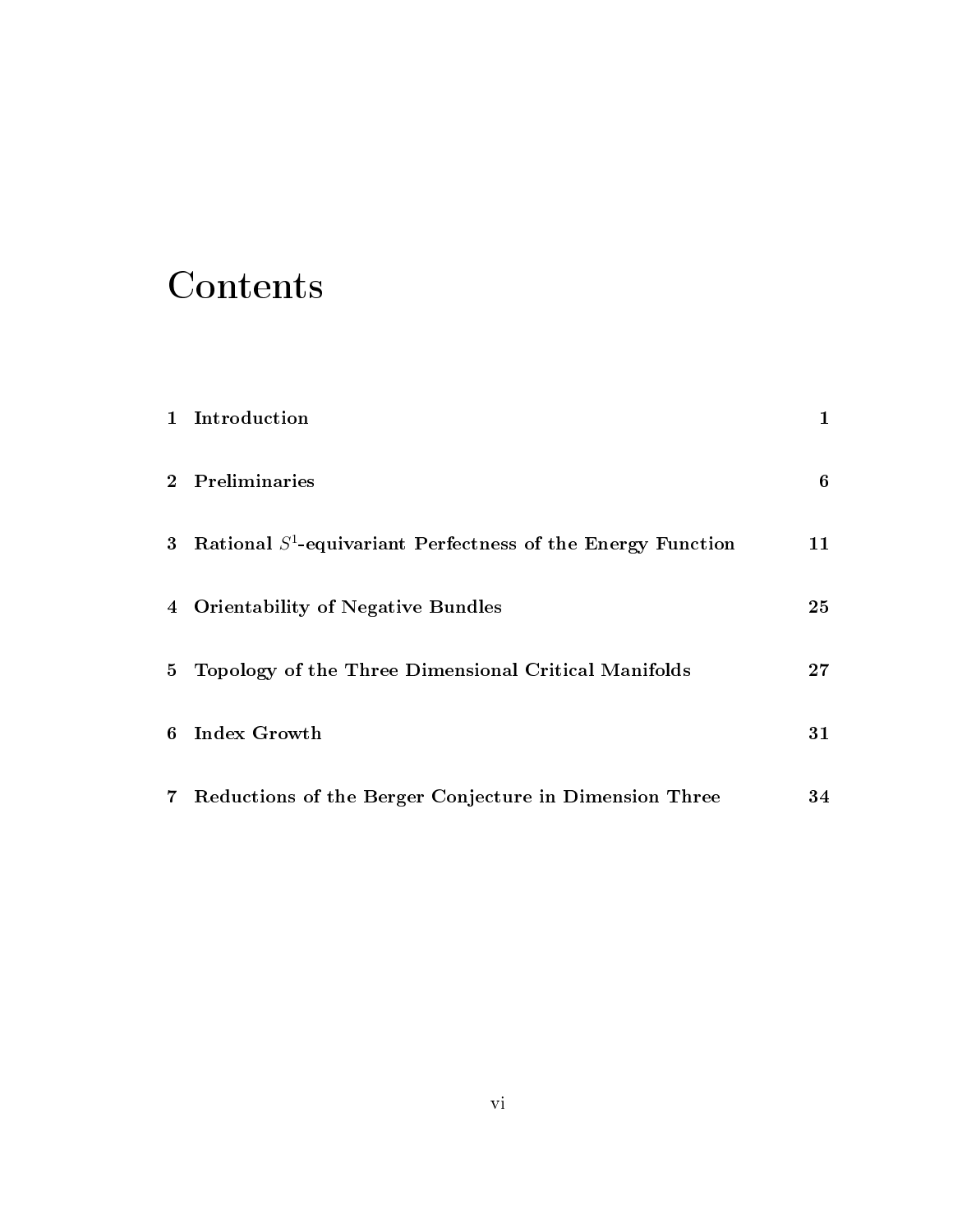### Chapter 1

### Introduction

About 30 years ago Berger conjectured that on a simply connected manifold all of whose geodesics are closed, all geodesics have the same least period. In addition to the spheres and projective spaces with the standard metrics, the so-called Zoll metrics on  $S<sup>n</sup>$  have this property as well; see [Bes78, Corollary 4.16]. The weaker statement that there exists a common period is a special case of a theorem due to Wadsley; see [Bes78, Theorem 7.12]. The lens spaces with the canonical metrics show that simply connectedness is necessary. On  $S^{2n+1}/\mathbb{Z}_k$ ,  $k > 2$  all geodesics are closed with common period  $2\pi$ , but there exist geodesics of smaller period.

Bott and Samelson studied the topology of such manifolds and showed that they must have the same cohomology ring as a compact rank one symmetric space. In 1982 Gromoll and Grove proved the Berger Conjecture for metrics on  $S^2$ , [GG82, Theorem 1].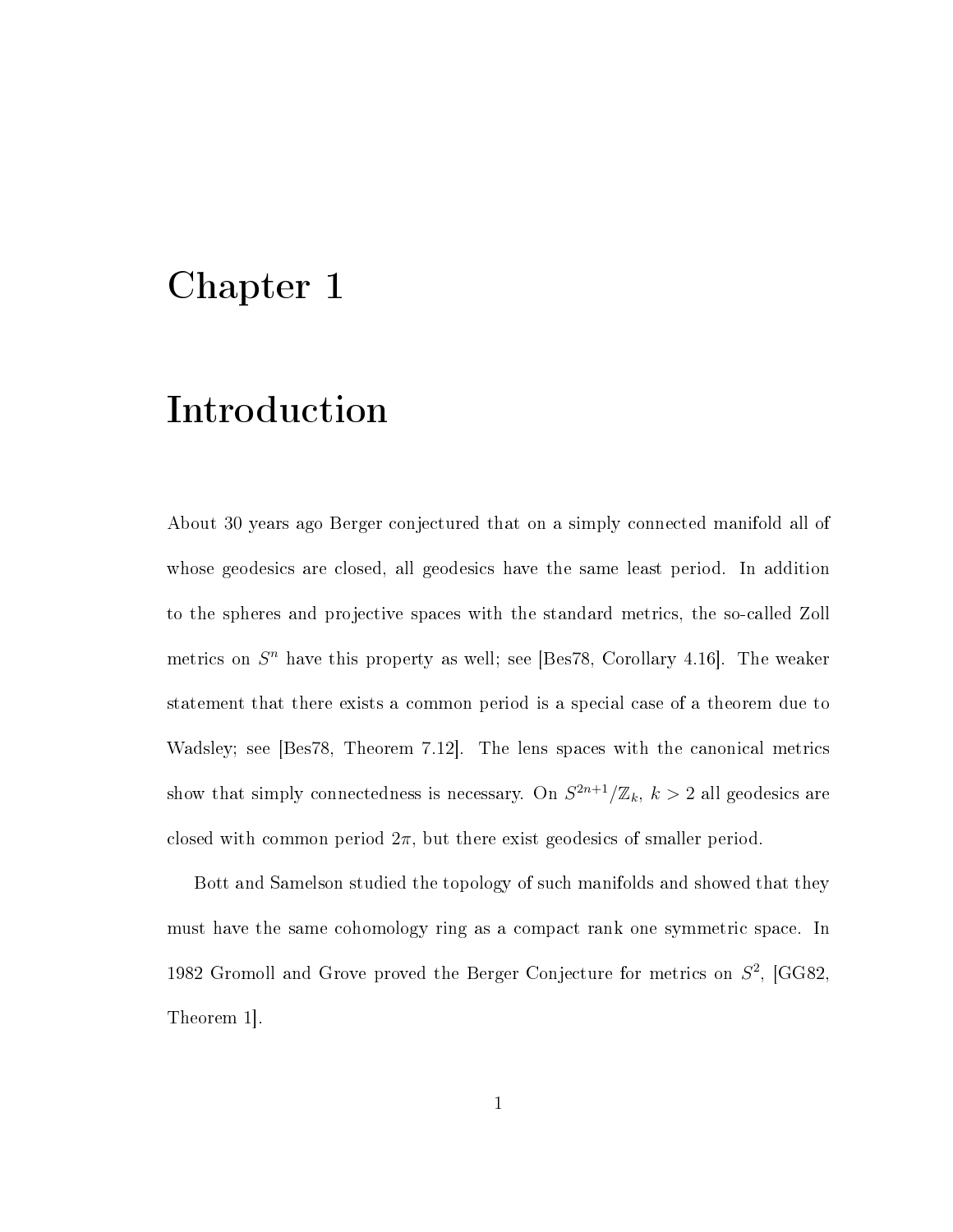In this thesis we present some results on the Morse theory on the free loop space of  $S<sup>3</sup>$  for metrics all of whose geodesics are closed. We also see how these results may be regarded as partial results on the Berger Conjecture.

Before we state the results we will review some basic notions from Morse theory on the free loop space of a Riemannian manifold; see Chapter 2 for an introduction.

Let M be a Riemannian manifold and let the free loop space  $\Lambda M$  be the set of absolutely continuous maps  $c \colon S^1 \to M$  with square integrable derivative and let the energy function E:  $\Lambda M \to \mathbb{R}$  be given by  $E(c) = \int_0^{2\pi} |\dot{c}(t)|^2 dt$ . The free loop space  $\Lambda M$  can be given the structure of a smooth Hilbert manifold which makes E into a smooth function. It follows from the first variation formula that the critical points of E are the closed geodesics on M. The group  $O(2)$  acts on the free loop space by reparameterization and since the action leaves E invariant, a critical point is never isolated. If the critical sets are submanifolds of  $\Lambda M$ , then we say that such a manifold N is nondegenerate if the null space of the Hessian  $Hess<sub>c</sub>(E)$  is equal to the tangent space  $T_cN$ . If all critical manifolds are nondegenerate in this sense we say that E is a Morse-Bott function.

Let  $\Lambda^a M$  be the set  $\mathbb{E}^{-1}([0,a]) \subseteq \Lambda M$ . If N is the only critical submanifold of energy  $a$ , one can use the gradient flow to show that there is a homotopy equivalence  $\Lambda^{a+\epsilon}M \simeq \Lambda^{a-\epsilon}M \cup_f D(\xi^-)$  for some gluing map  $f: S(\xi^-) \to \Lambda^{a-\epsilon}M$ , where  $\xi^-$  is the negative bundle over N whose fiber consists of the sum of the negative eigenspaces of Hess<sub>c</sub>(E). The rank of  $\xi^-$  is denoted  $\lambda(N)$  and is called the in-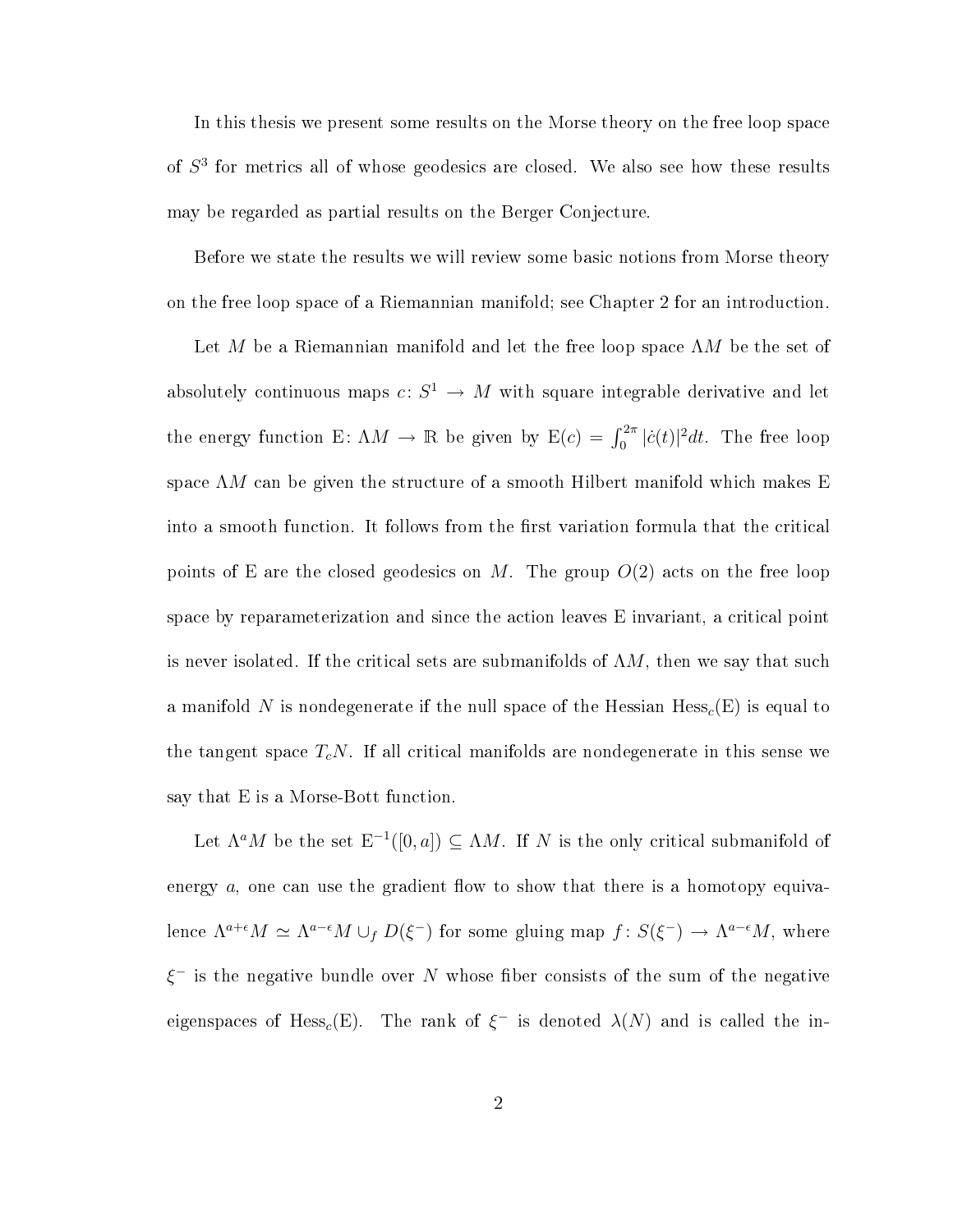dex of the critical manifold. The spaces  $D(\xi^-)$  and  $S(\xi^-)$  are the disk respectively sphere bundle of  $\xi^-$ . Excision gives an isomorphism  $H^i(\Lambda^{a+\epsilon}M, \Lambda^{a-\epsilon}M; R) \cong$  $H^{i}(D(\xi^{-}), S(\xi^{-}); R)$  and if the negative bundle over N is orientable the Thom isomorphism yields  $H^{i}(D(\xi^-),S(\xi^-);R) \cong H^{i-\lambda(N)}(N;R)$  for any coefficient ring R. If N is not orientable the last isomorphism holds with  $\mathbb{Z}_2$  coefficients. If R is a field we say that E is perfect if  $H^j(\Lambda M;R)=\bigoplus_j H^{j-\lambda(N_j)}(N_j;R),$  where the sum is over all critical manifolds.

For a topological group G we let  $EG$  be a contractible topological space on which G acts freely and let  $EG/G = BG$  be the classifying space of G. For a Gspace X the G-equivariant cohomology of X is defined to be the usual cohomology of the quotient space  $(X \times EG)/G = X_G$ . While the action of G on X might not be free, the diagonal action of G on  $X \times EG$  is always free, and the equivariant cohomology of X models the cohomology of  $X/G$  is the sense that for a free action we have  $H^*_G(X;R) \cong H^*(X/G;R)$ . The negative bundles are  $O(2)$ -vector bundles and one can for any group  $G \subseteq O(2)$  do equivariant Morse Theory analogously to the ordinary theory. In particular, one gets the isomorphism  $H_G^i(\Lambda^{a+\epsilon}M, \Lambda^{a-\epsilon}M; R) \cong$  $H_G^i(D(\xi^-),S(\xi^-);R)$ , and if the G-equivariant negative bundle is orientable, the Thom isomorphism yields  $H_G^i(D(\xi^-), S(\xi^-) \cong H_G^{i-\lambda(N)}(N;R)$  for any ring R. If R is a field, we say that E is perfect with respect to  $G$ -equivariant cohomology with coefficients in R if  $H^j_G(\Lambda M;R)\,=\,\bigoplus_j H^{j-\lambda(N_j)}_G(N_j;R),$  where the sum is over all critical manifolds.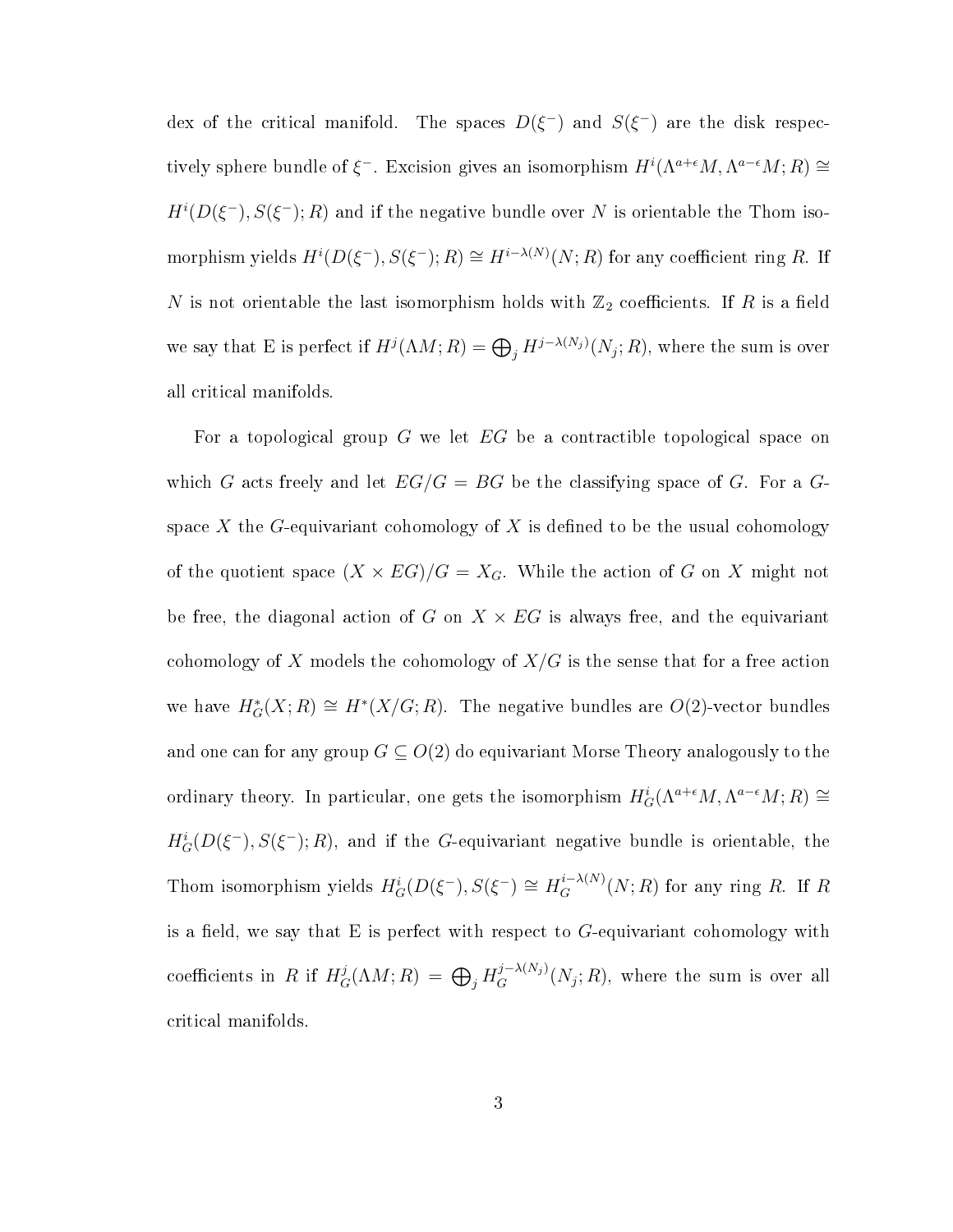We can now state the main results of the thesis.

**Theorem 1.** Let g be a metric on  $S^3$  all of whose geodesics are closed. Then relative to the point curves the energy function  $E$  is perfect with respect to rational  $S^1$ -equivariant cohomology.

The fact that the energy function is a Morse-Bott function was observed by Wiking; see [Wil01, Proof of Step 3]. This allows us to do Morse Theory on  $\Lambda S^3$ . The next theorem allows us to use arbitrary coefficients for the homology.

**Theorem 2.** Let g be a metric on  $S<sup>3</sup>$  all of whose geodesics are closed. Then the negative bundles over the critical manifolds are orientable both as ordinary and  $S^1$ equivariant vector bundles.

We have the following structure result for the critical manifolds of the energy function.

**Theorem 3.** Let g be a metric on  $S^3$  all of whose geodesics are closed. A critical manifold in  $\Lambda S^3$  is either diffeomorphic to the unit tangent bundle of  $S^3$  or has the integral cohomology ring of a three dimensional lens space  $S^3/\mathbb{Z}_{2k}$ .

The three theorems together imply the following theorem; see Chapter 7, Theorem 3.

**Theorem 4.** Let g be a metric on  $S^3$  all of whose geodesics are closed. The geodesics have the same least period if and only if the energy function is perfect for ordinary cohomology.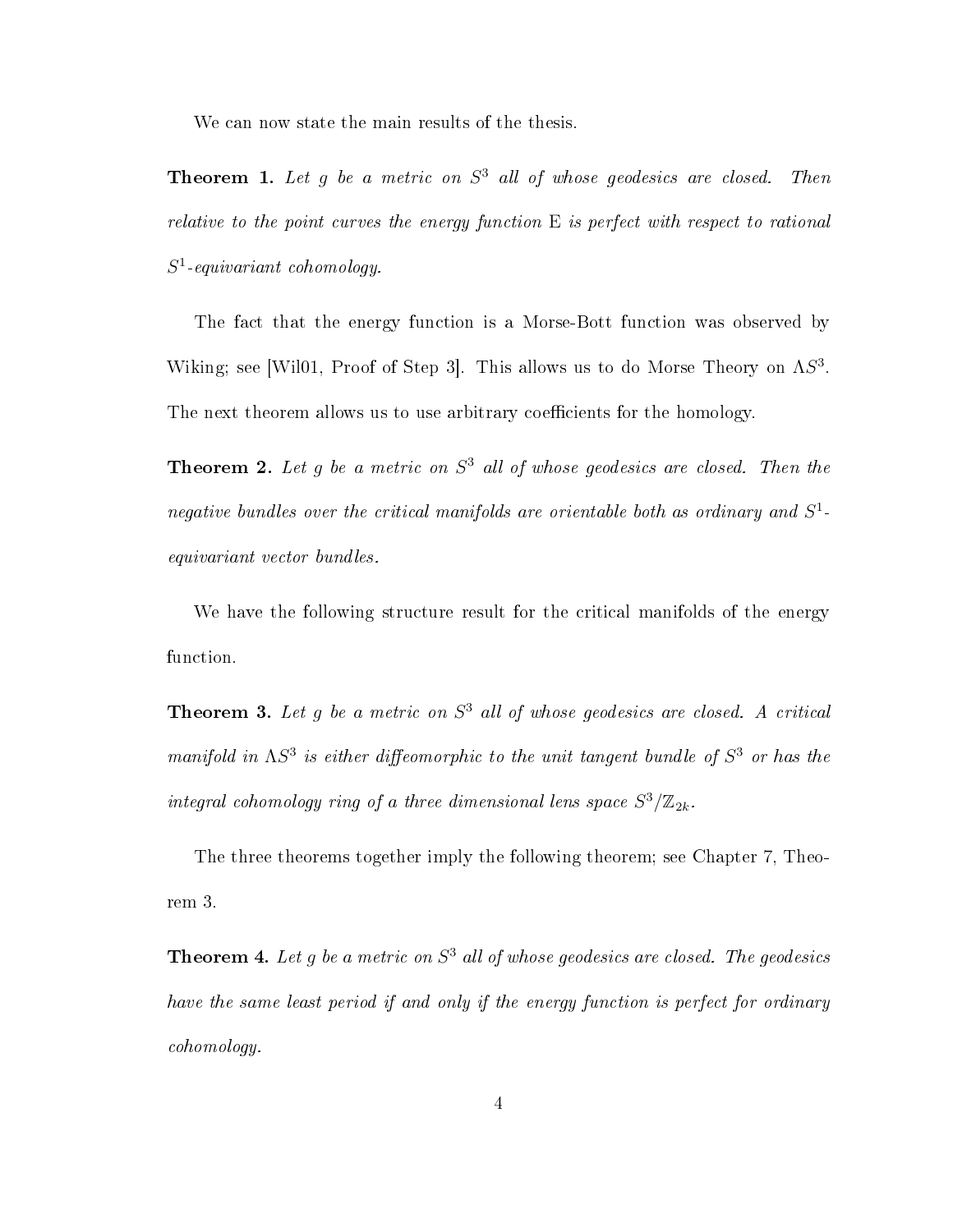One possible way to attack the Berger Conjecture in dimension three is to assume that there exist exceptional closed geodesics of period  $2\pi/n$  for  $n > 1$  and then try to derive a contradiction by using the results above together with the Bott Iteration Formula, which calculate the index of an iterated geodesic.

We show that there exists only one critical manifold  $N$  of index two and that this critical manifold must be three dimensional. By the Bott Iteration Formula we see that for  $c \in N$ , the index of  $c^2$  is either four or six. If we assume that the sectional curvature K satisfies  $1/4 \leq K \leq 1$  we are able to get a contradiction in the case where Index $(c^2) = 4$  by using a result from [BTZ83]. We have not yet been able to handle the case where  ${\rm Index}(c^2)=6;$  see Chapter 7 Theorem 4 for a more detailed description of further properties we are able to prove.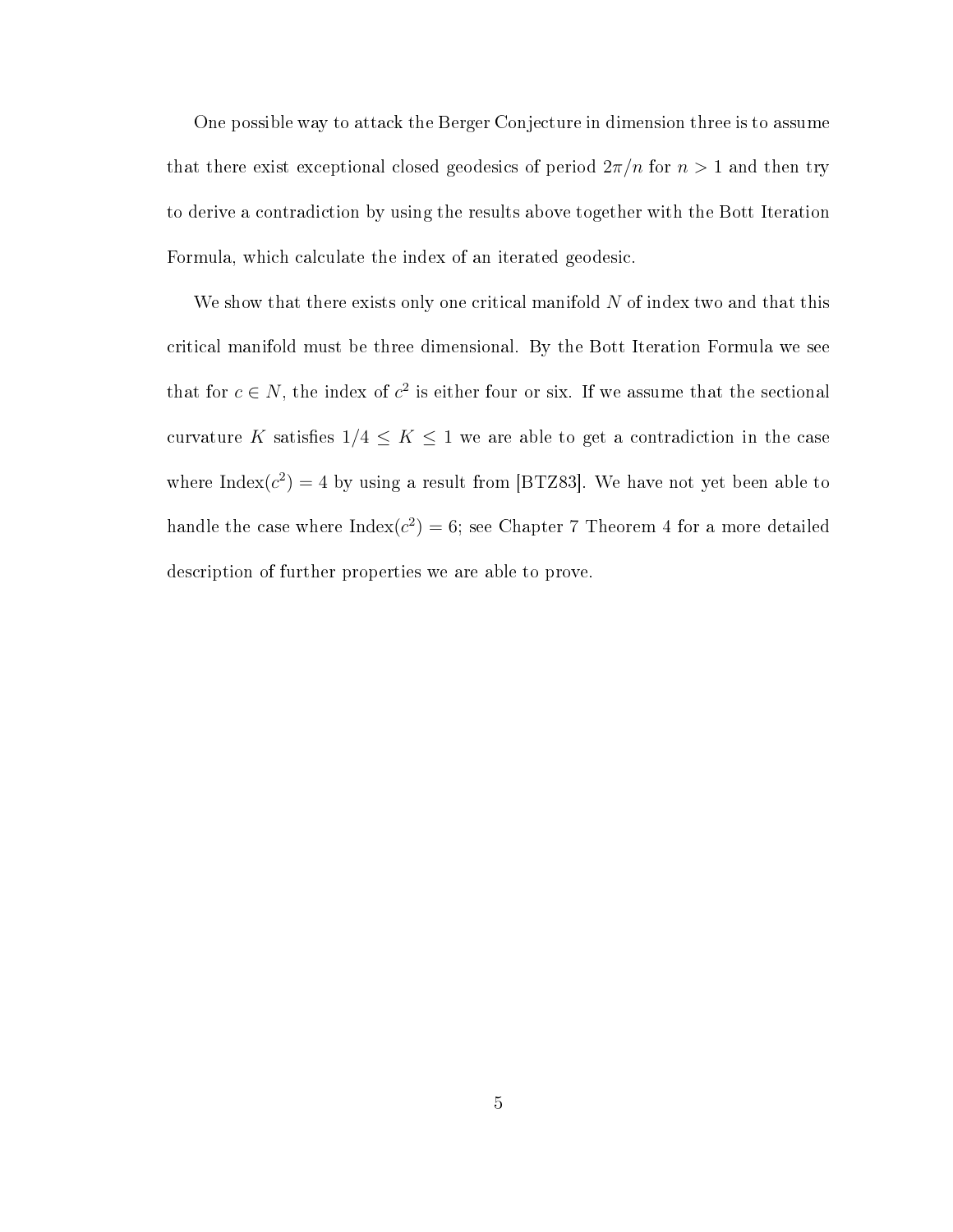### Chapter 2

### Preliminaries

We will review some basic notions from Morse theory on the free loop space of a Riemannian manifold. The standard reference is [Kli78]; see also [BO04, Chapter 3] and [Hin84] for a short introduction.

Let M be a Riemannian manifold and let  $\Lambda M = W^{1,2}(S^1, M)$  be the free loop space of M. The free loop space  $\Lambda M$  can be given the structure of a smooth Hilbert manifold which makes E into a smooth function; see [Kli78, Theorem 1.2.9]. Note that there is a natural inclusion  $W^{1,2}(S^1,M) \to C^0(S^1,M)$  and a fundamental theorem states that this map is a homotopy equivalence; see [Kli78, Theorem 1.2.10]. The tangent space at a point  $c \in \Lambda M$ ,  $T_c \Lambda M$ , consists of all vector fields along c of class  $W^{1,2}$ , and is a real Hilbert space with inner product given by

$$
\langle \langle X, Y \rangle \rangle_1 = \int_0^{2\pi} \langle X(t), Y(t) \rangle + \langle \frac{DX}{dt}, \frac{DY}{dt} \rangle dt,
$$

where  $\frac{D}{dt}$  is the covariant derivative along c induced by the Levi-Civita connection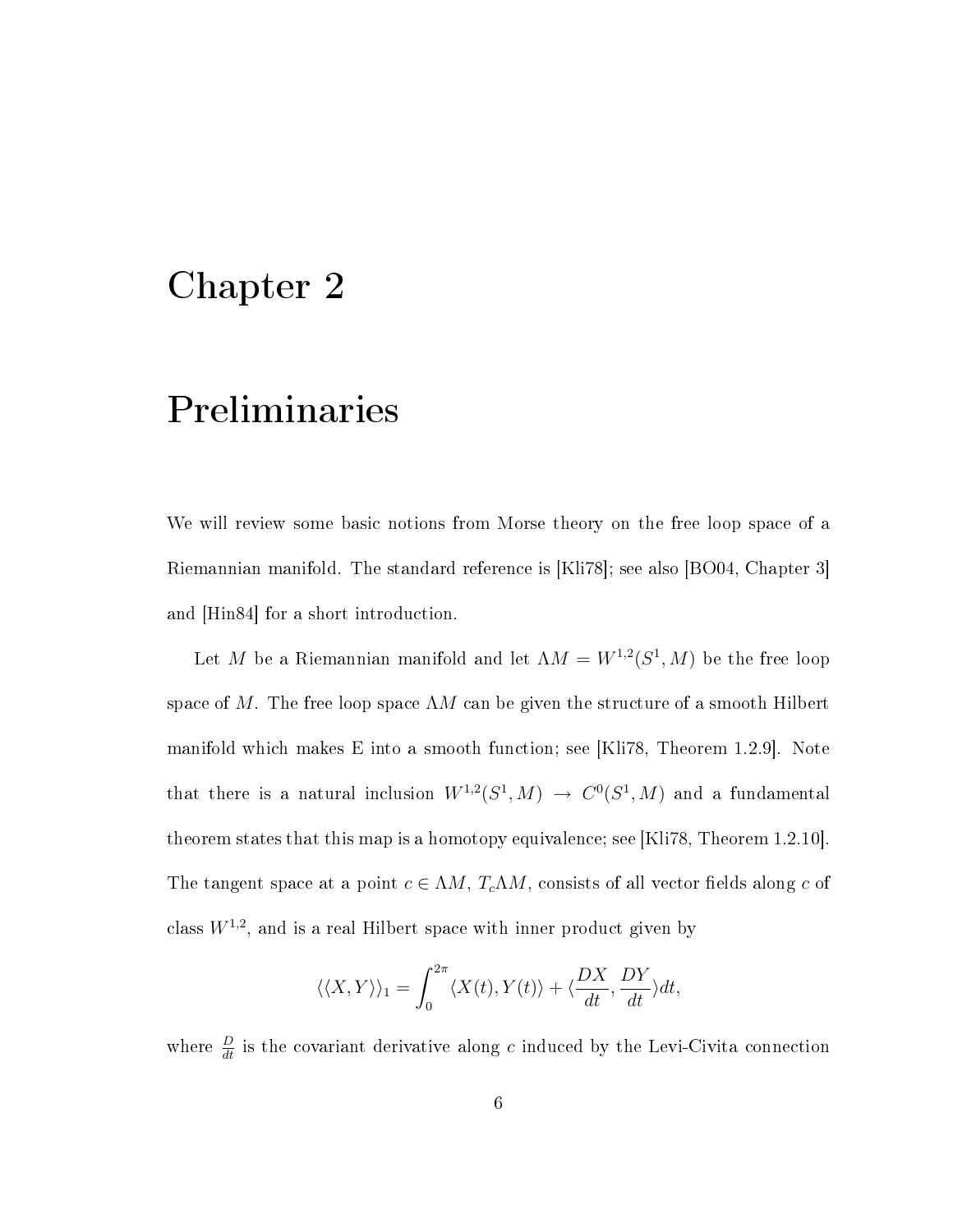on M. Let the energy function E:  $\Lambda M \to \mathbb{R}$  be given by  $E(c) = \int_0^{2\pi} |\dot{c}(t)|^2 dt$ . It follows from the first variation formula that the critical points of  $E$  are the closed geodesics on M.

Let N be a critical manifold of E in  $\Lambda M$  and let  $c \in N$  be a critical point. We use the convention that the critical sets are maximal and connected throughout. By definition N satisfies the Bott nondegeneracy condition if  $T_cN = \text{Ker}(\text{Hess}_c(E))$ . If all critical manifolds are nondegenerate in this sense, the energy function is called a Morse-Bott function. What this says geometrically is that the dimension of the space of periodic Jacobi vector fields along the geodesic  $c$  is equal to the dimension of the critical manifold.

Now assume that  $N_j$ ,  $j = 1, \ldots, l$ , are the critical manifolds of energy a, that they satisfy the Bott nondegeneracy condition, and that there are no other critical values in the interval  $[a - \epsilon, a + \epsilon], \epsilon > 0$ . The metric on  $T_c\Lambda M$  induces a splitting of the normal bundle,  $\xi$ , of  $N_j$  in  $\Lambda M$  into a positive and a negative bundle,  $\xi =$  $\xi^+ \oplus \xi^-,$  such that the Hessian of the energy function is positive definite on  $\xi^+$  and negative definite on  $\xi^-$ . Furthermore  $\lambda(N_j) = \text{rank}\,\xi^-$  is called the index of  $N_j$ and is finite. Note that the index is constant on each critical manifold, since it is connected. We denote by  $\Lambda^a M$  the set  $\mathbb{E}^{-1}([0,a]) \subseteq \Lambda M$ . Let  $D(\xi^-(N_j)) = D(N_j)$ and  $S(\xi^-(N_j)) = S(N_j)$  be the disc, respectively sphere, bundle of the negative bundle  $\xi^-$  over  $N_j$ . Using the gradient flow, one shows that there exists a homotopy equivalence  $\Lambda^{a+\epsilon}M \simeq \Lambda^{a-\epsilon}M \cup_f \cup_{j=1}^l D(N_j)$  for some gluing maps  $f_j \colon S(N_j) \to$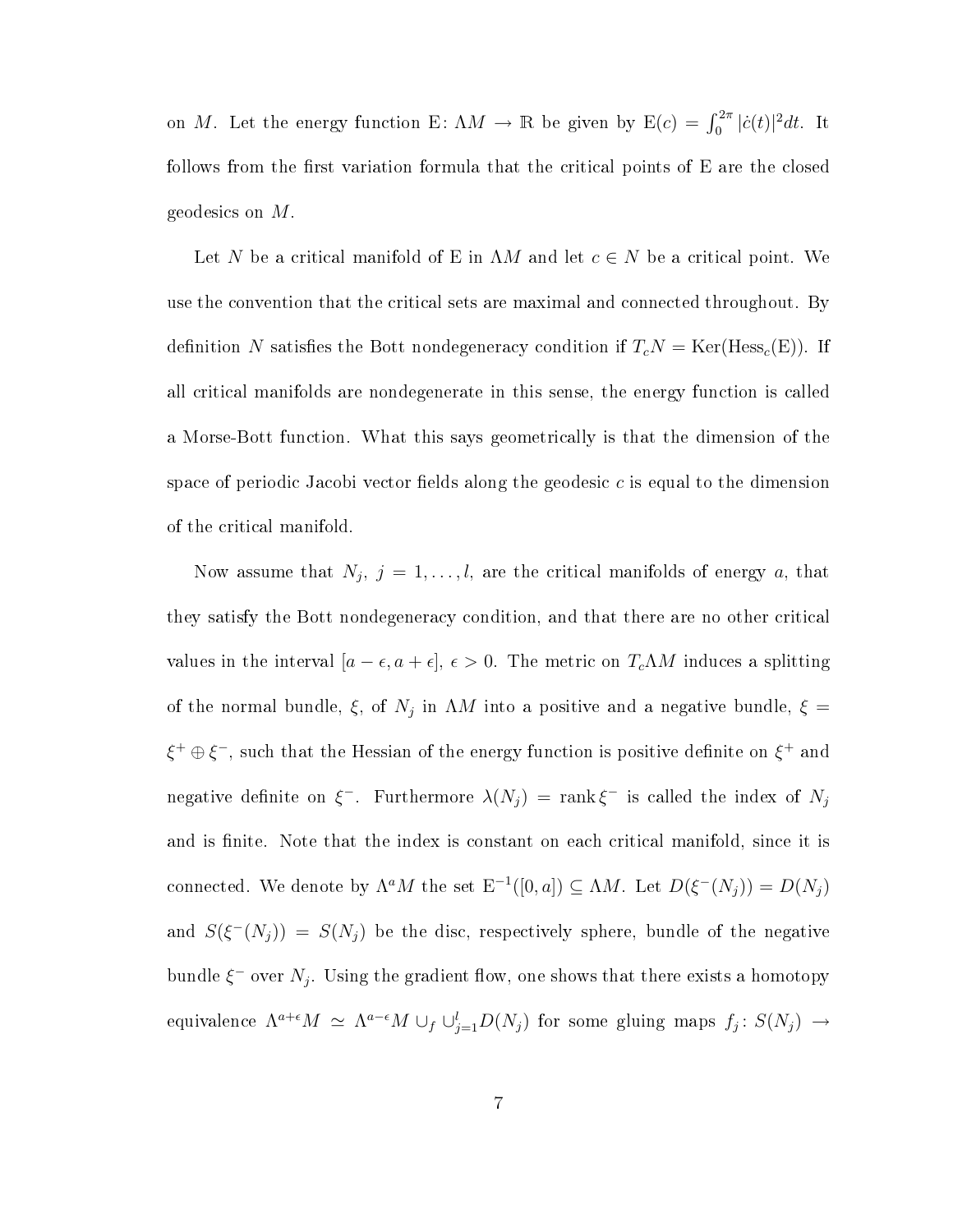$\Lambda^{a-\epsilon}M$ ; see [Kli78, Theorem 2.4.10].

If the negative bundle over  $N_j$  is orientable for all j, excision and the Thom isomorphism yield

$$
H^{i}(\Lambda^{a+\epsilon}M, \Lambda^{a-\epsilon}M; R) \cong \bigoplus_{j=1}^{l} H^{i}(D(N_j), S(N_j); R) \cong \bigoplus_{j=1}^{l} H^{i-\lambda(N_j)}(N_j; R)
$$

for any coefficient ring R. If N is not orientable the isomorphism holds with  $\mathbb{Z}_2$ coefficients. The cohomology of  $\Lambda^{a+\epsilon}M$  is now determined by the cohomology of  $\Lambda^{a-\epsilon}M$  and  $N_j$  by the long exact cohomology sequence for the pair  $(\Lambda^{a+\epsilon}M, \Lambda^{a-\epsilon}M)$ . This way one can in principle inductively calculate the cohomology of  $\Lambda M$  from the cohomology of the critical manifolds. If the map  $\Lambda^{a+\epsilon}M \to (\Lambda^{a+\epsilon}M, \Lambda^{a-\epsilon}M)$  induces an injective map  $H^{i}(\Lambda^{a+\epsilon}M, \Lambda^{a-\epsilon}M; R) \to H^{i}(\Lambda^{a+\epsilon}M; R)$  for all i, we say that all relative classes can be completed to absolute classes. This is equivalent to all the boundary maps in the long exact cohomology sequence for the pair  $(\Lambda^{a+\epsilon}M, \Lambda^{a-\epsilon}M)$ being zero. If this holds for all i and all critical values  $a$ , we say that E is perfect. If R is a field, perfectness implies that  $H^j(\Lambda M;R) = \bigoplus_j H^{j-\lambda(N_j)}(N_j;R)$ , where the sum is over all critical manifolds.

For a topological group G we let  $EG$  be a contractible topological space on which G acts freely and let  $EG/G = BG$  be the classifying space of G. For a G-space X the quotient space  $(X \times EG)/G = X \times_G EG = X_G$  is called the Borel construction. The G-equivariant cohomology of  $X$  is defined to be the usual cohomology of the Borel construction  $X_G$ . We have a fibration  $X \to X \times_G EG \to BG$  and, if the G-action on X is free, a fibration  $X \times_G EG \to X/G$  with fiber  $EG$ , i.e. the map is a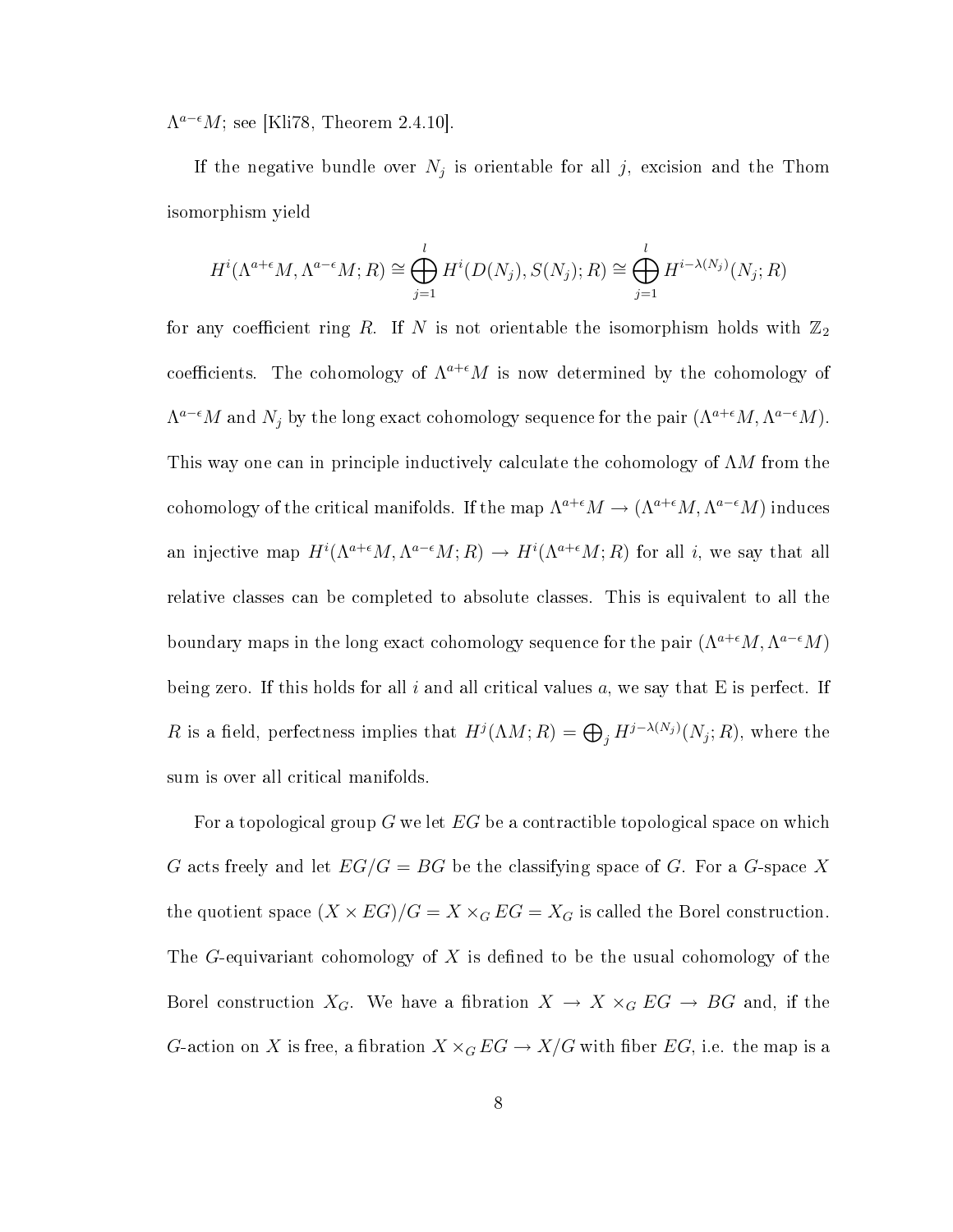(weak) homotopy equivalence. If G acts on a manifold X with finite isotropy groups, the map  $X \times_G EG \to X/G$  is a rational homotopy equivalence and the cohomology of  $X/G$  is concentrated in finitely many degrees when X is finite dimensional and compact.

For G a group acting on  $\Lambda M$  we consider G-equivariant Morse theory. Let  $\xi \to X$  be a vector bundle where G acts on  $\xi$  such that  $p: \xi \to X$  is equivariant and the action is linear on the fibers. For such vector bundles we define the  $G$ vector bundle by  $\xi_G = \xi \times_G EG \to X_G$ . The G-vector bundle  $\xi_G$  is orientable if and only if  $\xi$  is orientable and G acts orientation preserving on the fibers. Thus if G is connected  $\xi_G$  is orientable if and only if  $\xi$  is orientable. For an oriented rank k G-vector bundle  $\xi_G$  over X there is a G-equivariant Thom isomorphism,  $H_G^*(D((X)), S((X)); R) \cong H_G^{*-k}(X; R).$ 

The action of  $O(2)$  on  $S<sup>1</sup>$  induces an action of  $O(2)$  on the free loop space via reparametrization. Since the energy function is invariant under the action of  $O(2)$ and  $O(2)$  acts by isometries with respect to the inner product used to define the negative bundles, the negative bundles are  $O(2)$ -bundles in this sense. For any group  $G \subseteq O(2)$  we have similarly to the above

$$
H_G^i(\Lambda^{a+\epsilon}M, \Lambda^{a-\epsilon}M; R) \cong \bigoplus_{j=1}^l H_G^i(D(N_j), S(N_j); R) \cong \bigoplus_{j=1}^l H_G^{i-\lambda(N_j)}(N_j; R)
$$

where as above  $D(N_i)$  and  $S(N_i)$  are the disk and sphere bundle of the negative bundles  $\xi^-$  over the critical manifold  $N_j$   $j = 1, ..., l$  and where a is the energy of the critical manifolds  $N_j$ . The second isomorphism holds for any co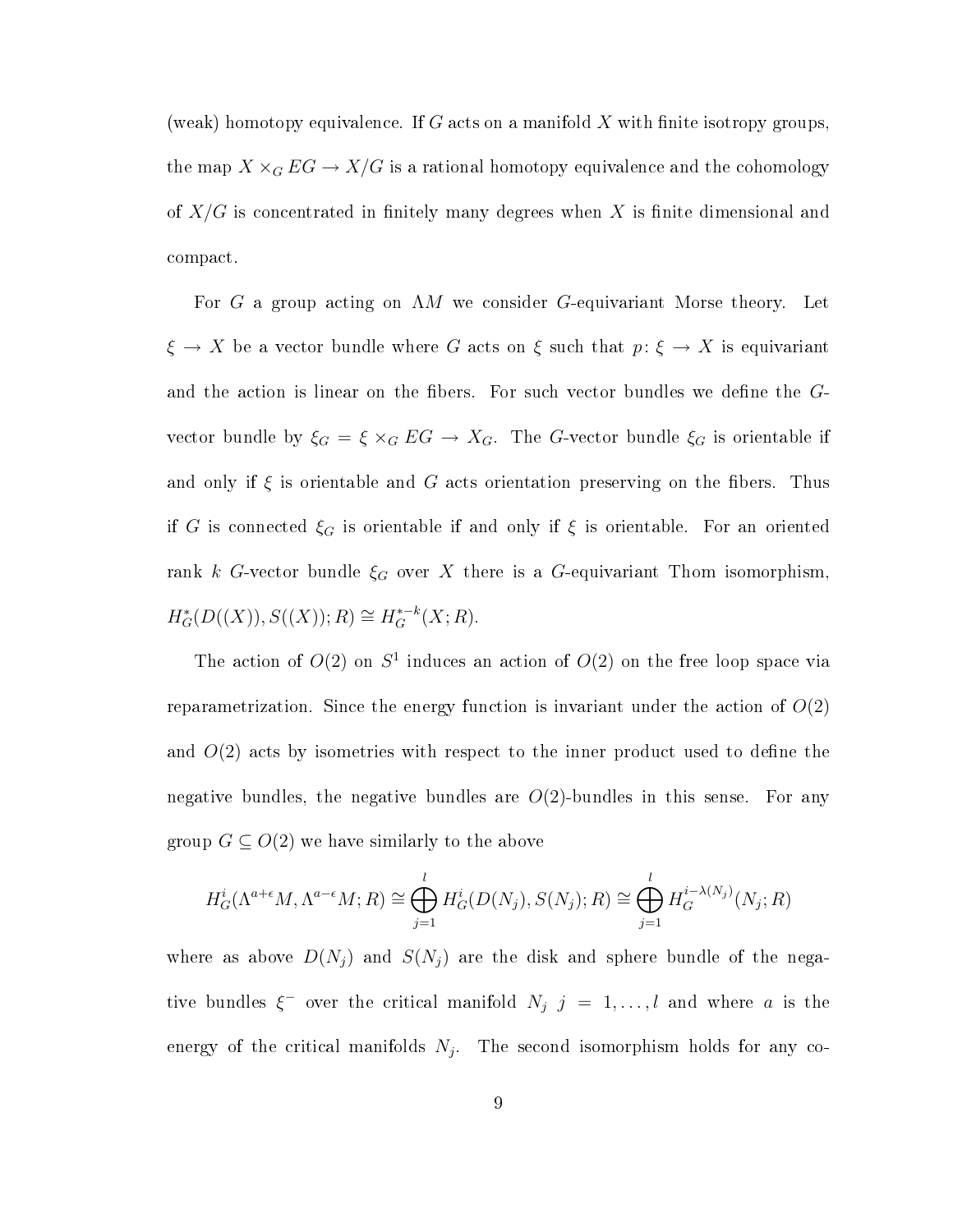efficient ring R if the negative bundle is oriented and with  $\mathbb{Z}_2$  coefficients if it is nonorientable. The G-equivariant cohomology of  $\Lambda^{a+\epsilon}M$  is determined by the G-equivariant cohomology of  $\Lambda^{a-\epsilon}M$  and  $N_j$  by the long exact G-equivariant cohomology sequence for the pair  $(\Lambda^{a+\epsilon}M, \Lambda^{a-\epsilon}M)$ . In principle this allows us to inductively calculate the G-equivariant cohomology of  $\Lambda M$  from the G-equivariant cohomology of the critical manifolds. Again we say that E is perfect with respect to G-equivariant cohomology if the map  $\Lambda^{a+\epsilon}M \to (\Lambda^{a+\epsilon}M, \Lambda^{a-\epsilon}M)$  induces an injective map  $H^i_G(\Lambda^{a+\epsilon}M,\Lambda^{a-\epsilon}M;R)\to H^i_G(\Lambda^{a+\epsilon}M;R)$  for all i and for all critical values a. If R is a field, perfectness implies that  $H_G^j(\Lambda M; R) = \bigoplus_j H_G^{j-\lambda(N_j)}(N_j; R)$ , where the sum is over all critical manifolds. See [Hin84] for an introduction to equivariant Morse theory on  $\Lambda M$ .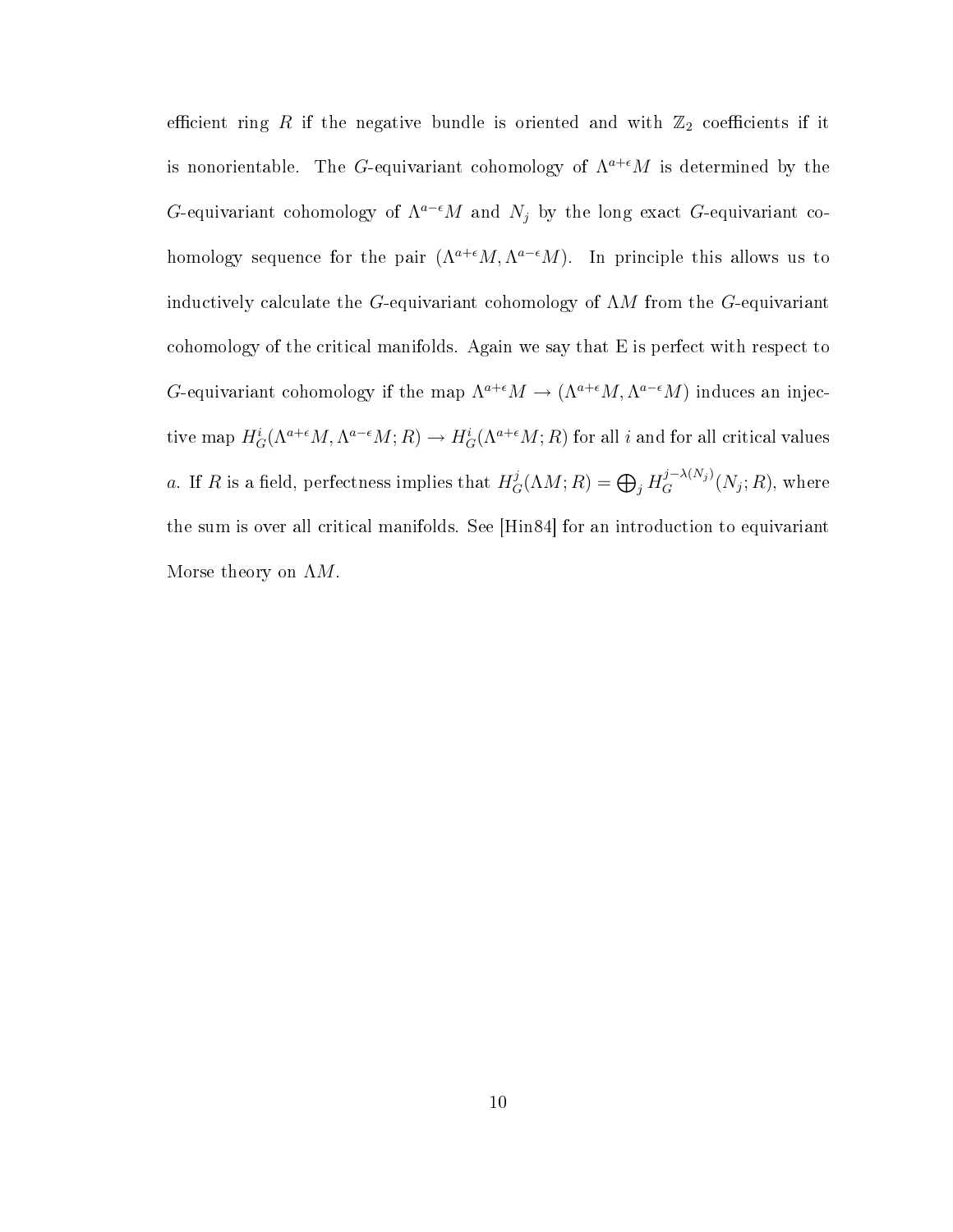### Chapter 3

# $\mathrm{Rational}\,\, S^1\text{-}\mathrm{equivariant}\,\, \mathrm{Perfectness}$ of the Energy Function

In the case of the canonical metric  $g_0$  on  $S^3$  we let  $B_k \cong T^1S^3$  be the manifold of k-times iterated geodesics. The energy function is a Morse-Bott function for the metric  $g_0$ . The manifolds  $B_k$ ,  $k \in \mathbb{N}_{>0}$  and the point curves  $S^3$  are the only critical manifolds for E and the induced action of  $S^1/\mathbb{Z}_k$  on  $B_k$  is free. The  $S^1$ -equivariant cohomology of  $T^1S^3$  can thus be calculated from the Gysin sequence for the bundle  $S^1 \to T^1 S^3 \to T^1 S^3 / S^1$  and is given by

$$
H_{S^1}^i(T^1S^3; \mathbb{Q}) = \begin{cases} \mathbb{Q}, & i = 0, 4, \\ \mathbb{Q}^2, & i = 2, \\ 0, & \text{otherwise.} \end{cases}
$$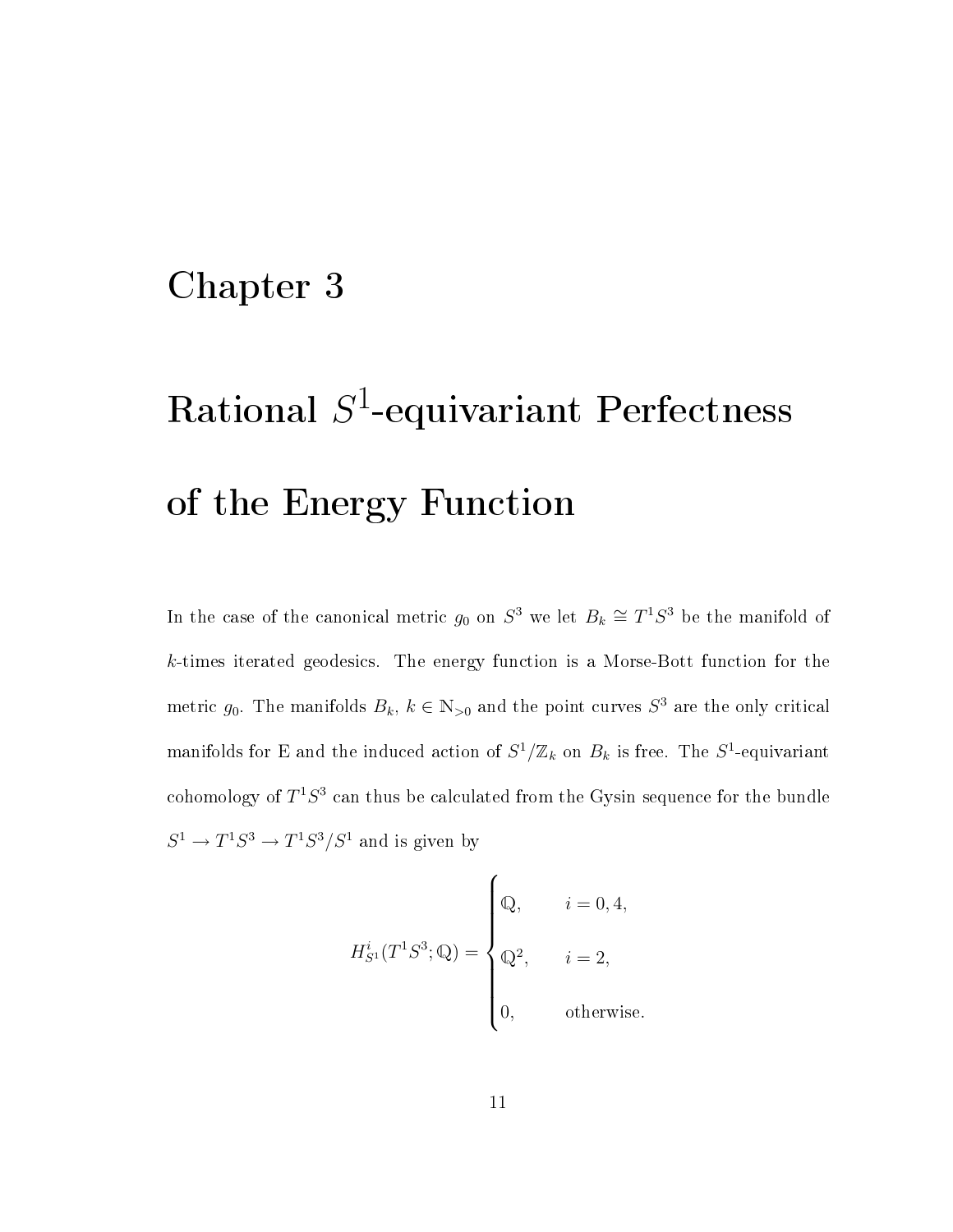Since by [Zil77] the indices of the critical manifolds  $B_k$  in  $\Lambda S^3$  are  $2(2k-1)$ ,  $k \in \mathbb{N}_{>0}$ , we see that for all k the rational  $S^1$ -equivariant cohomology of  $B_k$  is concentrated in even degrees. Hence by the Lacunary Principle the energy function is perfect relative to  $S^3$  for rational  $S^1$ -equivariant cohomology.

**Proposition 3.1.** The rational  $S^1$ -equivariant cohomology of  $\Lambda S^3$  relative to  $S^3$  is given by

$$
H_{S^{1}}^{i}(\Lambda S^{3}, S^{3}; \mathbb{Q}) = \begin{cases} \mathbb{Q}, & i = 2 \\ \mathbb{Q}^{2}, & i = 2k, k \in \mathbb{N}, k > 1 \\ 0, & otherwise. \end{cases}
$$

More generally, Hingston calculated the  $S^1$ -equivariant cohomology of the free loop space of any compact rank one symmetric space; see [Hin84, Section 4.2].

Let  $g$  be a metric on  $S^3$  all of whose geodesics are closed and normalized so that  $2\pi$  is the least common period. We assume that there exist exceptional geodesics on  $(S^3, g)$  of period  $2\pi/n$  for  $n > 1$ . Since all geodesics are closed with common period  $2\pi$  the geodesic flow defines an effective and orientation preserving action of  $\mathbb{R}/2\pi\mathbb{Z} = S^1$  on  $T^1S^3$ . Choose a metric on  $T^1S^3$  such that the action of  $S^1$  becomes isometric. The full unit tangent bundle corresponds to geodesics of period  $2\pi$  and the closed geodesics of length  $(k/n)2\pi$  can be identified with the fixed point set of the element  $e^{2\pi i/n} \in S^1$  in  $T^1S^3$ , i.e. the fixed point set of  $\mathbb{Z}_n \subseteq S^1$ . The fixed point set of  $\mathbb{Z}_n \subseteq S^1$  again has an effective and orientation preserving action of  $S^1/\mathbb{Z}_n = S^1$  since  $S^1$  is abelian. Since the critical sets of the energy function can be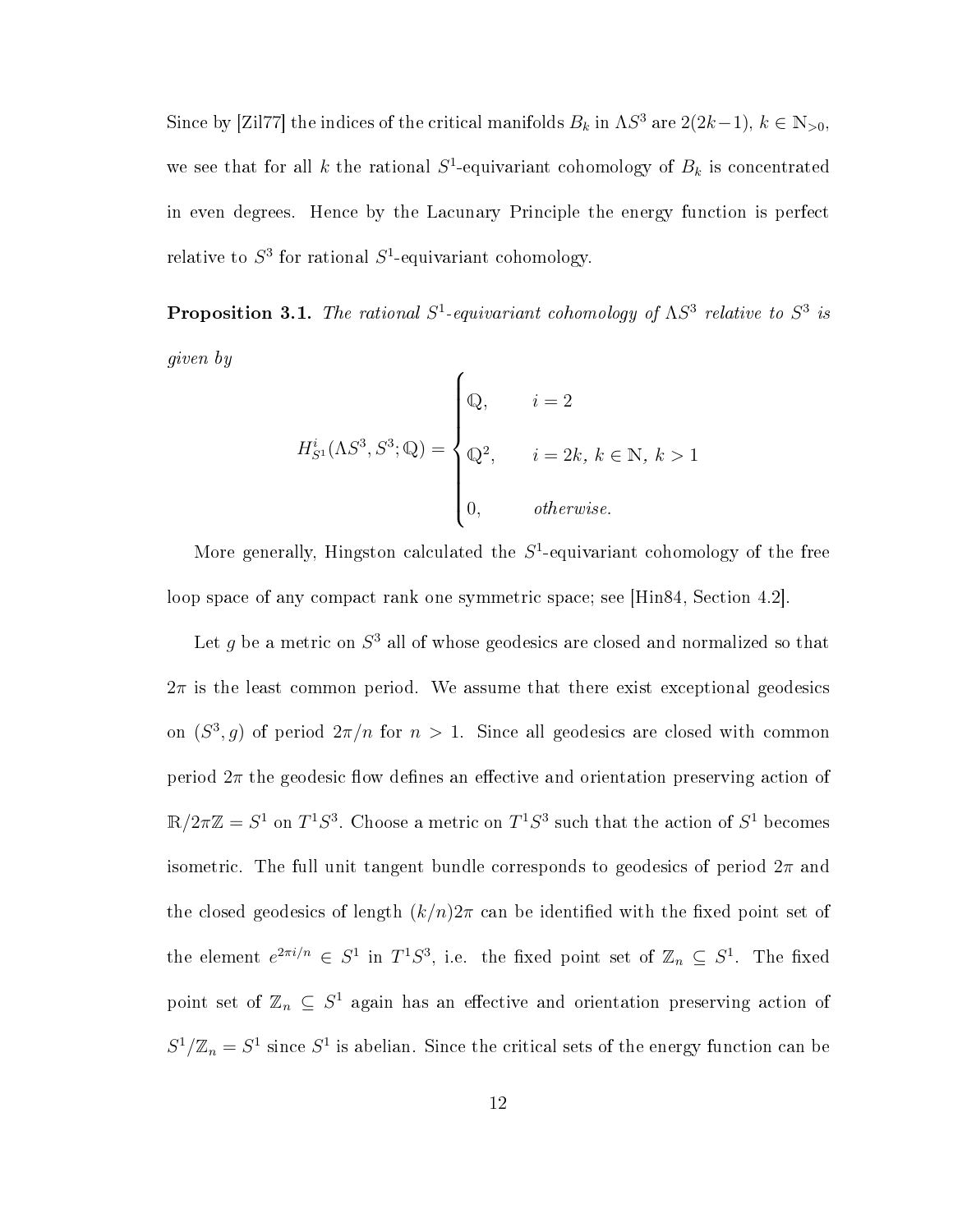identified with the fixed point sets of some  $g \in S^1$  and the metric is chosen so that the action is isometric, it follows that the critical sets are compact, totally geodesic submanifolds of  $T^1S^3$ .

We recall an observation made by Wilking, [Wil01, Proof of Step 3]: If all geodesics are closed, the energy function is a Morse-Bott function. To see this, one notes that a critical manifold  $N \subseteq T^1S^3$  of geodesics of length  $2\pi/n$  is a connected component of the fixed point set of an element  $g = e^{2\pi i/n} \in S^1$ . The dimension of the critical manifold is equal to the multiplicity of the eigenvalue 1 of the map  $g_{*v}$ at a fixed point v. Since the differential of the geodesic flow is the Poincaré map, the multiplicity of the eigenvalue 1 at  $v$  is equal to the dimension of the vector space of  $2\pi/n$ -periodic Jacobi fields along the geodesic  $c(t) = \exp(tv), t \in [0, 2\pi/n]$  (c is considered as a periodic Jacobi field as well). Since the null space of  $Hess_c(E)$ consists of  $2\pi/n$ -periodic Jacobi vector fields, we see that the kernel of Hess<sub>c</sub>(E) is equal to the tangent space of the critical manifolds.

We know that the geodesic flow acts orientation preserving on the fixed point sets, but we need to show that the fixed point sets are indeed orientable. This and the fact that the fixed point sets have even codimension follow from the following lemma.

**Lemma 3.1.** The fixed point sets  $Fix(\mathbb{Z}_n) \subseteq T^1S^3$  have even codimension and are orientable.

*Proof.* We recall a few facts about the Poincaré map; see [BTZ82, page 216]. Let c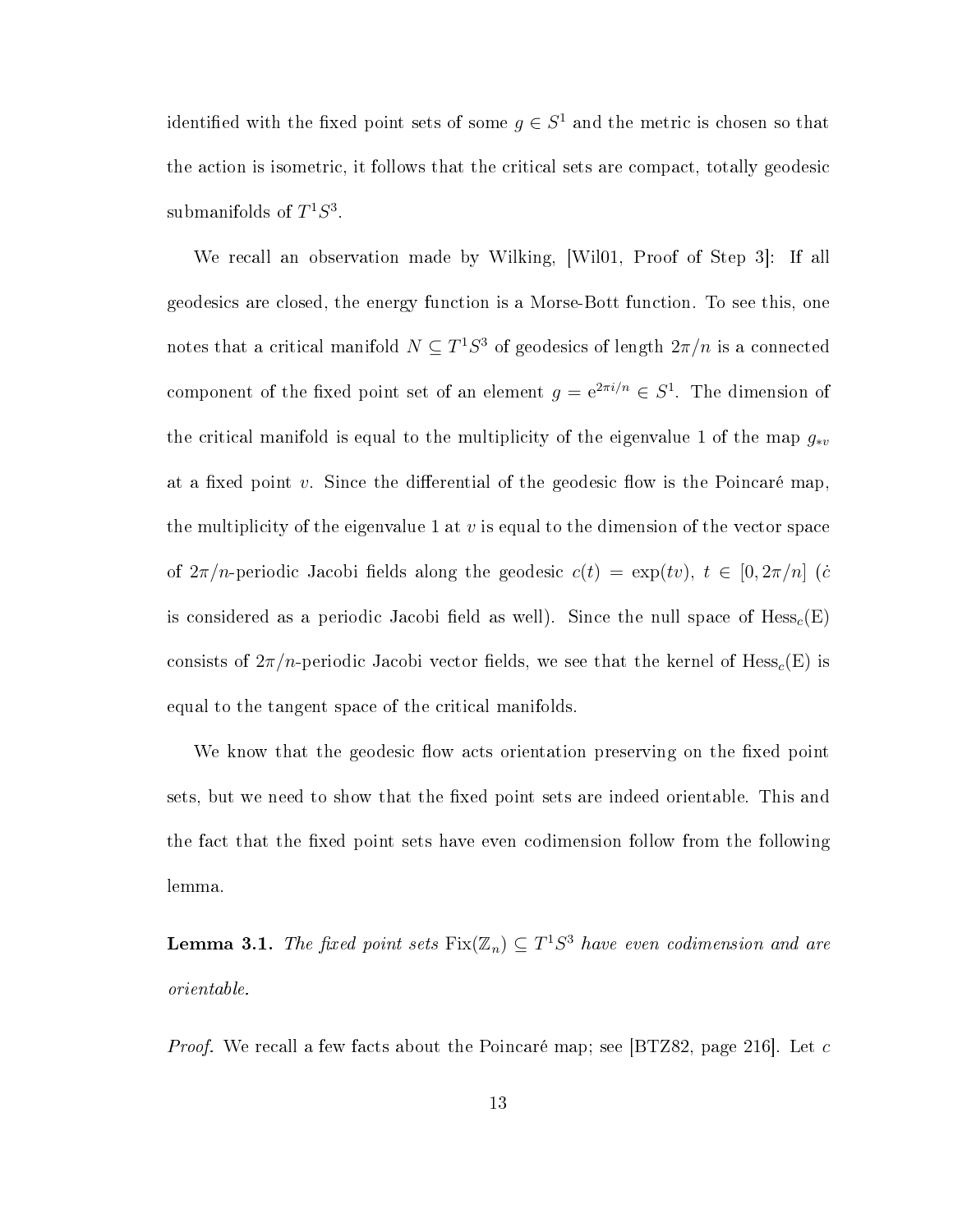be a closed geodesic with  $c'(0) = v \neq 0$ . Let  $\varphi_t$  denote the geodesic flow and note that a closed geodesic with  $v = c'(0)$  corresponds to a periodic orbit  $\varphi_t v$ . The flow  $\varphi_t$  maps the set  $T_rS^3 = \{v \in TS^3 \mid |v| = r\}$  into itself. The Poincaré map  $\mathcal P$  of c is the return map of a local hypersurface  $N \subset T_r S^3$  transversal to v. The linearized Poincaré map is up to conjugacy independent of N and is given by  $P = D_v \mathcal{P}$ . One can choose N such that  $T_vN = V \oplus V$ , where  $V = v^{\perp} \subseteq T_pS^3$ , where p is the footpoint of v. On  $V \oplus V$  there is a natural symplectic structure which is preserved by P. As above we identify the critical manifolds with the fixed point sets of  $\mathbb{Z}_n \subset S^1$ and notice that since the critical manifolds are nondegenerate, the dimension of the fixed point sets is equal to the multiplicity of the eigenvalue 1 of  $P$  plus one. By [Kli78, Proposition 3.2.1] we know that the multiplicity of 1 as an eigenvalue of P is even. Hence the dimension of  $\operatorname{Fix}(\mathbb{Z}_n)\subseteq T^1S^3$  is odd and the codimension is even.

If the fixed point sets are one or five dimensional, they are clearly orientable, so assume dim  $Fix(\mathbb{Z}_n) = 3$ . In this case the normal form of P has a  $2 \times 2$  identity block and a  $2 \times 2$  block which is a rotation, possibly by an angle  $\pi$ . Denote the two dimensional subspaces by  $V_{\rm id}$  and  $V_{\rm rot}$ . Using the symplectic normal form for  $P$ we know that  $V_{\rm id}$  and  $V_{\rm rot}$  are orthogonal with respect to the symplectic form and that the restriction of the symplectic form to each subspace is nondegenerate; see [BTZ82, page 222]. If we consider the normal bundle  $\nu \operatorname{Fix}(\mathbb{Z}_n)$  with fiber  $\nu_\nu \operatorname{Fix}(\mathbb{Z}_n)$ for  $v \in Fix(\mathbb{Z}_n)$ , we have  $\nu_v Fix(\mathbb{Z}_n) = V_{\text{rot}}$ . Since  $V_{\text{rot}}$  is a symplectic subspace, it carries a canonical orientation. This gives a canonical orientation on each fiber of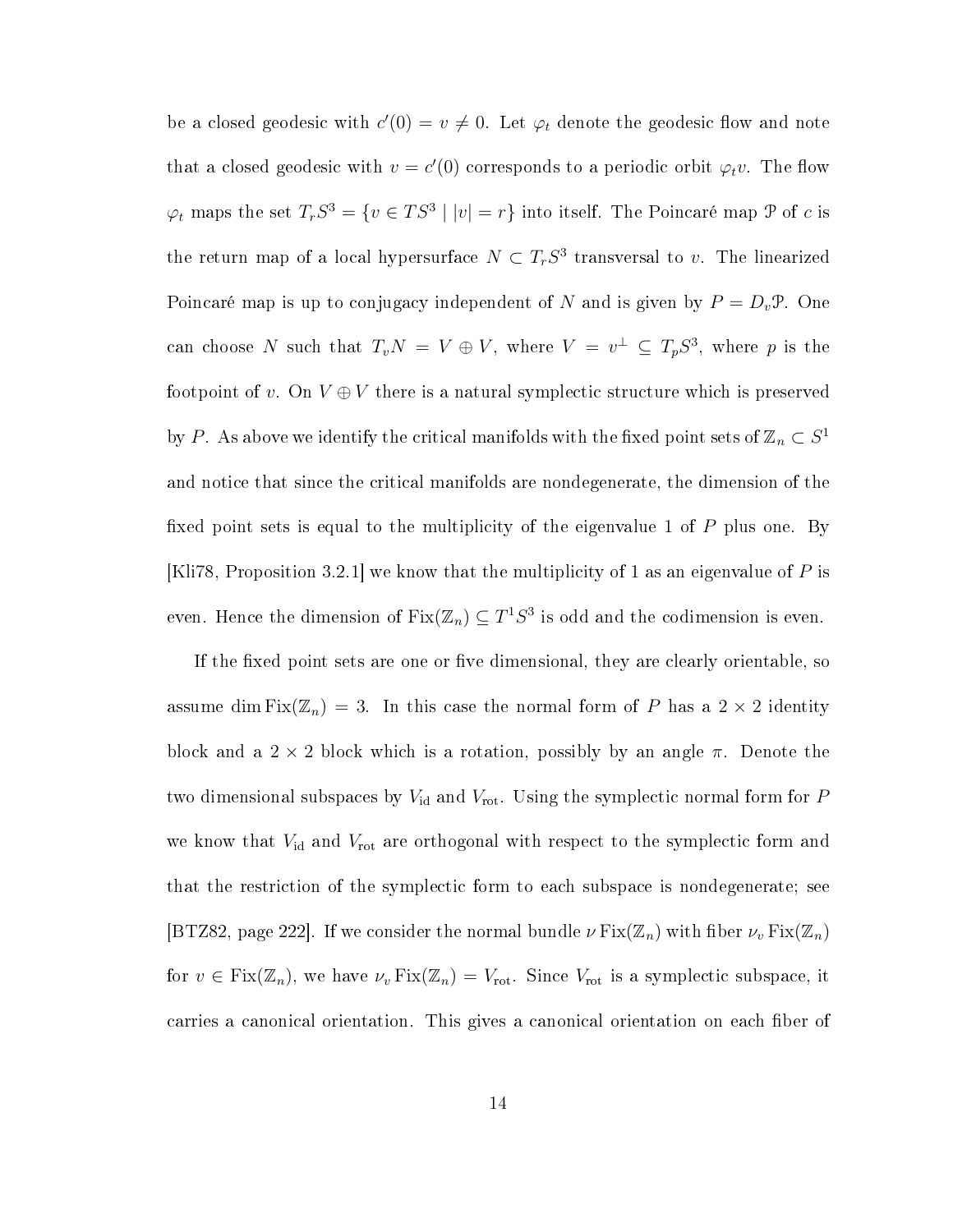the normal bundle, which shows that the normal bundle is orientable and hence that  $Fix(\mathbb{Z}_n)$  is orientable.  $\Box$ 

The one dimensional critical manifolds are diffeomorphic to circles. If  $c$  is a one dimensional critical manifold, the geodesic  $\bar{c}(t) = c(-t)$  is a second critical manifold of the same index. If the critical manifold is five dimensional it is the full unit tangent bundle. If the exceptional critical manifold that consists of prime closed geodesics is five dimensional then all geodesics are closed with period  $2\pi/n$  contradicting the assumption.

We now state and prove the main result of the thesis.

**Theorem 1.** Let g be a metric on  $S^3$  all of whose geodesics are closed. Then relative to the point curves the energy function  $E$  is perfect with respect to rational  $S^1$ -equivariant cohomology.

*Proof.* The proof takes up several pages, and we first give a short outline. We will use the Index Parity Theorem repeatedly; see [Wil01, Theorem 3]. The Index Parity Theorem states that for an oriented Riemannian manifold  $M<sup>n</sup>$  all of whose geodesics are closed, the index of a geodesic in the free loop space is even if  $n$  is odd, and odd if  $n$  is even; in particular, in our case it states that all indices are even. The idea is to show that the contributions  $H^i_{S^1}(D(N), S(N); \mathbb{Q})$  from a critical manifold N to the  $S^1$ -equivariant cohomology of  $\Lambda S^3$  occur in even degrees only. If the negative bundle over  $N$  is orientable this is by the Thom Isomorphism equivalent to showing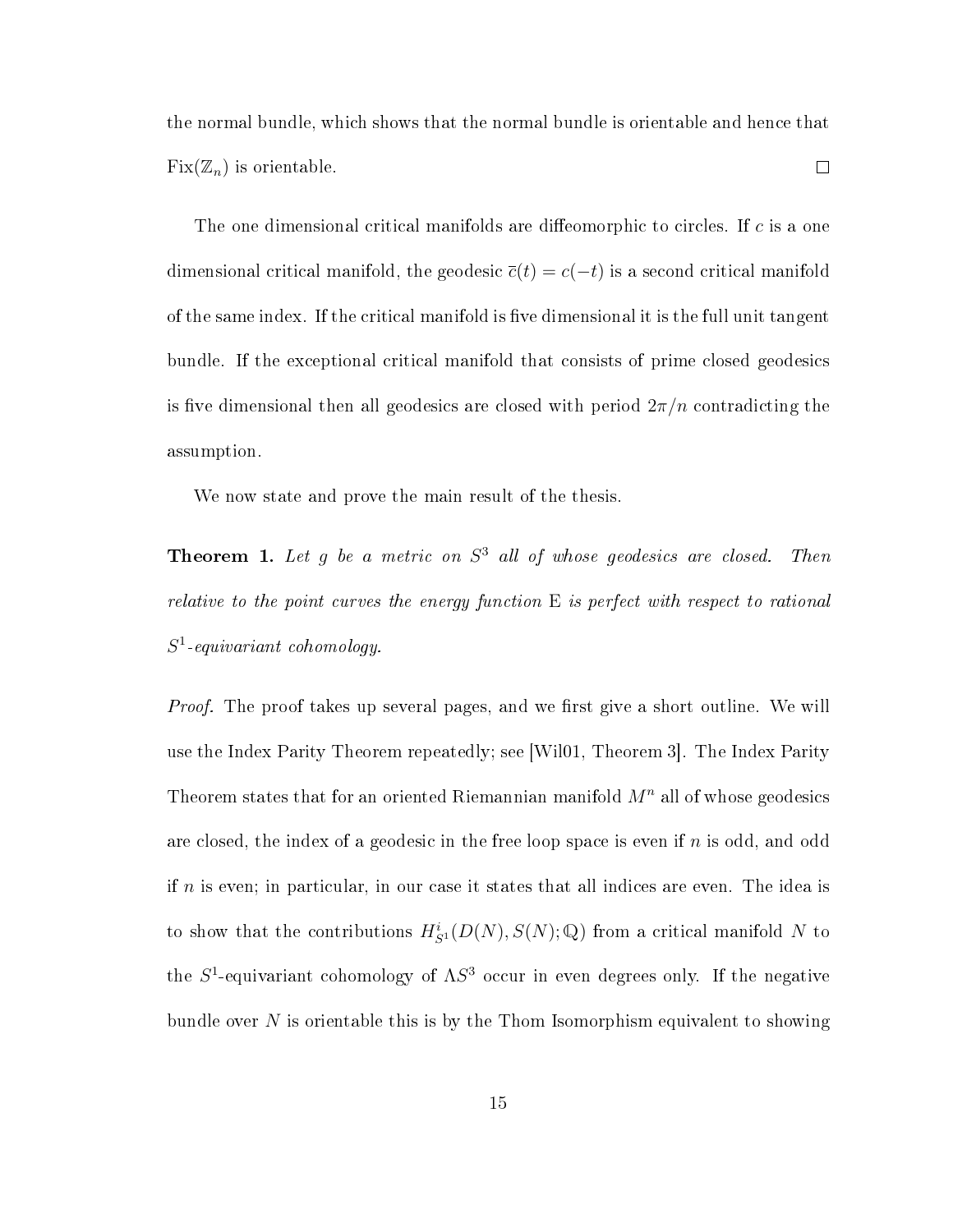that  $H_{S^1}^i(N; \mathbb{Q}) = 0$  for i odd. Perfectness of the energy function then follows from the Lacunary Principle, since the critical manifolds all have even index.

We first show that the negative bundles over the one and five dimensional critical manifolds are oriented and that the critical manifolds only have  $S^1$ -equivariant cohomology in even degrees. If the critical manifold is three dimensional we first use Smith Theory to show that the  $S^1$ -Borel construction is rationally homotopy equivalent to  $S^2$ . If the negative bundle is oriented the contributions occur in even degrees only. If the negative bundle is nonorientable we use Morse Theory and a covering space argument to show that the critical manifold does not contribute to the  $S^1$ -equivariant cohomology.

We begin the proof by considering the five dimensional case. The five dimensional critical manifold is diffeomorphic to the unit tangent bundle. It is clear that the negative bundles over the unit tangent bundle are oriented, since the unit tangent bundle is simply connected. The Borel construction  $T^1S^3 \times_{S^1} ES^1$  is rationally homotopy equivalent to  $T^1S^3/S^1$ , since the action has finite isotropy groups, and thus the possible degrees where  $T^1S^3 \times_{S^1} ES^1$  has nonzero rational cohomology is zero through four. Using these facts and the Gysin sequence for the bundle  $S^1 \to T^1 S^3 \times ES^1 \to T^1 S^3 \times_{S^1} ES^1$  we see that  $H_{S^1}^*(T^1 S^3; \mathbb{Q}) = H^*(S^2 \times S^2; \mathbb{Q})$ and hence has nonzero classes in even degrees only.

Next, we show that the negative bundles over the one dimensional critical manifolds are oriented and thus, since the  $S^1$ -Borel construction of the one dimensional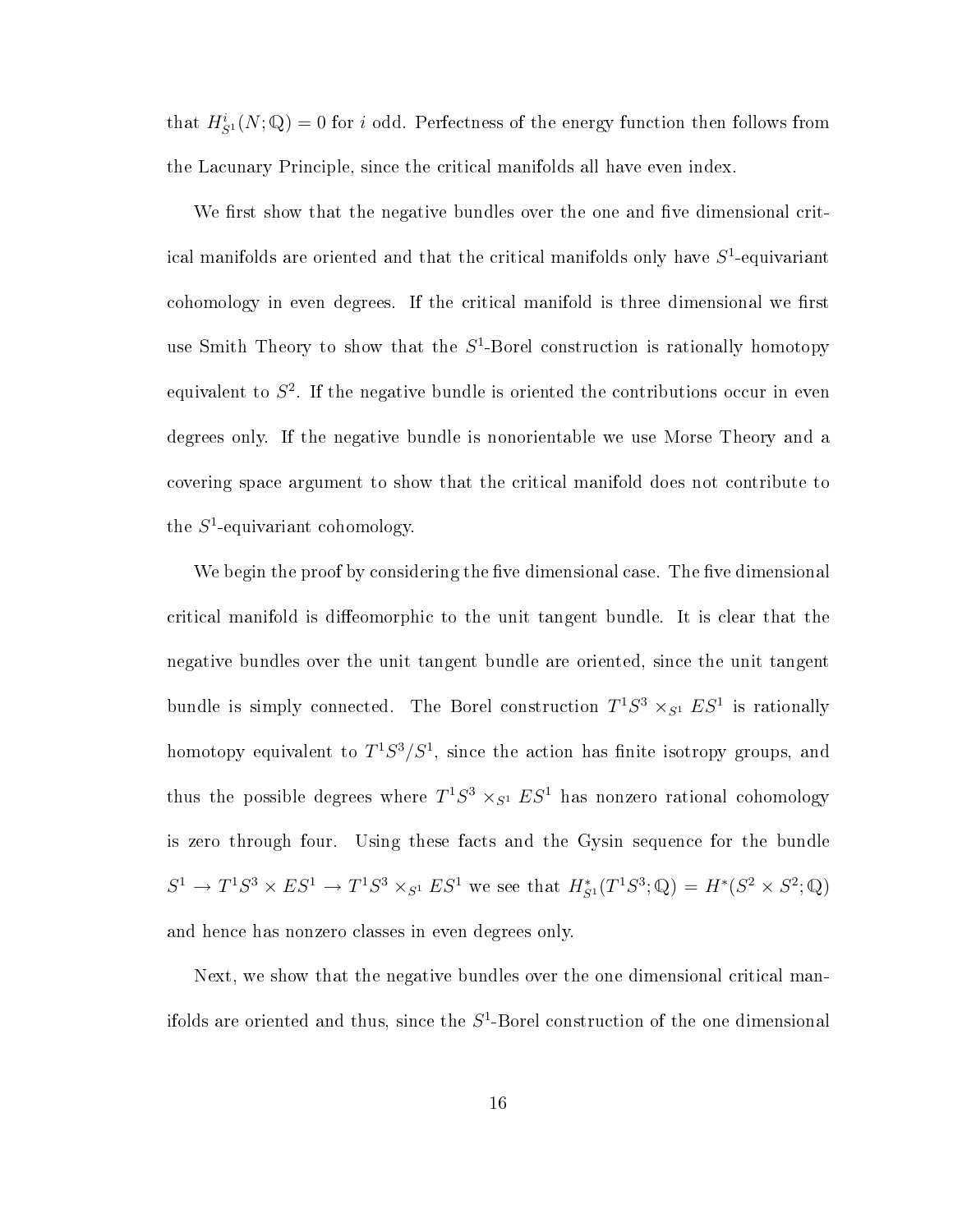critical manifolds has rational cohomology as a point, the contributions occur in even degrees only.

Proposition 3.2. The negative bundles over the one dimensional critical manifolds are  $(S^1$ -equivariantly) orientable.

*Proof.* The negative bundle over the critical manifold consisting of a prime closed geodesics c is orientable, since we can define an orientation in one fiber of the negative bundle and use the free  $S^1/\mathbb{Z}_n$ -action to define an orientation in the other fibers.

Let  $\xi_n$  be the negative bundle over the *n*-times iterated geodesic. The representation of  $\mathbb{Z}_n$  on the fibers of  $\xi_n$  is presented in [Kli78, Proposition 4.1.5]. The representation of  $\mathbb{Z}_n$  is the identity on a subspace of dimension Index(c) (which corresponds to the image of the bundle  $\xi_1$  under the *n*-times iteration map) and is a sum of two dimensional real representations given by multiplication by  $e^{\pm 2\pi i p/n}$  on a vector space of even dimension. If n is even,  $\mathbb{Z}_n$  also acts as – id on a subspace of dimension  $Index(c^2) - Index(c)$ .

We know by [Kli78, Proposition 4.1.5] that the dimension of the subspace on which a generator T of  $\mathbb{Z}_n$  acts as – id is equal to  ${\rm Index}(c^2)-{\rm Index}(c),$  which by the Index Parity Theorem is even. By [Kli78, Lemma 4.1.4] the pair  $(D^k/\mathbb{Z}_n, S^{k-1}/\mathbb{Z}_n)$ is orientable  $(k = \text{Index}(c^n))$ , since the dimension of the subspace on which T acts as – id is even dimensional. Pick an orientation in one fiber of the negative bundle invariant under the action of  $\mathbb{Z}_n$ . Use the  $S^1/\mathbb{Z}_n$ - action to define an orientation in any other fiber of the negative bundle. Since the orientation is chosen to be invariant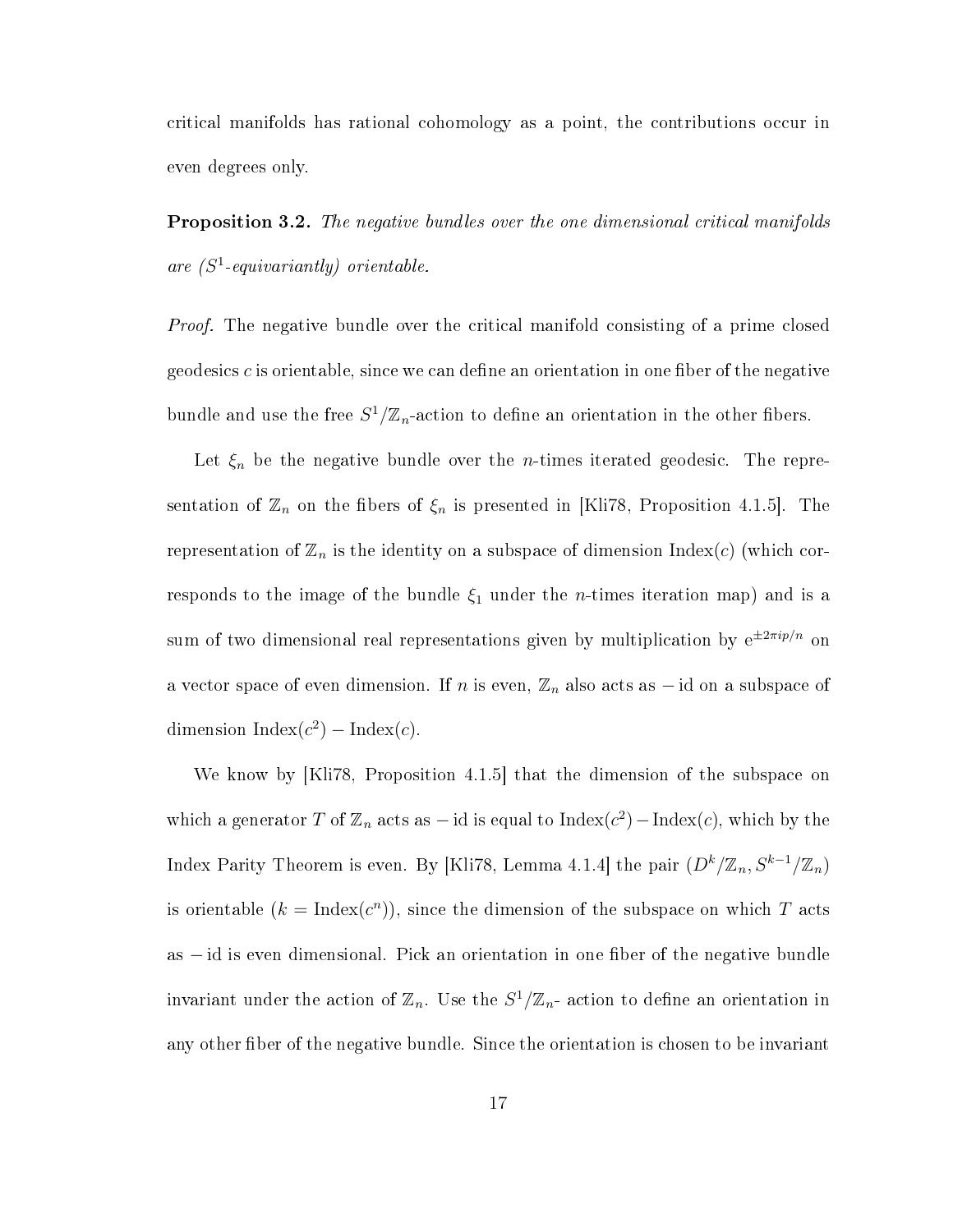We now treat the three dimensional case and first prove the following important fact.

Proposition 3.3. Assume that the critical manifold N has dimension three. Then the  $S^1$ -Borel construction of N is rationally homotopy equivalent to  $S^2$ .

*Proof.* Assume that  $\mathbb{Z}_n$  acts trivially on N. We start by considering the quotient  $N \to N/(S^1/\mathbb{Z}_n)$ . The action of  $S^1/\mathbb{Z}_n$  is effective and has isotropy at a closed geodesic which is an *l*th iterate, for some  $l$ , of a closed geodesic in a one dimensional critical manifold. The  $S^1/\mathbb{Z}_n$ -action normal to the  $S^1/\mathbb{Z}_n$ -orbit acts as a rotation by  $e^{2\pi i/l}$ . Hence  $N/(S^1/\mathbb{Z}_n)$  is a two dimensional orbifold, since a neighborhood of an arbitrary point in  $N/(S^1/\mathbb{Z}_n)$  is homeomorphic to  $\mathbb{R}^2/\mathbb{Z}_l$ . However, the quotient  $\mathbb{R}^2/\mathbb{Z}_l$  is homeomorphic to  $\mathbb{R}^2$  so in particular  $N/(S^1/\mathbb{Z}_n)$  is homeomorphic to a surface. Since by Lemma 3.1  $Fix(\mathbb{Z}_n)$  is orientable and the action of  $S^1/\mathbb{Z}_n$  is orientation preserving, the quotient is an orientable surface of genus g.

Using the Gysin sequence we can calculate  $H^1(N; \mathbb{Q})$  from the bundle  $S^1 \to$  $N \times ES^1 \to N \times_{S^1} ES^1$ , since we know that  $N/(S^1/\mathbb{Z}_n)$  is rationally homotopy equivalent to  $N \times_{S^1} ES^1$ . The Gysin sequence yields

$$
H^{i}(N; \mathbb{Q}) = \begin{cases} \mathbb{Q} & i = 0, 3 \\ \mathbb{Q}^{2g}, & i = 1, 2 \text{ if } \chi \neq 0, \\ \mathbb{Q}^{2g+1}, & i = 1, 2 \text{ if } \chi = 0, \end{cases}
$$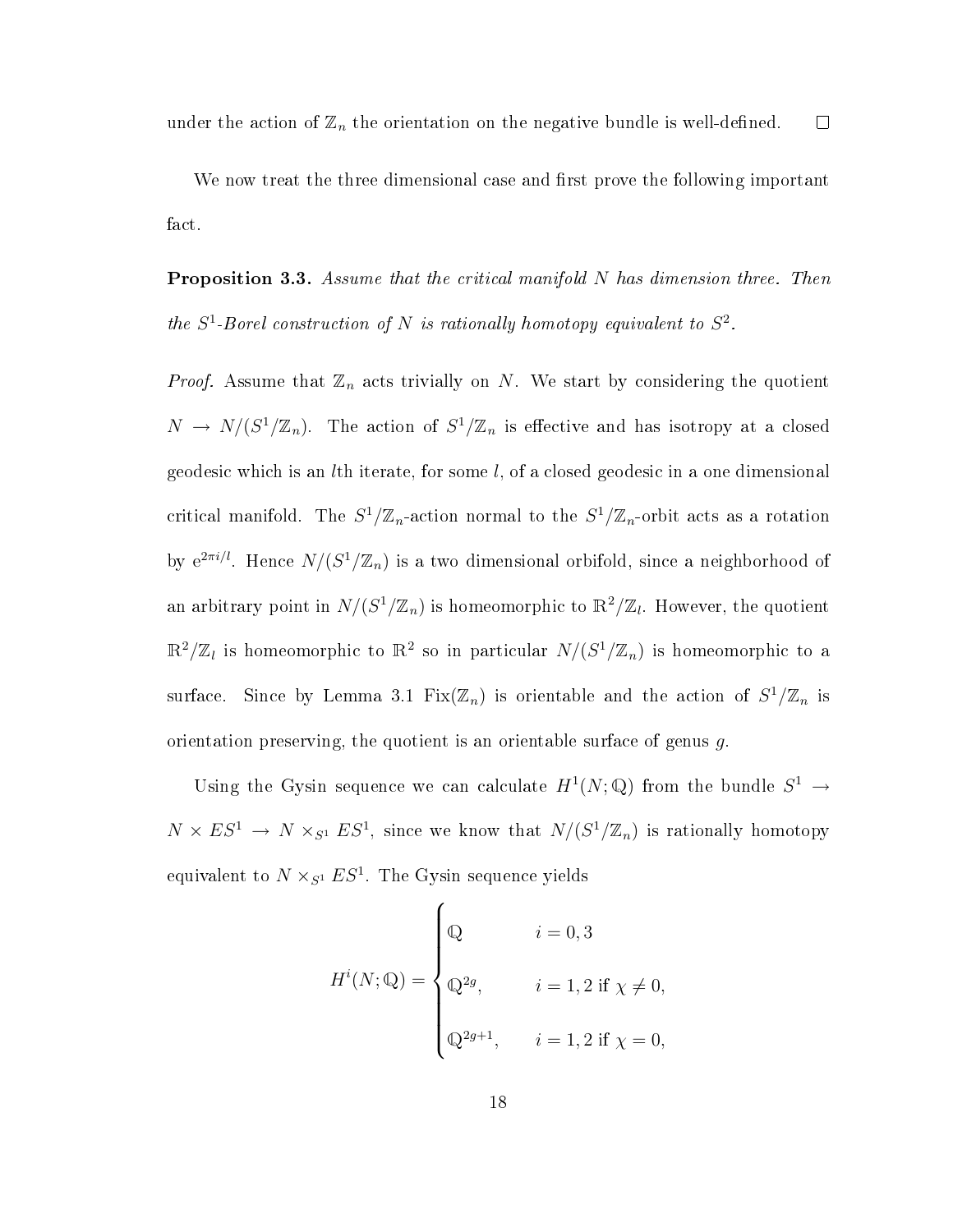where  $\chi$  denotes the Euler class of the bundle.

If *n* is a prime, *p*, we can use Smith theory for the  $\mathbb{Z}_n$ -action on  $T^1S^3$  to bound the sum of the Betti numbers of the fixed point sets, i.e. we know that the sum  $\sum b_i(Fix(\mathbb{Z}_p);\mathbb{Z}_p) \leq \sum b_i(T^1S^3;\mathbb{Z}_p) = 4$  for an arbitrary prime p; see [Bre72, Theorem 4.1]. Hence we have  $\sum b_i(Fix(\mathbb{Z}_p);\mathbb{Q}) \leq 4$ , by the Universal Coefficient Theorem. If n is not prime we choose a p such that  $p|n$  and such that  $Fix(\mathbb{Z}_p)$  is three dimensional, which is possible since  $N$  is three dimensional and the only critical manifold of dimension five is  $T^1S^3$ . Then  $N \subseteq Fix(\mathbb{Z}_p)$  and since both N and  $\mathrm{Fix}(\mathbb{Z}_p)$  are closed three dimensional submanifolds of  $T^1S^3, \, N$  equals a component of Fix( $\mathbb{Z}_p$ ). Hence we have  $\sum b_i(N; \mathbb{Q}) \leq 4$ , which implies that  $g = 0$ .  $\Box$ 

Thus, if the negative bundle is orientable we only have contributions in even degrees. We now treat the case where the negative bundle is nonorientable.

**Proposition 3.4.** Let  $\xi^ \rightarrow$  N be a nonorientable negative bundle over a three dimensional critical manifold N. Then the cohomology groups  $H_{S^1}^*(D(N),S(N);\mathbb{Q})$ vanish.

*Proof.* Let  $p: \tilde{N} \to N$  be the twofold cover such that the pull-back  $p^*\xi^- = \tilde{\xi}^-$  is orientable. Let  $\iota$  be the covering involution on  $\tilde{N}$  which lifts to  $\tilde{\xi}^-$ . Note that the S<sup>1</sup>-equivariant negative bundle  $\xi_{S^1}^- \to N_{S^1}$  is also nonorientable. Lift the action of  $S^1/\mathbb{Z}_n$ , or possibly a twofold cover of  $S^1/\mathbb{Z}_n$ , on  $\xi^-$  to an action on  $\tilde{\xi}^-$  such that *ι* becomes equivariant with respect to this action. Let  $\tilde{\xi}_{S^1} \to \tilde{N}_{S^1}$  be the oriented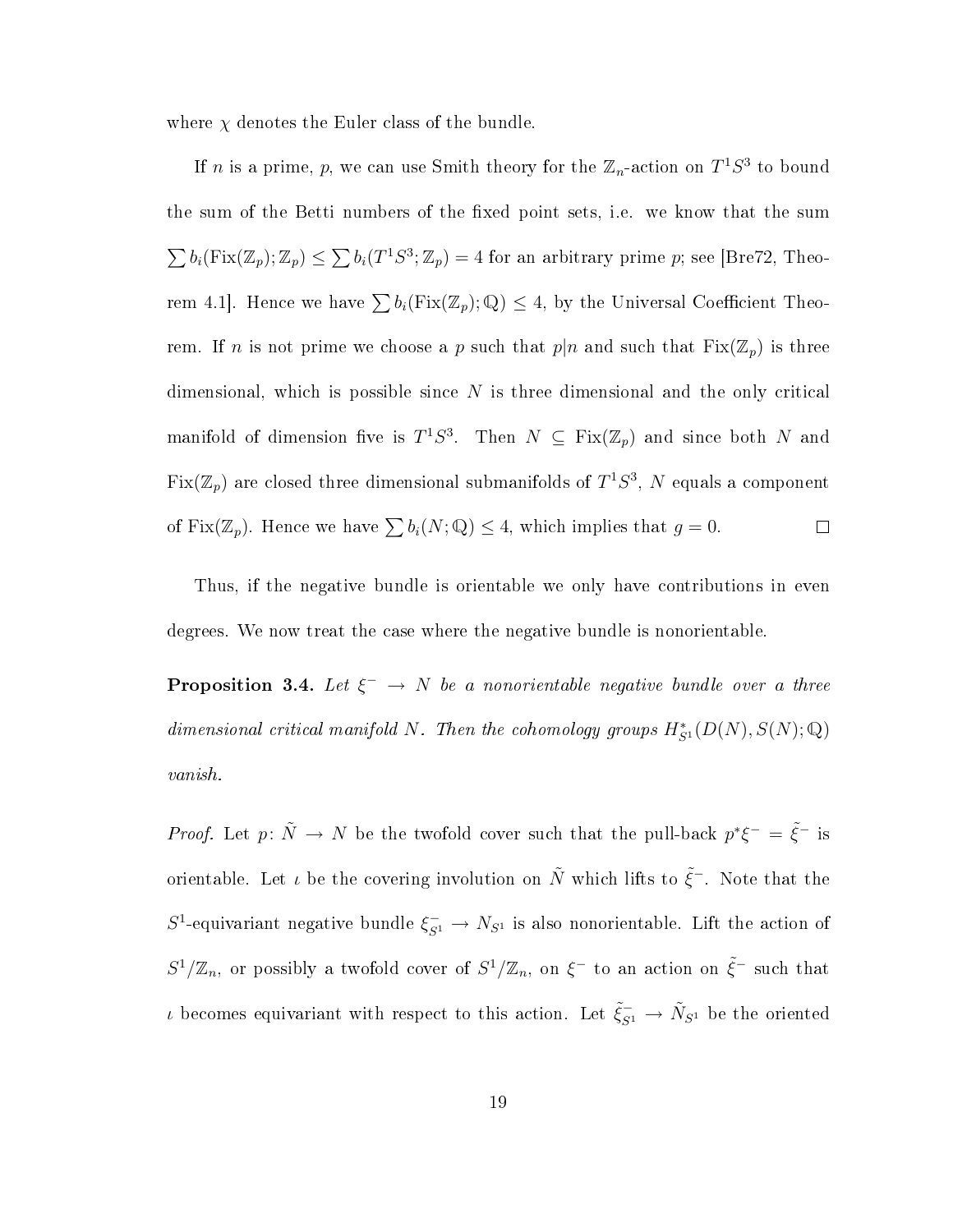twofold cover of  $\xi_{S^1} \to N_{S^1}$ . We know from Proposition 3.3 that  $N_{S^1}$  is rationally homotopy equivalent to  $S^2$ . The action of  $S^1/\mathbb{Z}_n$  on  $\tilde{N}$  also has finite isotropy groups, so by an argument similar to the one in the proof of Proposition 3.3 we see that  $\tilde{N}/(S^1/\mathbb{Z}_n)$  is an oriented surface of genus  $g, \, F_g.$  The Borel construction  $\tilde{N}_{S^1}$ is rationally homotopy equivalent to  $F_g$ .

There are two cases to consider:  $g = 0$  and  $g > 0$ . We first treat the case  $g = 0$ . Since the bundle  $\tilde{\xi}_{S^1}^-$  is orientable there exists a Thom class and this cohomology class changes sign under the action of  $\iota^*$ , since otherwise it would descend to give a Thom class for  $\xi_{S^1}^-$  making it orientable. By general covering space theory we know that  $H_{S^1}^*(D(\tilde{N}), S(\tilde{N}); \mathbb{Q})^{\iota^*} = H_{S^1}^*(D(N), S(N); \mathbb{Q})$  and  $H_{S^1}^*(\tilde{N}; \mathbb{Q})^{\iota^*} = H_{S^1}^*(N; \mathbb{Q}),$ where the superscript  $\iota^*$  denotes the classes that are fixed under the action of  $\iota^*$ , and where as before,  $D(N) = D(\xi(N))$  etc.

By the Thom isomorphism we have  $H_{S^1}^i(D(\tilde{N}),S(\tilde{N});\mathbb{Q})=H_{S^1}^{i-\lambda(N)}(\tilde{N};\mathbb{Q})$  and since  $g = 0$  we have  $H_{S^1}^i(\tilde{N}; \mathbb{Q}) = 0$  for all  $i \neq 0, 2$ , which means that we only have to see what happens to the degree zero and degree two cocycles. By the above, this implies that  $H^i_{S^1}(D(N), S(N); \mathbb{Q}) = 0$  for  $i \neq \lambda(N), \lambda(N) + 2$ . The action of  $\iota^*$  on  $H^0_{S^1}(\tilde{N}; {\mathbb Q})$  is trivial and since the Thom class changes sign, the action of  $\iota^*$  on  $H^{\lambda(N)}_{S^1}(D(\tilde{N}),S(\tilde{N}); {\mathbb{Q}})$  has no fixed points. Hence we conclude that  $H_{S^{1}}^{\lambda(N)}(D(N), S(N); Q) = 0.$ 

Since both N and  $\tilde{N}$  are two spheres we have  $H^2_{S^1}(\tilde{N};\mathbb{Q}) = \mathbb{Q}$  and  $H^2_{S^1}(N;\mathbb{Q}) =$ Q, but also that  $H^2_{S^1}(\tilde{N}); \mathbb{Q}^{\mu^*} = H^2_{S^1}(N; \mathbb{Q}) = \mathbb{Q}$ . This implies that  $\iota^*$  acts trivially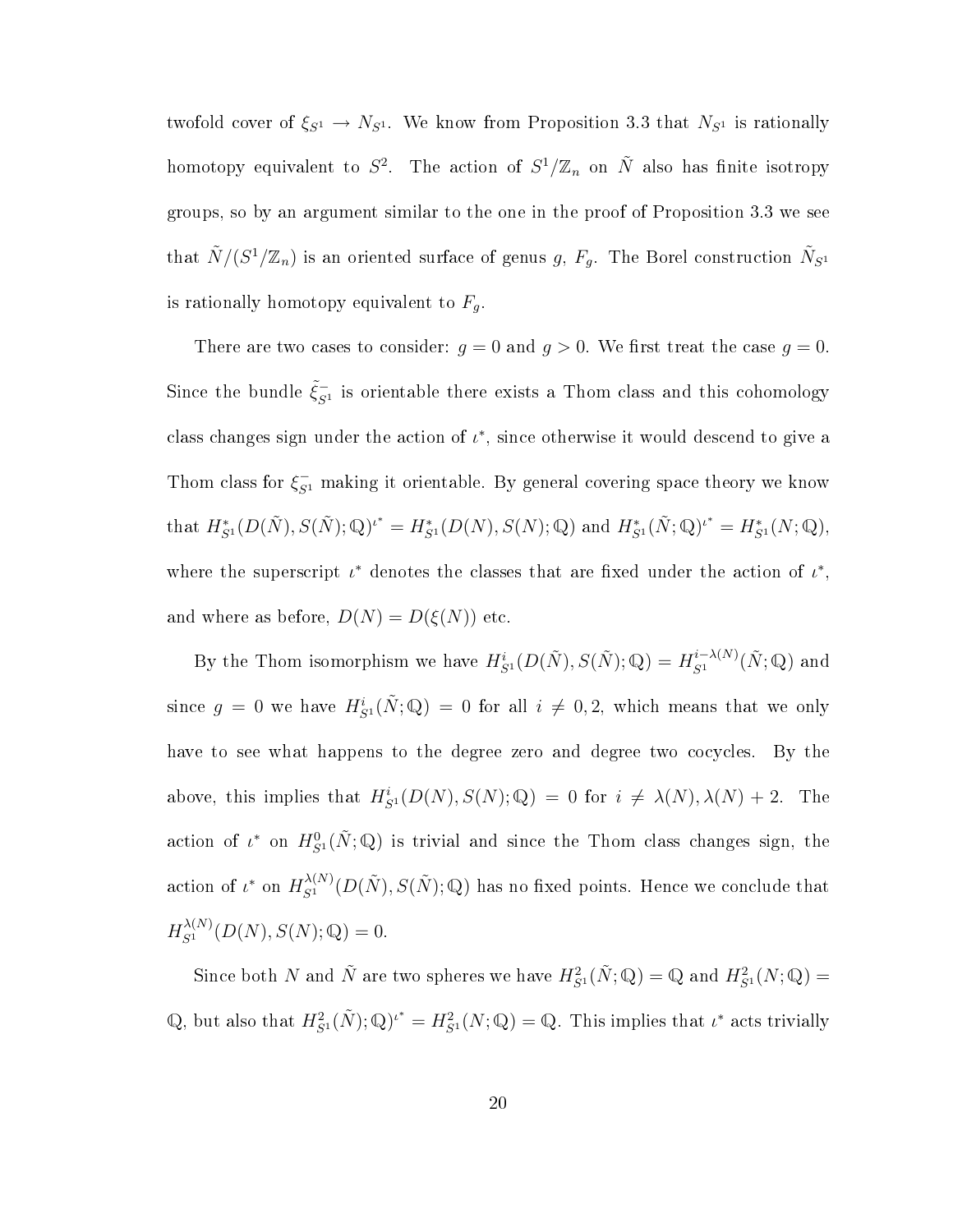on  $H^2_{S^1}(\tilde{N}; {\mathbb Q})$  and, since the Thom class changes sign under the action of  $\iota^*,$  as  $-$  id on  $H_{S^1}^{\lambda(N)+2}(D(\tilde{N}),S(\tilde{N});\mathbb{Q})$ . We conclude that  $H_{S^1}^{\lambda(N)+2}(D(N),S(N);\mathbb{Q})=0$ .

The second case to consider is  $g > 0$ . In that case we will derive a contradiction. Let 2k be the minimal index of a critical manifold on which  $\mathbb{Z}_n$  acts trivially and whose negative bundle is nonorientable. If there is more than one critical manifold of index  $2k$  with nonorientable negative bundle, we repeat the argument for each manifold. If the action of  $S^1/\mathbb{Z}_n$  had been free,  $N_{S^1}$  would be homotopy equivalent to  $S<sup>2</sup>$  and the negative bundle would have been orientable. Hence the action of  $S^1/\mathbb{Z}_n$  on N has fixed points and since the action is effective, the fixed points are one dimensional critical manifolds.

Since the map  $\tilde{N}/S^1 \rightarrow N/S^1$  is a branched covering, the Riemann-Hurwitz formula implies that there are  $2g + 2$  branched points. Exceptional orbits of the  $S^1$ -action on  $\tilde{N}$  are circles, since the action is effective, and they project down to exceptional orbits (shorter geodesics) for the action on N. Branched points for the covering  $\tilde{N}/S^1 \rightarrow N/S^1$  correspond to orbits where the isotropy of the action on  $N$ is bigger than for the action on  $\tilde{N}$ . Hence we see that the branched points come from exceptional orbits for the action on N and hence that there are at least  $2g + 2$ exceptional orbits in N.

The exceptional orbits are shorter geodesics, and since by the Bott Iteration Formula Index $(c^q) \geq \text{Index}(c)$ , these circles must all have index less than or equal to  $2k$ . By the following lemma we deduce that the index must be equal to  $2k$ . For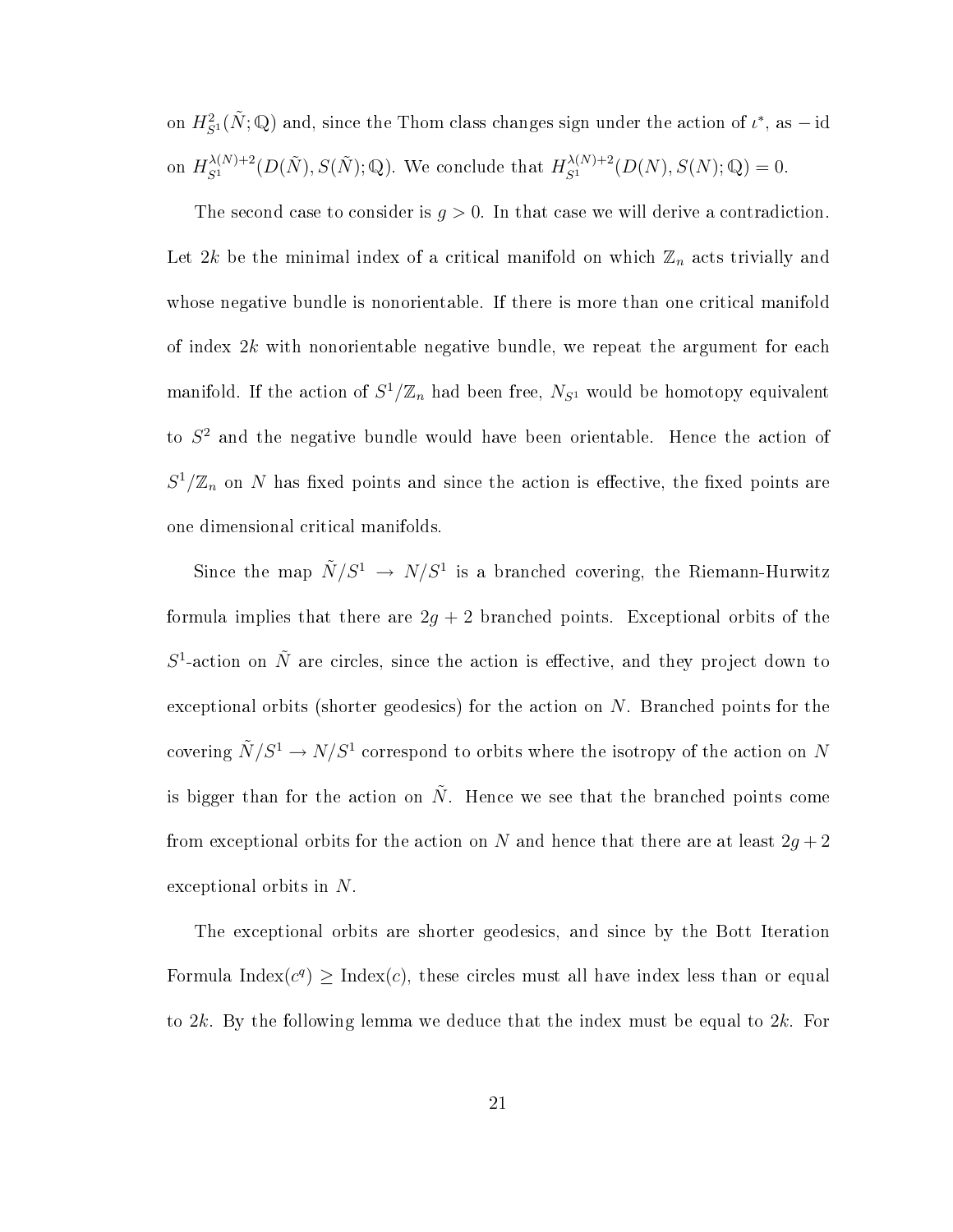later reference we state this lemma separately.

**Lemma 3.2.** There exists no one dimensional critical manifolds of index less than 2k.

Proof. Assume for contradiction that there exists a one dimensional critical manifold of index  $2h < 2k$ ,  $h \geq 2$ . This critical manifold hence contributes a  $\mathbb{Q}^2$  in degree 2h. A three dimensional critical manifold contributes a  $\mathbb Q$  in the degree equal to the index and a  $\mathbb Q$  in degree equal to the index plus 2, since the negative bundle is orientable (hence a total of two classes). The unit tangent bundle contributes a total of 4 classes. There are no cancellations in degree less than  $2k$ , since the contributions all have even degrees. The total number of classes needed to "fill the gaps" (from  $H_{S^1}^2(\Lambda S^3,S^3;\mathbb{Q})$  to  $H_{S^1}^{2h-2}(\Lambda S^3,S^3;\mathbb{Q}))$  in the cohomology is  $2h-3$ , since  $H_{S^1}^2(\Lambda S^3,S^3;\mathbb{Q})=\mathbb{Q}$ . Notice that as  $2h < 2k$  no cancellations are possible, since all contributions occur in even degrees. This implies that no three dimensional critical manifold can have index  $2h-2$  and the unit tangent bundle cannot have index  $2h-2$ or  $2h-4$ , since otherwise  $\dim H^{2h}_{S^1}(\Lambda S^3,S^3;\mathbb{Q})\geq 3$ , since we have contributions from the two circles and the three or five dimensional critical manifold. Hence we have to fill an odd number of holes with contributions that only come in pairs or quartets. This is clearly impossible.

If  $h = 1$  we get a contribution of  $\mathbb{Q}^2$  in degree 2, which cannot cancel out, since the index two critical manifold only contributes in even degrees. This contradicts the fact that  $H_{S^1}^2(\Lambda S^3, S^3; \mathbb{Q}) = \mathbb{Q}$ .  $\Box$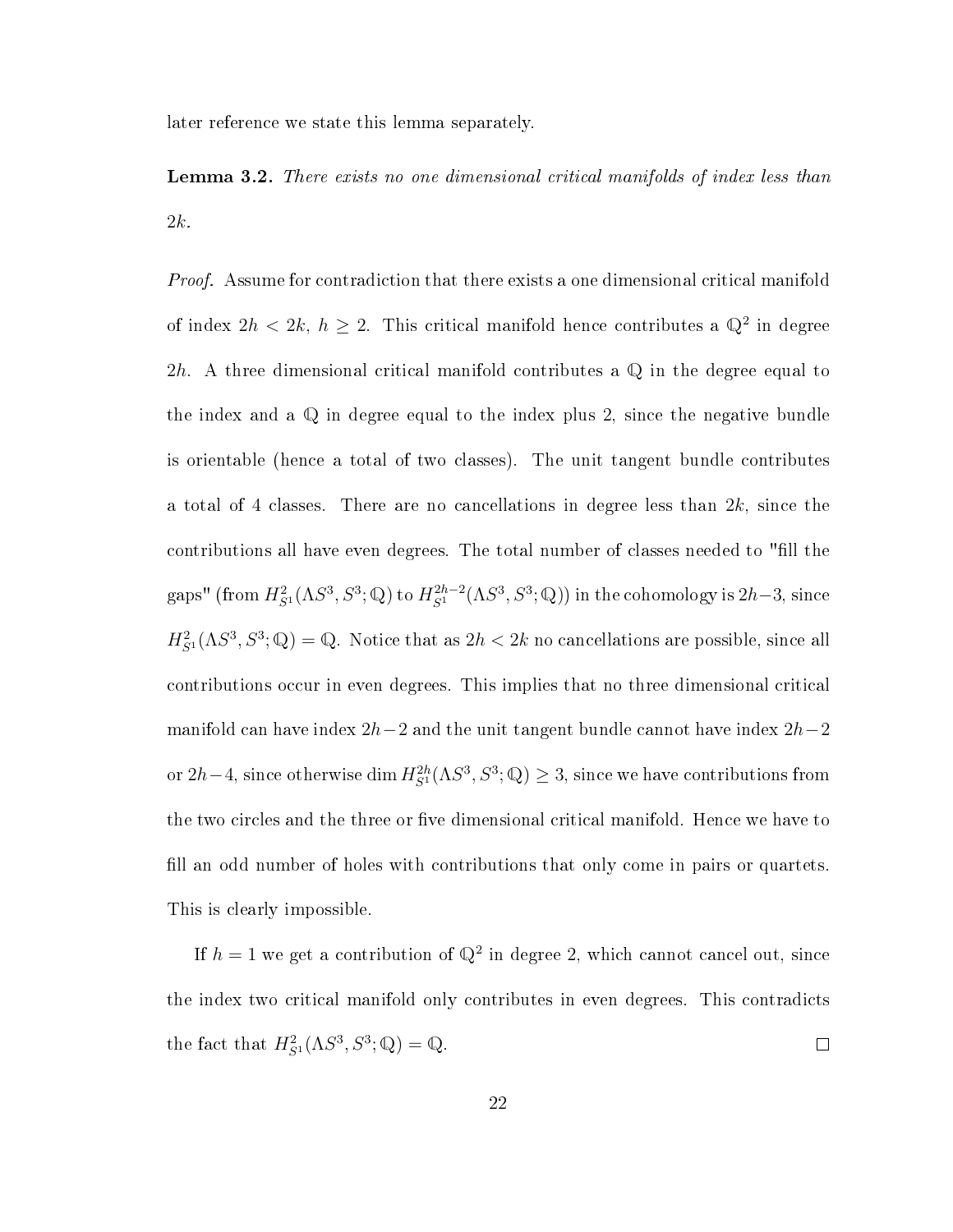By a similar argument, we see that there is at most one three or five dimensional critical manifold for each even index less than  $2k$ . If the unit tangent bundle has index 2*j*, there is no critical manifold of index  $2j + 2$ , since  $H_{S}^2(T^1S^3; \mathbb{Q}) = \mathbb{Q}^2$ .

Now we derive the contradiction. This is done by considering the possible contributions to  $H^{2k}_{S^1}(\Lambda S^3, S^3; \mathbb{Q})$ . The three dimensional critical manifold of index  $2k-2$  contributes a Q in degree  $2k$ , a five dimensional critical manifold of index  $2k - 4$  contributes a Q in degree  $2k$ , and similarly a five dimensional critical manifold of index  $2k-2$  contributes a  $\mathbb{Q}^2$  in degree  $2k$ . Hence we get a contribution to  $H^{2k}_{S^1}(\Lambda S^3, S^3; \mathbb{Q})$  of at least a  $\mathbb Q$  from the critical manifold of index  $2k-2$ or  $2k - 4$  and a  $\mathbb{Q}^{2g+2}$  from the exceptional orbits. By the Thom isomorphism we have  $H^{2k+1}_{S^1}(D(\tilde{N}),S(\tilde{N});\mathbb{Q}) = H^1_{S^1}(\tilde{N};\mathbb{Q})$  and furthermore we have by covering space theory that  $H_{S^1}^{2k+1}(D(\tilde{N}),S(\tilde{N});\mathbb{Q})^{\iota^*} = H_{S^1}^{2k+1}(D(N),S(N);\mathbb{Q}),$  which implies that  $H^1_{S^1}(\tilde{N};\mathbb{Q})^{i^*} = H^{2k+1}_{S^1}(D(N),S(N);\mathbb{Q})$ . Since  $H^1_{S^1}(\tilde{N};\mathbb{Q}) = \mathbb{Q}^{2g}$ , we see that the maximal contribution to  $H_{S^1}^{2k+1}(\Lambda S^3, S^3; \mathbb{Q})$  is  $\mathbb{Q}^{2g}$ , which for example happens if  $\iota^*$  acts as  $-\text{id}$  on  $\mathbb{Q}^{2g}$ . This yields a contradiction since we now have dim  $H_{S^1}^{2k}(\Lambda S^3, S^3; \mathbb{Q}) \geq 3.$ 

If there exists another critical manifold of index 2k with nonorientable negative bundle we repeat the argument above. The exceptional geodesics that contribute in degree  $2k$  are distinct from the ones in other critical manifolds since the iterates of the shorter geodesics lie in different connected critical manifolds.  $\Box$ 

This finishes the proof that E is perfect.

 $\Box$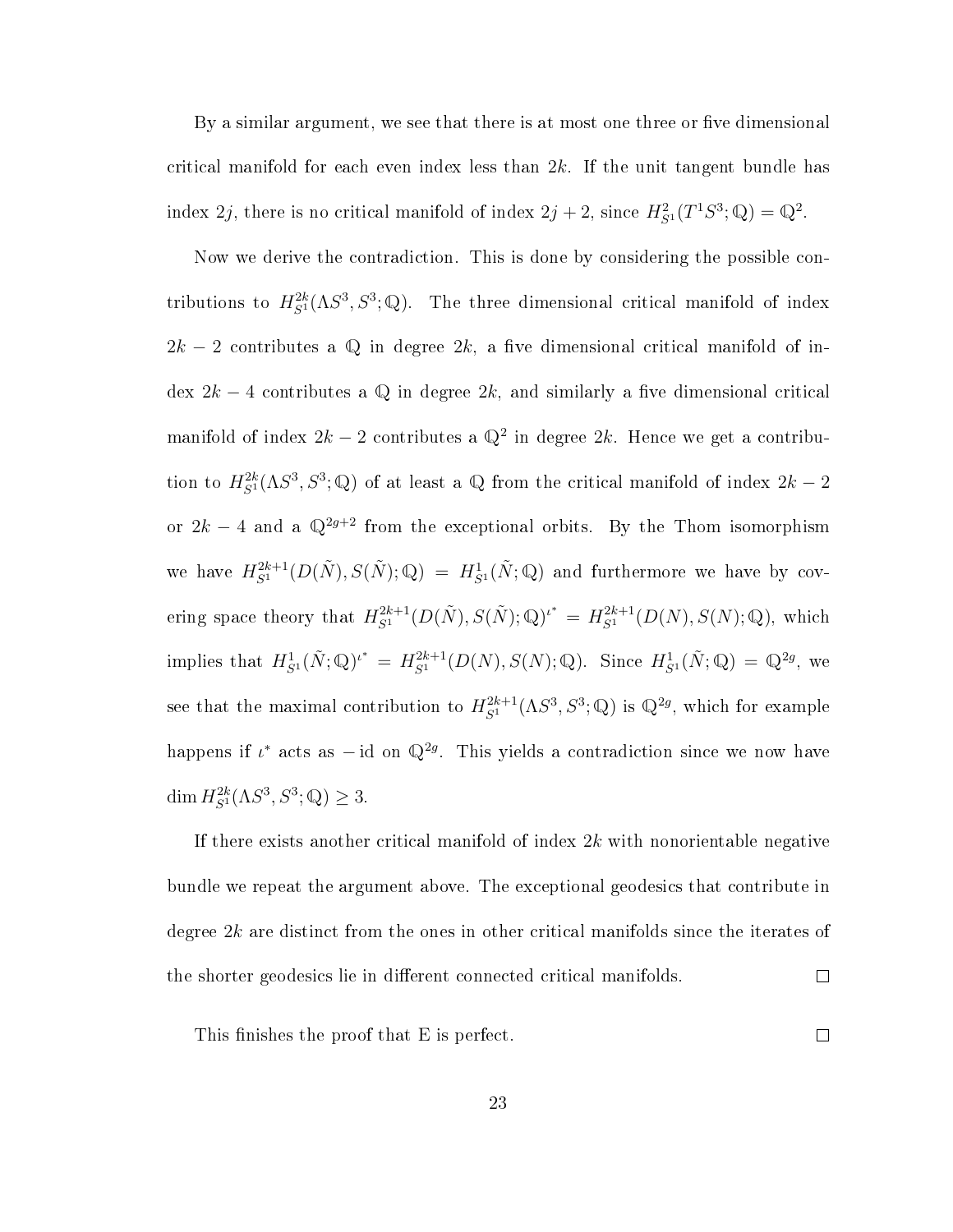A consequence of the perfectness of the energy function is the following general fact.

Corollary 3.1. The minimal index of a critical manifold consisting of nonconstant geodesics is two. For every number 2k there exists at most one connected critical manifold of index 2k for every  $k \geq 1$ .

*Proof.* As a global minimum of E,  $S<sup>3</sup>$  has index zero. If one of the critical manifolds  $N$  consisting of nonconstant geodesics has index zero,  $H^0_{S^1}(\Lambda S^3;\mathbb{Q})$  would be at least two dimensional, which is not the case. If the minimal index,  $Index(N) = 2i, i > 1$ , then  $H^2(\Lambda S^3; \mathbb{Q}) = \cdots = H^{2i-1}(\Lambda S^3; \mathbb{Q}) = 0$ , which is not the case. That there is at most one critical manifold of a given index is clear by an argument similar to the one in the proof of Lemma 3.2.  $\Box$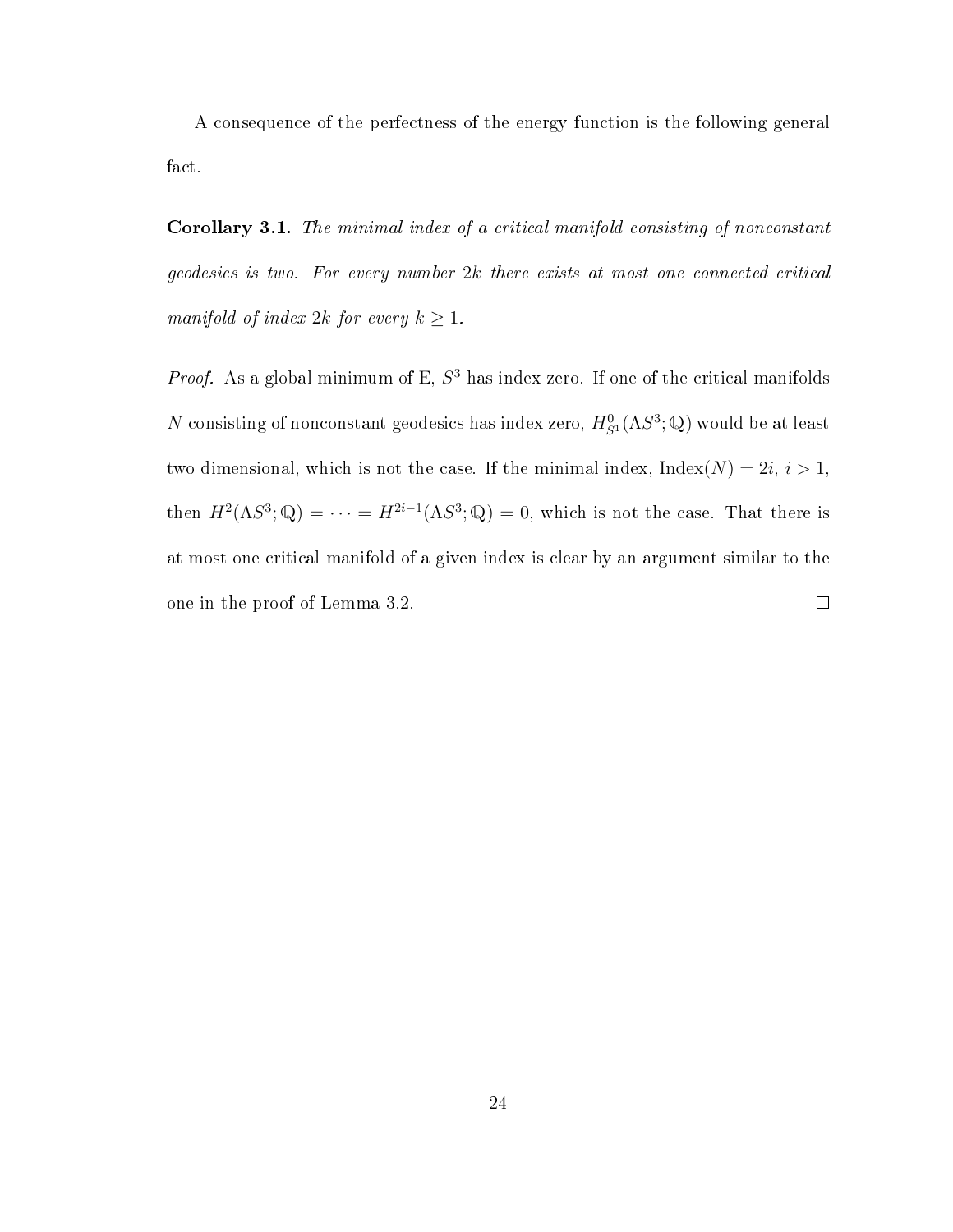### Chapter 4

## Orientability of Negative Bundles

We want to use the fact that E is perfect to conclude that all negative bundles over the three dimensional critical manifolds are indeed orientable. Notice that this is not a circular argument, since the proof of perfectness does not use orientability.

Proposition 4.1. There do not exist any one dimensional critical manifolds.

*Proof.* This is similar to the argument in the proof of Lemma 3.2. By  $S^1$ -equivariant perfectness of E there can be at most two circles of index 2j. Let  $2k, k \geq 2$  be the minimal index of a one dimensional critical manifold. This critical manifold contributes a  $\mathbb{Q}^2$  in degree 2k. We must then fill the 2k – 3 gaps from  $H^2_{S^1}(\Lambda S^3, S^3; \mathbb{Q})$ to  $H^{2k-2}_{S^1}(\Lambda S^3, S^3; \mathbb{Q})$  with contributions that come in pairs or quartets, clearly impossible. If  $k = 1$  we get a contradiction since  $H^2_{S^1}(\Lambda S^3, S^3; \mathbb{Q}) = \mathbb{Q}$  $\Box$ 

Corollary 4.1. The negative bundles over the three dimensional critical manifolds are  $(S^1$ -equivariantly) orientable.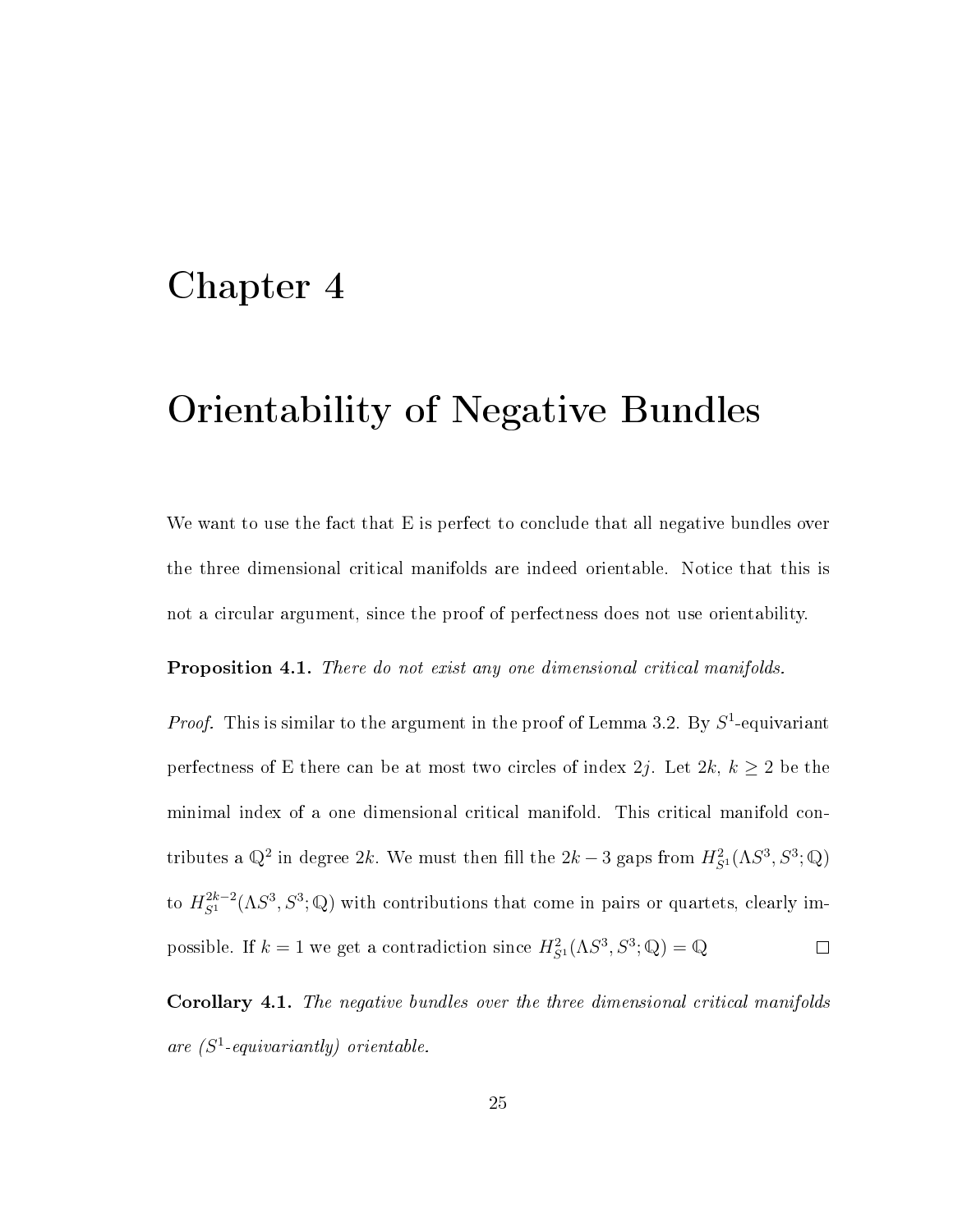*Proof.* First note that if the dimension of a critical manifold  $N$  is three, the action of  $S^1/\mathbb{Z}_n$  on N is free, since there are no one dimensional critical manifolds.

Hence the  $S^1$ -Borel construction  $N\times_{S^1}ES^1$  is homotopy equivalent to  $N/(S^1/\mathbb{Z}_n)$ and by the proof of Proposition 3.3  $N/(S^1/\mathbb{Z}_n)$  is homotopy equivalent to  $S^2$ . Since  $S<sup>2</sup>$  is simply connected the bundle is orientable. We conclude that the negative  $\Box$ bundles are also oriented as ordinary vector bundles.

It was shown in the previous chapter that the negative bundles over the one and five dimensional critical manifolds are orientable, so this corollary finishes the proof that all negative bundles are orientable.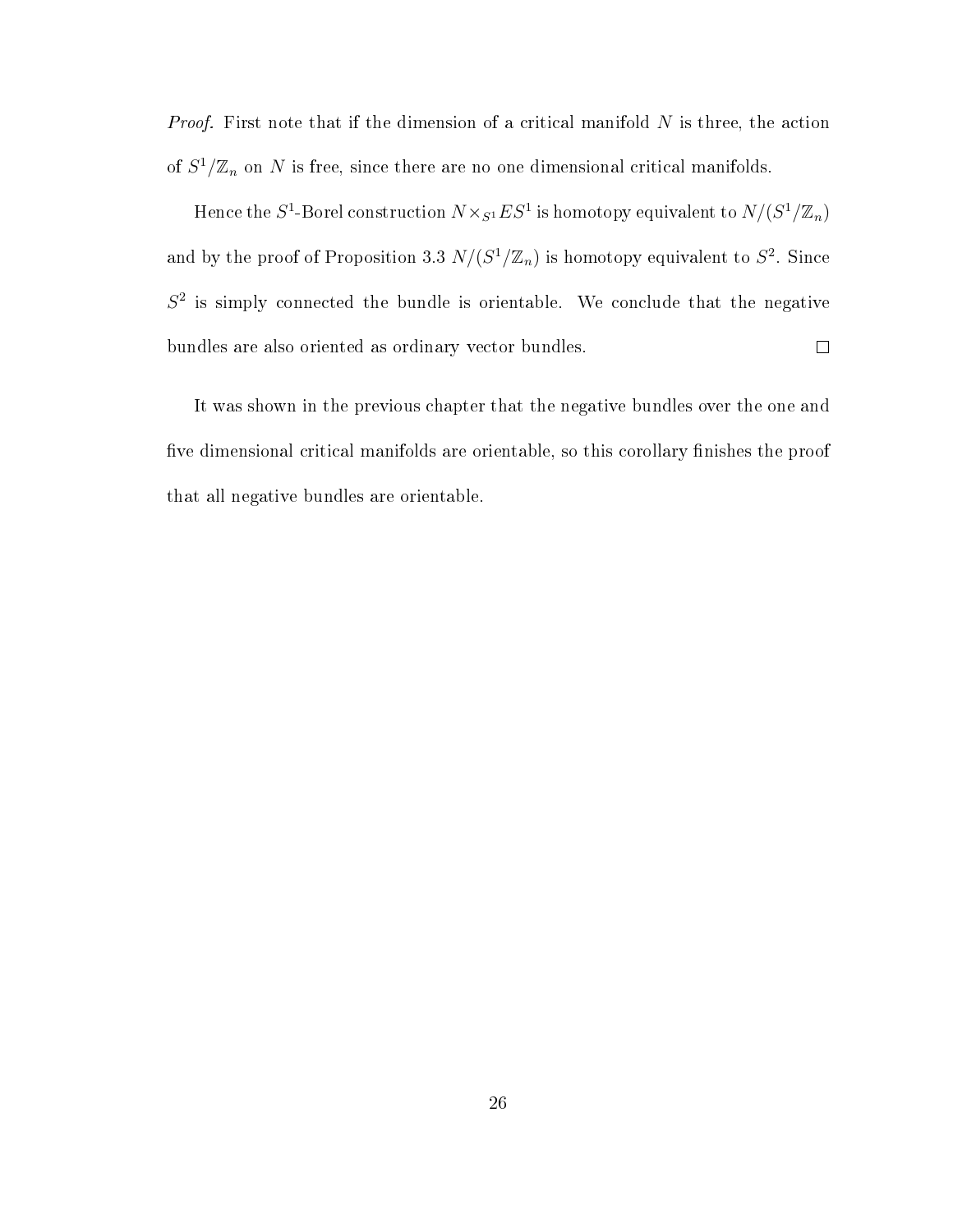## Chapter 5

# Topology of the Three Dimensional Critical Manifolds

By calculating the Euler class of the bundle  $S^1 \to N \to N/S^1 = S^2$  we will deduce that the three dimensional critical manifolds are integral cohomology three spheres or lens spaces.

**Theorem 2.** Assume that  $N$  is a three dimensional critical manifold. The quotient  $N/S<sup>1</sup> = S<sup>2</sup>$  is endowed with a symplectic structure which corresponds to the Euler class of the  $S^1$ -bundle  $S^1 \to N \to N/S^1$ ; in particular the Euler class is nonzero and N has the integral cohomology of either the three sphere or a lens space.

Proof. Note that by Corollary 3.1 N is connected. Parts of the proof rely on an argument in  $[Bes78]$ ; see  $[Bes78, Definition 1.23, Proposition 2.11 and 2.16]$ . We will describe some extra structure on the fixed point set  $N$ . In [Bes78, Chapter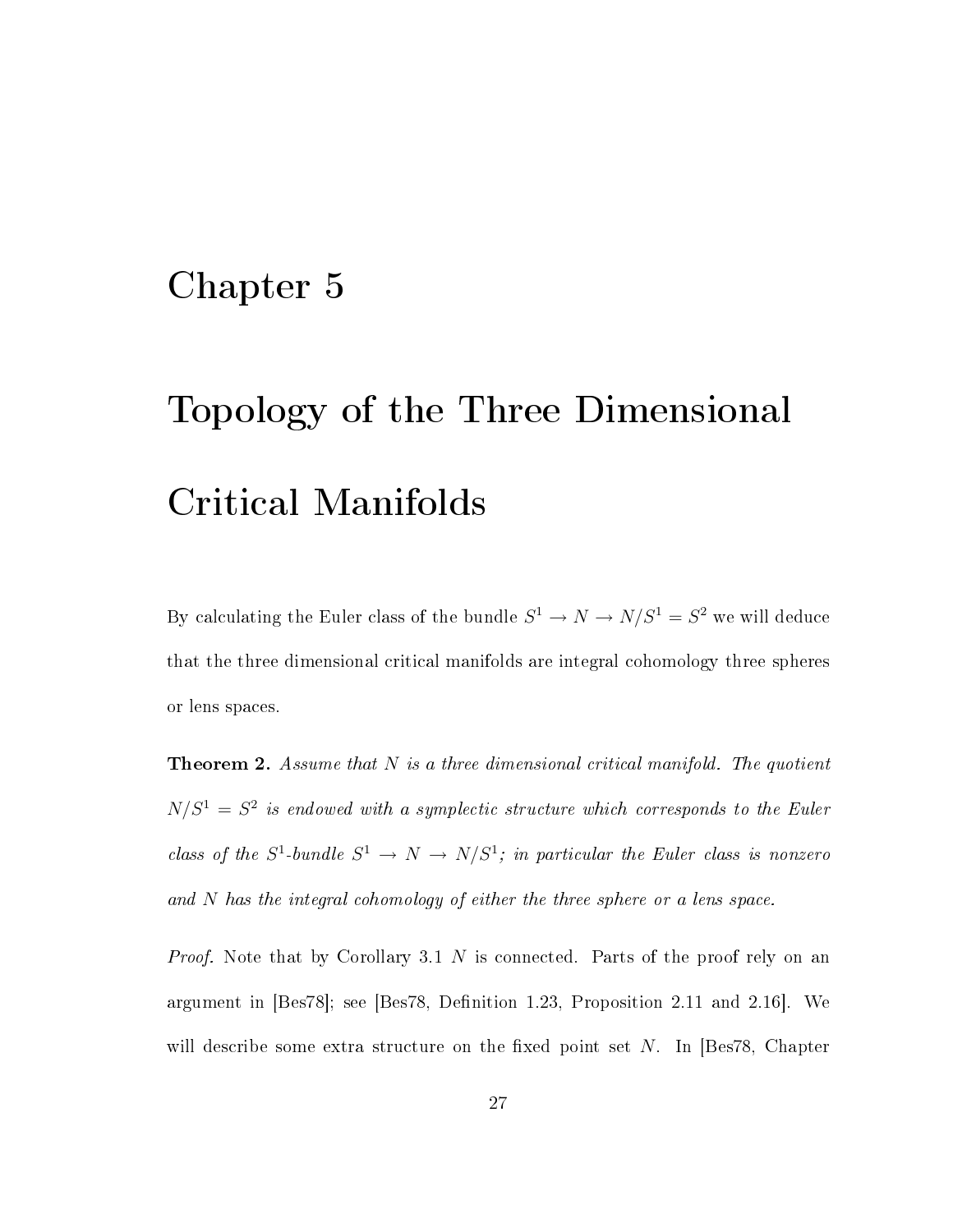2] the author considers a manifold all of whose geodesics are closed with the same least period  $2\pi$ . In that case the action of  $S^1$  on  $T^1S^3$  is free and one gets a principal  $S^1$  bundle  $p: T^1S^3 \rightarrow T^1S^3/S^1$ . There is a canonical connection  $\alpha \in$  $H^1_{\text{dR}}(T^1S^3;\mathcal{L}(S^1))$  on  $T^1S^3$  constructed as follows: Let  $p_{TS^3}\colon TTS^3\to TS^3$  be the projection and  $T_{p_{S^3}} \colon TTS^3 \to TS^3$  be the tangent map. For  $X \in TTS^3$  we define  $\tilde{\alpha}(X) = g(T_{p_{S^3}}(X), p_{TS^3}(X)).$  This form is the pullback to the tangent bundle of the canonical one form on the cotangent bundle. Define a horizontal distribution on  $TT^1S^3$  by  $Q_u = \{X \in T_uT^1S^3 \mid \alpha(X) = 0\}$ . Then  $T_uT^1S^3 = \mathbb{R}Z \oplus Q_u$ , where Z is the geodesic vector field on  $TT^1S^3,$  and the corresponding connection form is  $\tilde{\alpha}$ restricted to  $T^1S^3$  which we denote by  $\alpha$ . The Lie algebra of  $S^1$  is abelian and  $d\alpha$ is horizontal, so the curvature form of  $\alpha$  is d $\alpha$ . Since the two form d $\alpha$  is invariant under the action of  $S^1$ , it is basic. The form  $d\alpha$  is also the restriction to the unit tangent bundle of the pullback to the tangent bundle of the canonical two form on the cotangent bundle. Hence  $d\alpha$  is nonzero on the complement of Z on every  $T_u T^1 S^3$ ,  $u \in T^1 S^3$ . By Chern-Weil Theory there exists  $\omega \in H^2_{\text{dR}}(T^1 S^3/S^1)$  such that  $p^*(\omega) = d\alpha$ . By [KN69, Theorem 5.1] this class is the Euler class of the bundle. By [Bes78, Proposition 2.11] the class  $\omega$  is a symplectic form on  $T^1S^3/S^1$  ( $\omega$  being degenerate would mean that  $d\alpha = 0$  on a nonempty subset of the complement of Z, which is not the case). Hence the Euler class is nonzero.

We now carry the argument over to the three dimensional critical manifolds. By Proposition 4.1 we know that the action of  $S^1$  on N is free and that  $N/S^1$  is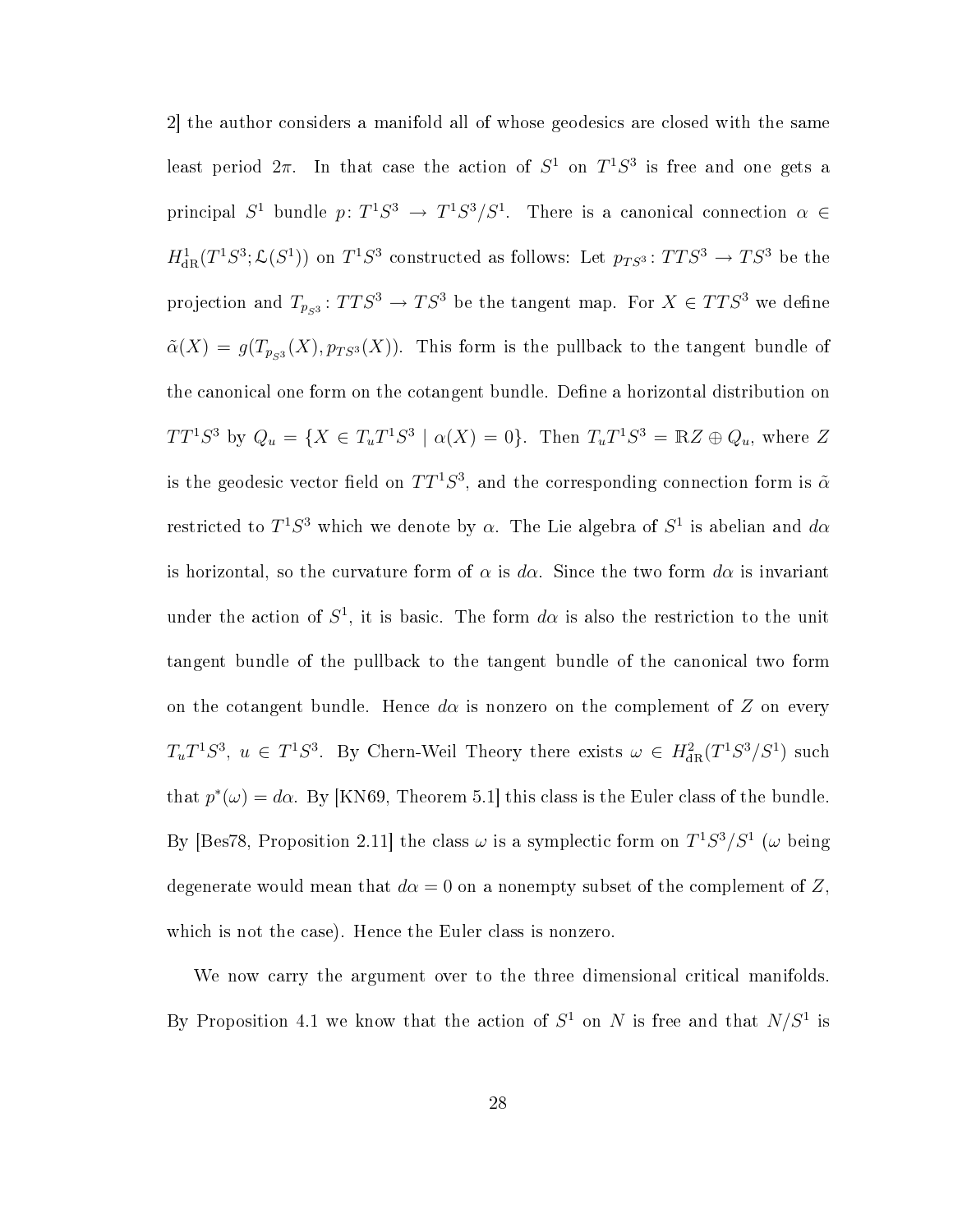homeomorphic to  $S^2$ . Consider the principal bundle  $S^1 \to N \to S^2$ , with projection q. We want to conclude that the Euler class of this bundle is nonzero. First note that the geodesic vector field is tangent to the fixed point set. Consider the restriction of  $\alpha$  to TN and define as above a distribution on TN by  $\tilde{Q}_u = \{X \in T_uN \mid \alpha(X) = 0\}.$ Then we have  $TN = \mathbb{R}Z \oplus \tilde{Q}_u$ , since Z is a vector field on  $TN$  with  $\alpha(Z) = 1$ ; see [Bes78, 1.57]. The restriction of  $\alpha$  to TN is invariant under the action of  $S^1$  given by the geodesic flow, since by [Bes78, 1.56]  $L_Z\alpha = 0$ , so the distribution  $\tilde{Q}$  is invariant under the action of  $S^1$ . Since the map  $u \mapsto \tilde{Q}_u$  is clearly smooth,  $\tilde{Q}$  is a horizontal distribution and since  $\alpha(Z) = 1$ ,  $\alpha$  is the connection of the distribution. Similarly to the above, we see that since the Lie algebra of  $S<sup>1</sup>$  is abelian the curvature of the bundle is  $d\alpha$  ( $d\alpha$  is horizontal since  $d\alpha(Z, -) = 0$  by [Bes78, 1.56]). As  $d\alpha$  is horizontal and invariant under the action of  $S^1$  ( $L_Zd\alpha = 0$  by [Bes78, 1.57]), it is basic. Hence we can find a form  $\omega \in H^2_{\text{dR}}(S^2)$  such that  $q^*(\omega) = d\alpha$ . Thus, to see that the quotient is symplectic, it suffices to show that the curvature is nonzero on Q. This follows from the following general statement about symplectic reduction. The proof of this statement is that, similarly to the proof of Lemma 3.1, the  $+1$ eigenspace of the Poincaré map is a symplectic subspace.

**Lemma 5.1.** Let  $(V^4, \tau)$  be a symplectic vector space and let  $\mathbb{Z}_n$  act on V by linear symplectic transformations. Assume that dim  $Fix(\mathbb{Z}_n) = 2$ . Then  $Fix(\mathbb{Z}_n)$  is a symplectic subspace.

Consider the tangent space to  $T^1S^3$  at a point  $u \in T^1S^3$ . This splits as a direct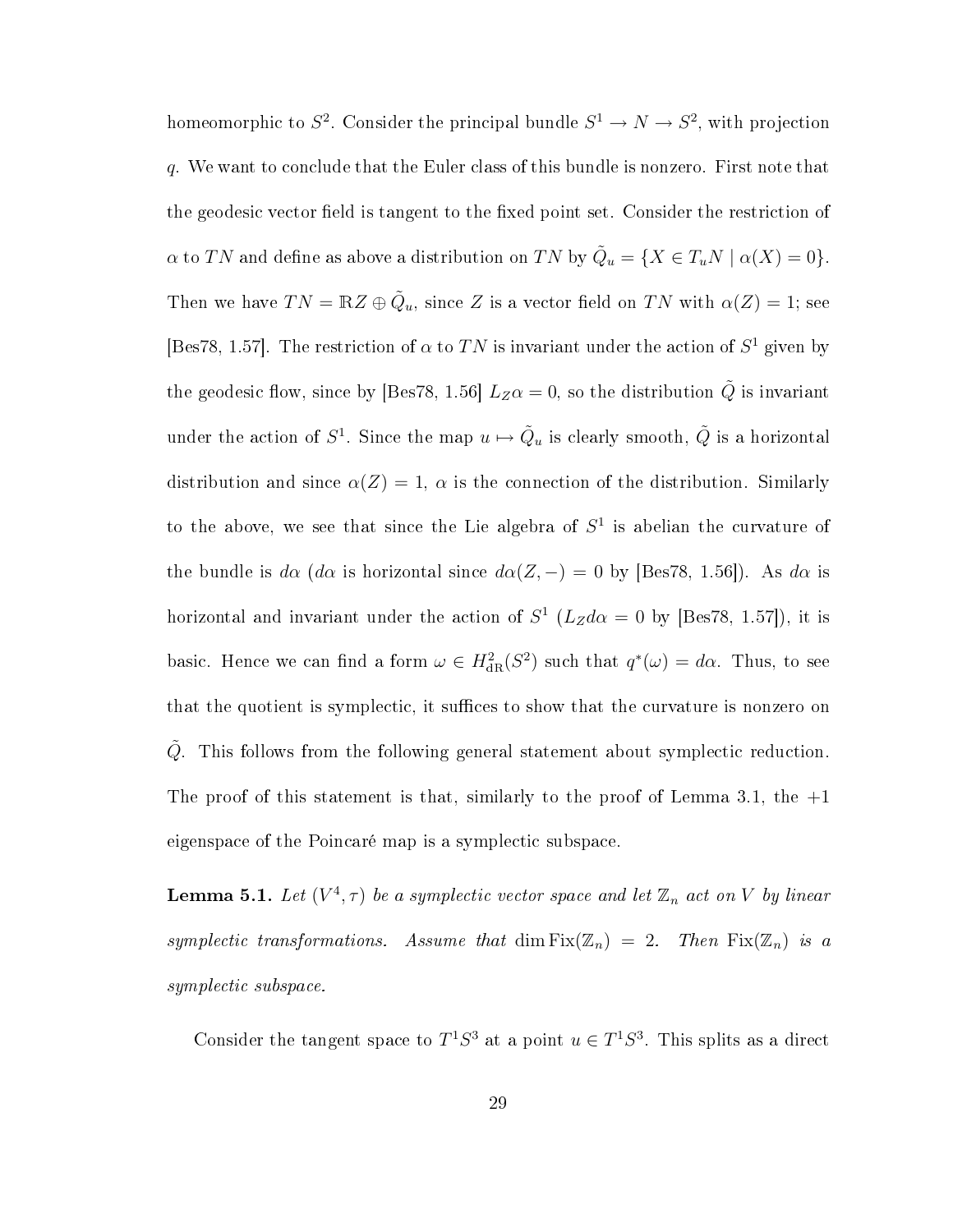sum  $Z \oplus Q_u$  and  $d\alpha \neq 0$  on  $Q_u$  and on the four dimensional subspace the form  $d\alpha$  is a symplectic two form and the differential of the geodesic flow acts by symplectic linear transformations. The tangent space  $T_uN$  also splits as the direct sum of  $Z\oplus \tilde{Q}_u,$  $\tilde{Q}_u \subset T_uN$ . It follows from the above lemma that the form  $d\alpha$  restricted to  $T_uN$  is nonzero and hence, as above, that the form  $\omega \in H^2_{\text{dR}}(S^2)$  makes the quotient into a symplectic manifold. Again by [KN69, Theorem 5.1] the class  $\omega$  is the Euler class of the  $S^1$ -bundle  $S^1 \to N \to S^2$ . Since the Euler class is nonzero an application of the Gysin sequence for the bundle  $S^1 \to N \to S^2$  shows that N is either an integral cohomology three sphere or lens space.  $\Box$ 

Corollary 5.1. There are no three dimensional critical manifolds with the integral cohomology of  $S^3$  or a lens space  $S^3/\mathbb{Z}_r$ , r odd.

*Proof.* By Corollary 3.1 there exists at most one connected, critical manifold,  $N$ , of a given index. Let n be the multiplicity of a geodesic in  $N$ , i.e. c has length  $2\pi/n$ . The action of  $O(2)$  leaves N invariant and hence induces an action on N which is effectively free since there are no one dimensional critical manifolds. Let  $\mathbb{Z}_n \subseteq S^1$  be the ineffective kernel of the action. By identifying  $S^1/\mathbb{Z}_n$  with  $S^1$  we see that  $O(2)/\mathbb{Z}_n \cong O(2)$ . The group  $O(2)/\mathbb{Z}_n$  acts freely on N, so in particular  $\mathbb{Z}_2 \times \mathbb{Z}_2 \subseteq O(2)/\mathbb{Z}_n$  acts freely on N. By a a theorem of Smith [Bre72, Theorem 8.1]  $\mathbb{Z}_2$ -cohomology spheres do not support a free action of  $\mathbb{Z}_2 \times \mathbb{Z}_2$ , so since  $S^3/\mathbb{Z}_r$ , r odd, are  $\mathbb{Z}_2$ -cohomology spheres we have finished the proof.  $\Box$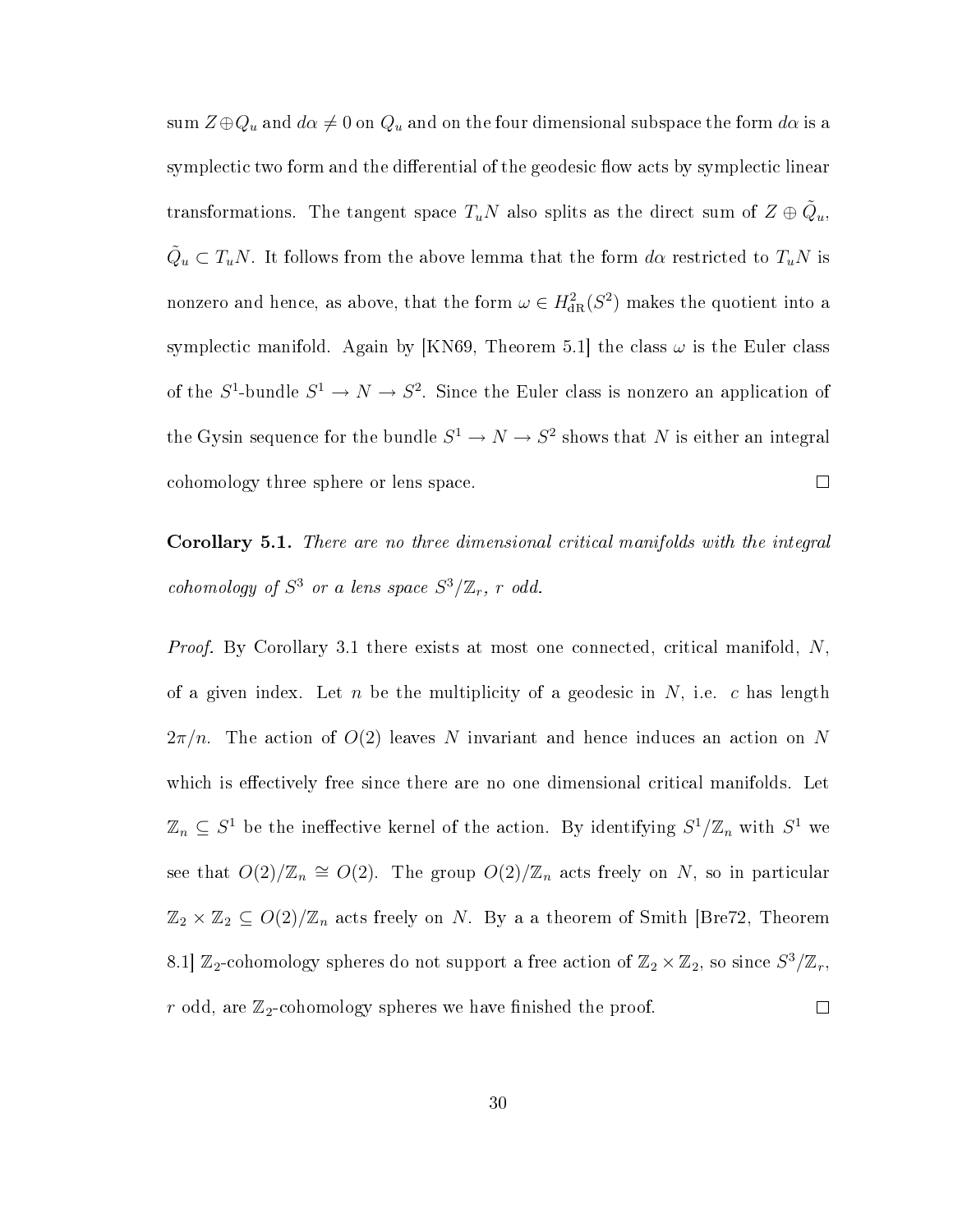### Chapter 6

### Index Growth

In this section we will use the results of [BTZ82] concerning the Bott Iteration Formula to obtain complete information about the index growth of geodesics in the three and five dimensional critical manifolds. The Bott Iteration Formula states that Index( $c^q$ ) =  $\sum_{z^q=1} I(\theta)$ , where  $I: S^1 \to \mathbb{R}$  is a locally constant function, which will be determined in the following. We will write  $I(\theta)$  for  $I(z)$ ,  $z = e^{i\theta}$  and  $\theta \in [0, 2\pi]$ . Notice that since the critical manifolds are nondegenerate in the sense of Bott, a geodesic in a five dimensional critical manifold has Poincaré map equal to the identity, and the Poincaré map of a geodesic in a three dimensional critical manifold has a two by two identity block.

Since there exists a common period for the geodesics, we know that the Poincaré map  $P$  of a closed geodesic is a root of unity. Let  $c$  be a closed geodesic of multiplicity n. If there exists an eigenvalue  $e^{2\pi i/k}$  where  $k|n$ , the map  $P^k$  has two  $2\times 2$  identity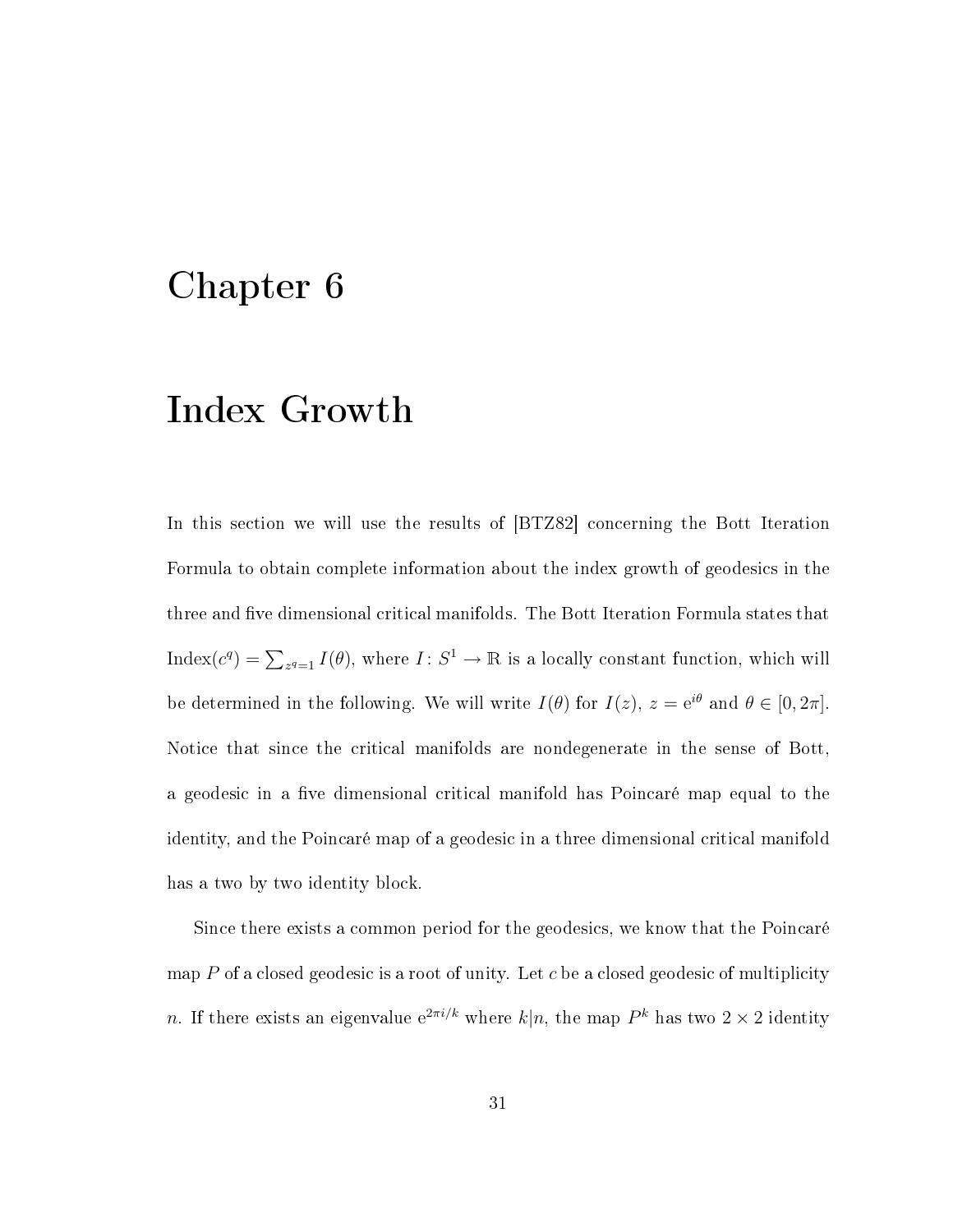blocks and since  $c^k$ ,  $k < n$ , still lies in a three dimensional critical manifold this contradicts the fact that all three dimensional critical manifolds are nondegenerate. Hence the eigenvalues of  $P$  are 1 and  $e^{2\pi i/n}$ .

The splitting numbers  $S^{\pm}(\theta)$  are given by  $S^{\pm}(\theta) = \lim_{\rho \to 0^{\pm}} I(\theta + \rho) - I(\theta)$ , for  $0 \le \theta \le \pi$ , and completely determine the function I, since we know that  $I(\theta) =$  $I(2\pi - \theta)$ , I is locally constant and that I only jumps at eigenvalues of P, i.e. at a value of  $\theta$  where  $S^{\pm}$  is nonzero. If with respect to a symplectic basis the Jordan normal form of the Poincaré map contains a  $2 \times 2$  block of the form

$$
\begin{bmatrix}\n\cos(\theta) & \sigma \sin(\theta) \\
-\sigma \sin(\theta) & \cos(\theta)\n\end{bmatrix}
$$

for  $\sigma \in \{\pm 1\}$  and  $0 < \theta < \pi$ , we say that the sign of the Jordan block is  $\sigma$ .

We now calculate the splitting numbers  $S^+(0)$ ,  $S^-(0)$ ,  $S^+(2\pi/n)$  and  $S^-(2\pi/n)$ . We note that in the case of a five dimensional critical manifold there is only one eigenvalue 1 and the splitting numbers corresponding to that eigenvalue are 2.

**Lemma 6.1.** Let n be the multiplicity of a closed geodesic c in a three dimensional critical manifold and let P be its Poincaré map. The splitting numbers of P,  $S^+(0)$ and  $S^-(0)$  are both equal to 1. The splitting numbers  $S^+(2\pi/n)$  and  $S^-(2\pi/n)$ depend on the sign  $\sigma$  of the Jordan block and for  $\sigma = +1$  we have  $S^+(2\pi/n) = 1$ ,  $S^{-}(2\pi/n) = 0$  and for  $\sigma = -1$  we have  $S^{+}(2\pi/n) = 0$ ,  $S^{-}(2\pi/n) = 1$ . If  $n = 2$  the splitting numbers are all equal to 1.

Proof. This follows directly from [BTZ82, Theorem 2.13] and the calculation of the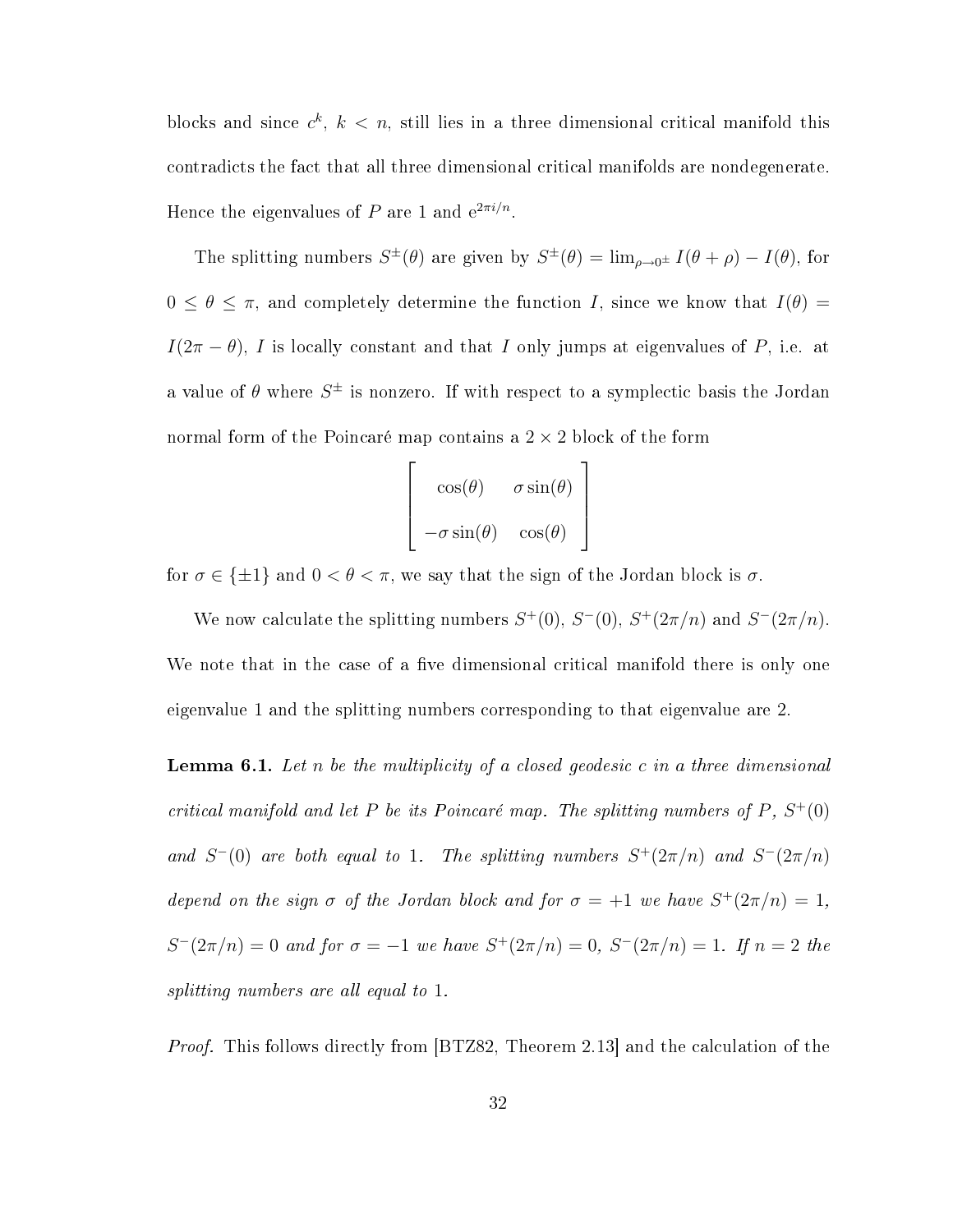Next we want to determine the function  $I$ , which is quite simple knowing the splitting numbers.

**Proposition 6.1.** Let c be a geodesic of index l in a three dimensional critical manifold. The function  $I: S^1 \to \mathbb{R}$  is for  $\sigma = 1$  given by

$$
I(\theta) = \begin{cases} l, & \text{for } \theta = 0, \\ l+1 & \text{for } \theta \in (0, 2\pi/n], \\ l+2 & \text{for } \theta \in (2\pi/n, \pi]. \end{cases}
$$

If  $\sigma = -1$  or  $n = 2$ , I is given by

$$
I(\theta) = \begin{cases} l, & \text{for } \theta = 0, \\ l+1 & \text{for } \theta \in (0, 2\pi/n), \\ l & \text{for } \theta \in [2\pi/n, \pi]. \end{cases}
$$

Proof. This follows directly from the previous lemma.

Remark. The index of the iterate  $c^k$ ,  $k = 2, 3, \ldots$ , of a geodesic c in a three dimensional critical manifold of multiplicity  $n$  and some given index can now be calculated from Proposition 6.1 and the Bott Iteration Formula Index( $c^q$ ) =  $\sum_{z^q=1} I(\theta)$ . In the case of a five dimensional critical manifold, 1 is the only one eigenvalue and the corresponding splitting numbers are 2.

 $\Box$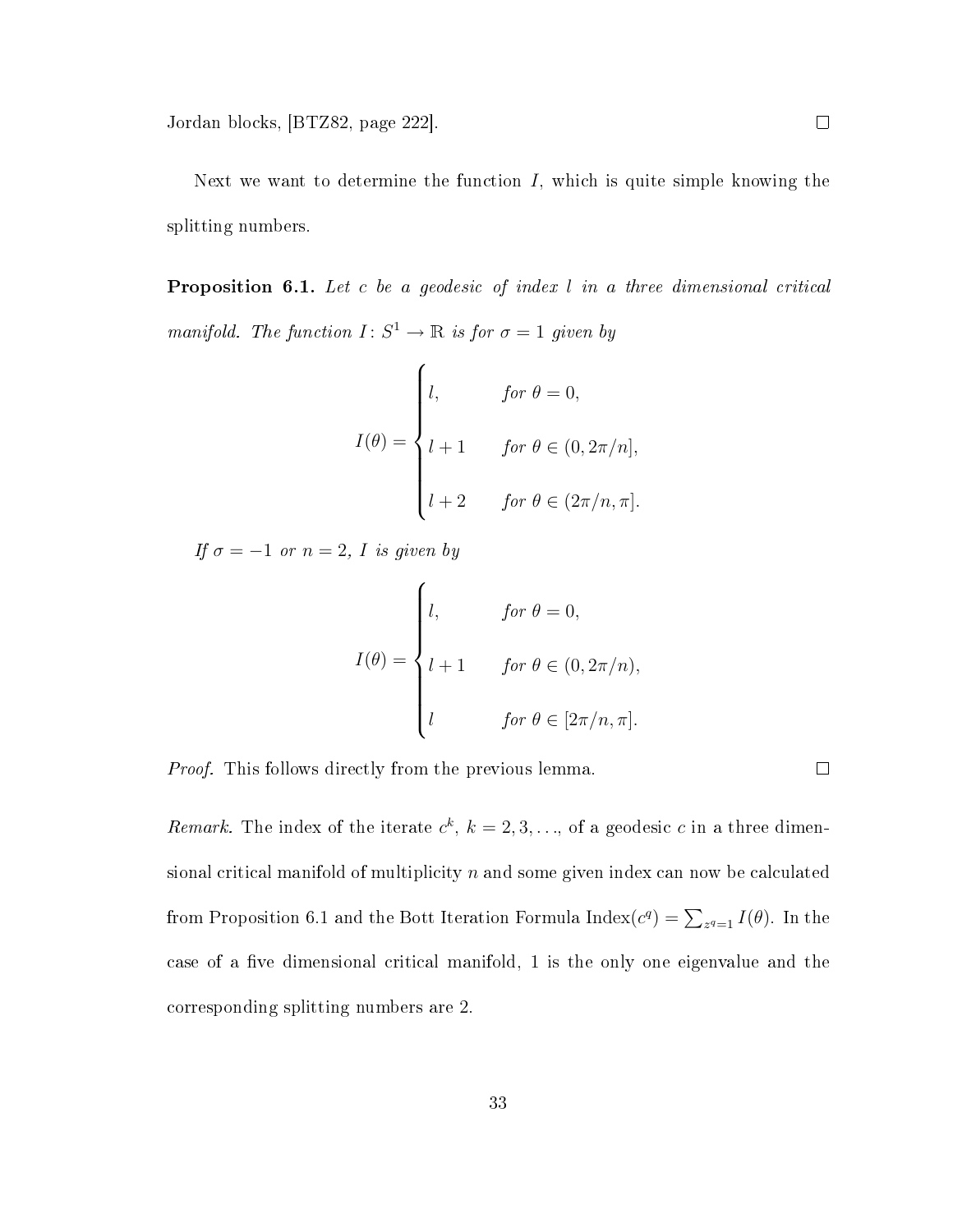### Chapter 7

# Reductions of the Berger Conjecture in Dimension Three

Note that by Chapter 4 the negative bundles are oriented. The first consequence of the preceding chapters is the following theorem.

**Theorem 3.** Let g be a metric on  $S^3$  all of whose geodesics are closed. The geodesics have the same least period if and only if the energy function is perfect for ordinary cohomology.

*Proof.* By [Zil77] the cohomology ring  $H^*(\Lambda S^3; \mathbb{Z})$  contains no torsion, so if E is perfect Corollary 5.1 implies that  $T^1S^3$  is the only critical manifold and hence that all geodesics are closed of the same least period. If all geodesics are closed of the same least period the only critical manifold is  $T^1S^3$ . Theorem 1 implies that the indices must be  $2(2k-1)$ ,  $k \ge 1$ , which implies that E is perfect.  $\Box$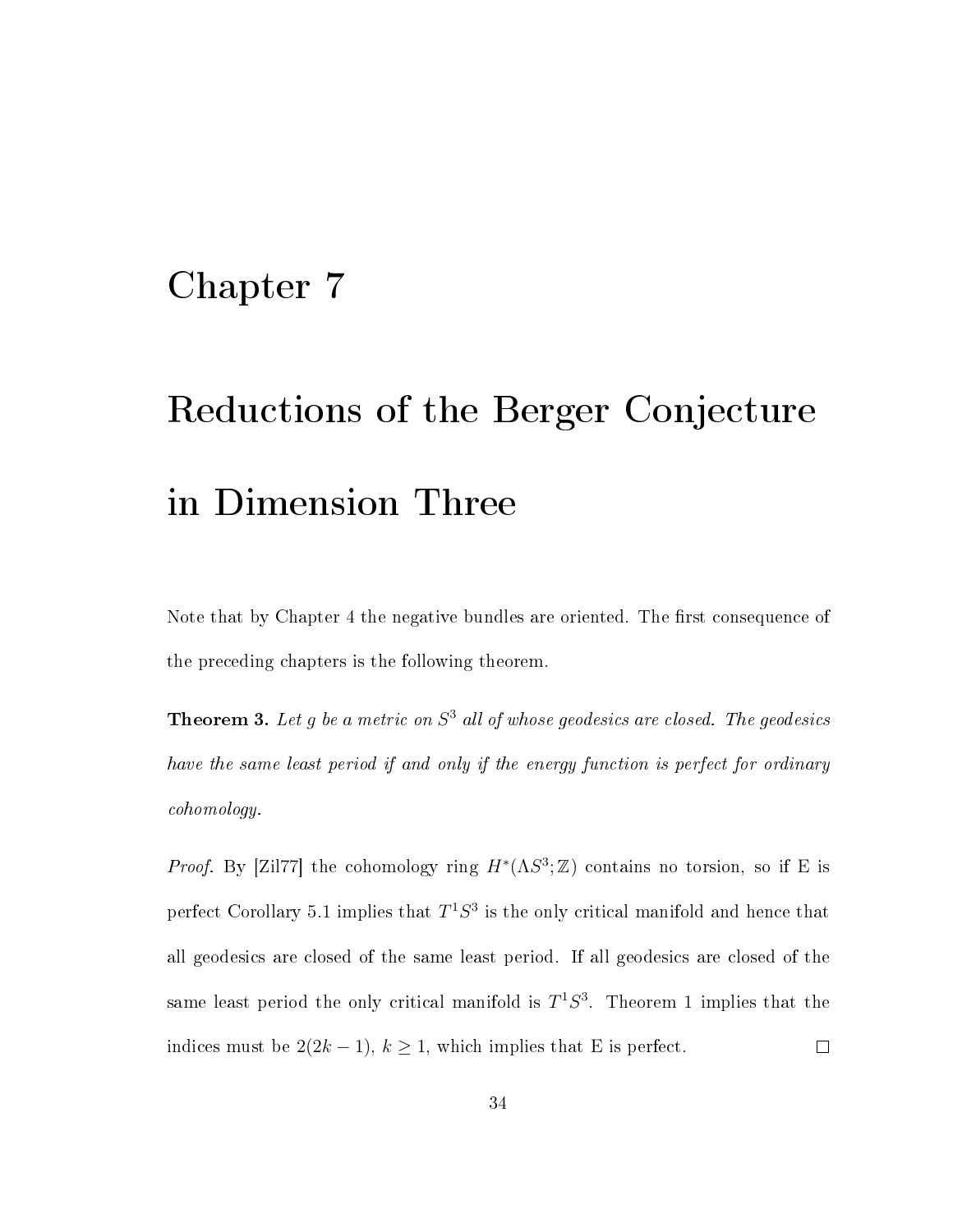For reductions of the conjecture, we first consider the case where  $Index(T^1S^3)$  = 2. If the action of  $S^1$  has an isotropy subgroup  $\mathbb{Z}_q$  there exists a three dimensional critical manifold Fix( $\mathbb{Z}_q$ )  $\subset T^1S^3$ . Since by the Bott Iteration Formula we have Index $(c^q)$   $\geq$  Index $(c)$  we see that the three dimensional critical manifold must also have index two, since the minimal index of a critical manifold consisting of nonconstant geodesics is two, by Corollary 3.1. This is a contradiction since there exists at most one critical manifold of a given index, by Corollary 3.1.

Next let c be a geodesic of index two which lies in a three dimensional critical manifold N and such that c has length  $2\pi/n$ . We have three cases to consider: Either  $n = 2$  or  $n > 2$  and the sign  $\sigma$  of the nontrivial Jordan block of N is  $\pm 1$ . By the Bott Iteration Formula we have  $Index(c^2) = I(\pi) + Index(c)$ . Hence it follows from Proposition 6.1 that if  $n = 2$  or  $n > 2$  and  $\sigma = -1$  that Index( $c^2$ ) = 4. Furthermore, if  $\sigma = +1$ , Index $(c^2) = 6$ .

Now we assume that the sectional curvature K satisfies  $a/4 \leq K \leq a$ . It was proved in [BTZ83] that

$$
H_*(\Lambda^{16\pi^2/2a} S^3, \Lambda^{4\pi^2/2a} S^3; \mathbb{Z}) = H_{*-2}(T^1 S^3; \mathbb{Z}),
$$
\n(7.1)

which has a  $\mathbb Z$  in degree 2, 4, 5 and 7. By the curvature assumption and since  $S^3$ is simply connected, we know that the injectivity radius is greater than or equal to  $\pi/\sqrt{a}$ . Hence there exist no closed geodesics of length less than  $2\pi/\sqrt{a}$  and hence of energy less than  $4\pi^2/2a$ . Also note that  $c^2$  does not lie in  $\Lambda^{16\pi^2/2a}S^3$ . Indeed, if  $\mathrm{E}(c)=4\pi^2/2a$  and hence  $\mathrm{E}(c^2)=16\pi^2/2a$  a theorem of Tsukamoto implies that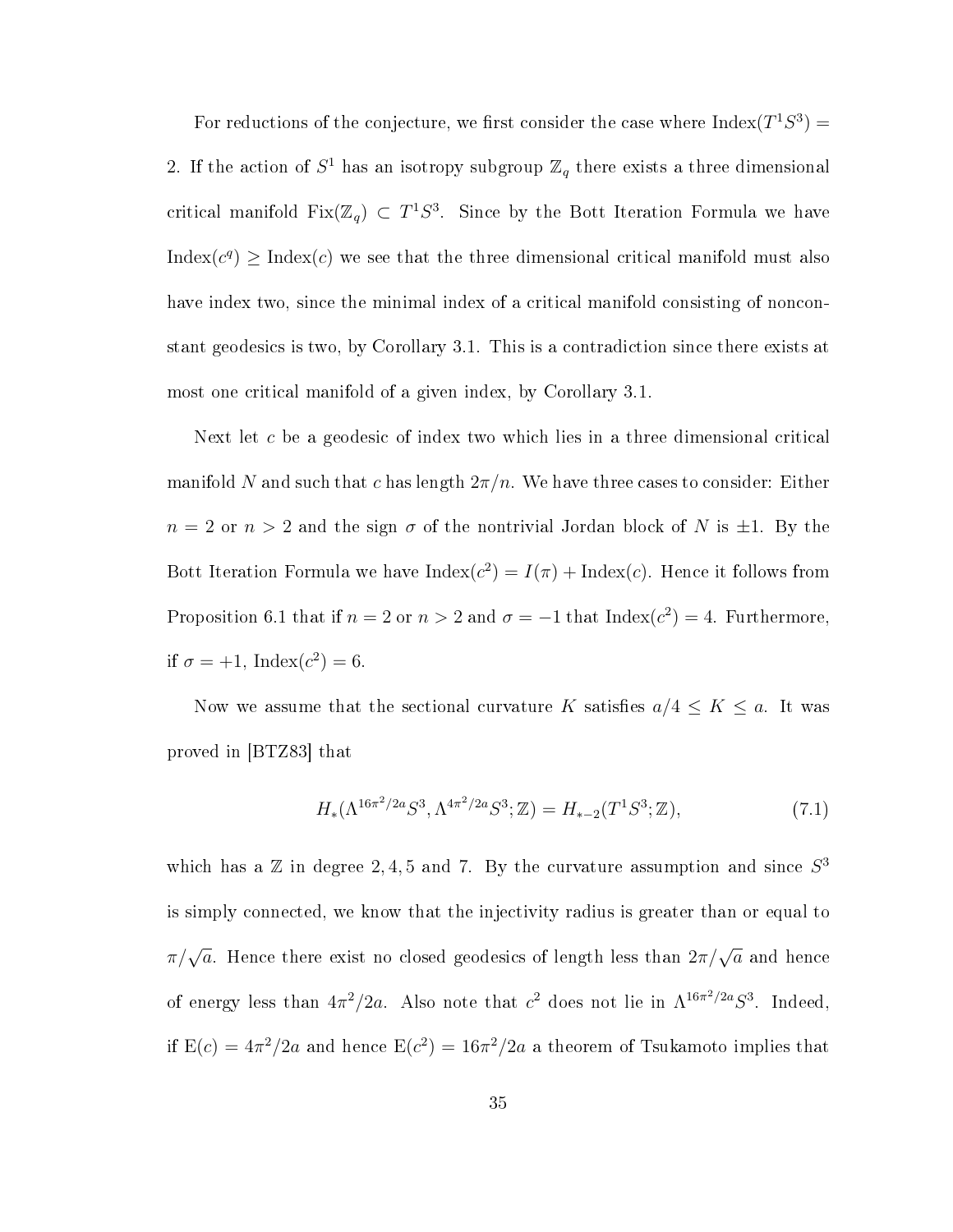the metric g has constant sectional curvature; see  $|\text{Tsu66}|$ . This contradicts our assumption that there exist geodesics that are shorter than the common period  $2\pi$ . Hence by Equation 7.1 the geodesics in N must lie in  $(\Lambda^{16\pi^2/2a}S^3, \Lambda^{4\pi^2/2a}S^3)$  since by Corollary 3.1 N is the only critical manifold of index two.

Next we consider the case where  $\text{Index}(c^2) = 4$ . By Theorem 2 we know that N contributes a rational class in degree two and five. Hence by Equation 7.1 there must exist another simple closed geodesic of index four in  $\Lambda^{16\pi^2/2a}S^3$ . Since  $\text{Index}(c^2) = 4$ we have two distinct critical manifolds of index four, contradicting Corollary 3.1.

We summarize in a theorem.

**Theorem 4.** Let g be a metric on  $S^3$  all of whose geodesics are closed with sectional curvature K satisfying  $a/4 \leq K \leq a$ . Then all geodesics have the same least period unless the unique closed geodesic  $c \in (\Lambda^{16\pi^2/2a}S^3, \Lambda^{4\pi^2/2a}S^3)$  of index two has Index(c<sup>2</sup>) = 6, i.e. the Poincaré map of c contains a rotation with sign  $\sigma = +1$ Remark. If Index( $c^2$ ) = 6 we conclude from Equation 7.1 that there must exist a geodesic  $d$  of index four, which must lie in a three dimensional critical manifold  $M$ , since otherwise  $H_{S^1}^6(\Lambda S^3, S^3; \mathbb{Q}) = \mathbb{Q}^3$ . Assume that the length of d is  $2\pi/m$ . If we iterate the geodesic c a multiple of n times we land in  $T^1S^3$ . The index of  $c^k$ ,  $k = 2, 3, ...$  of c is given by Proposition 6.1. When calculating the index of  $d^k$ ,  $k = 2, 3, \ldots$ , of the geodesic d there are two cases to consider:  $\sigma = \pm 1$ . For some combinations of n and m we are able to derive a contradiction by showing that two distinct critical manifolds must contribute in the same degree.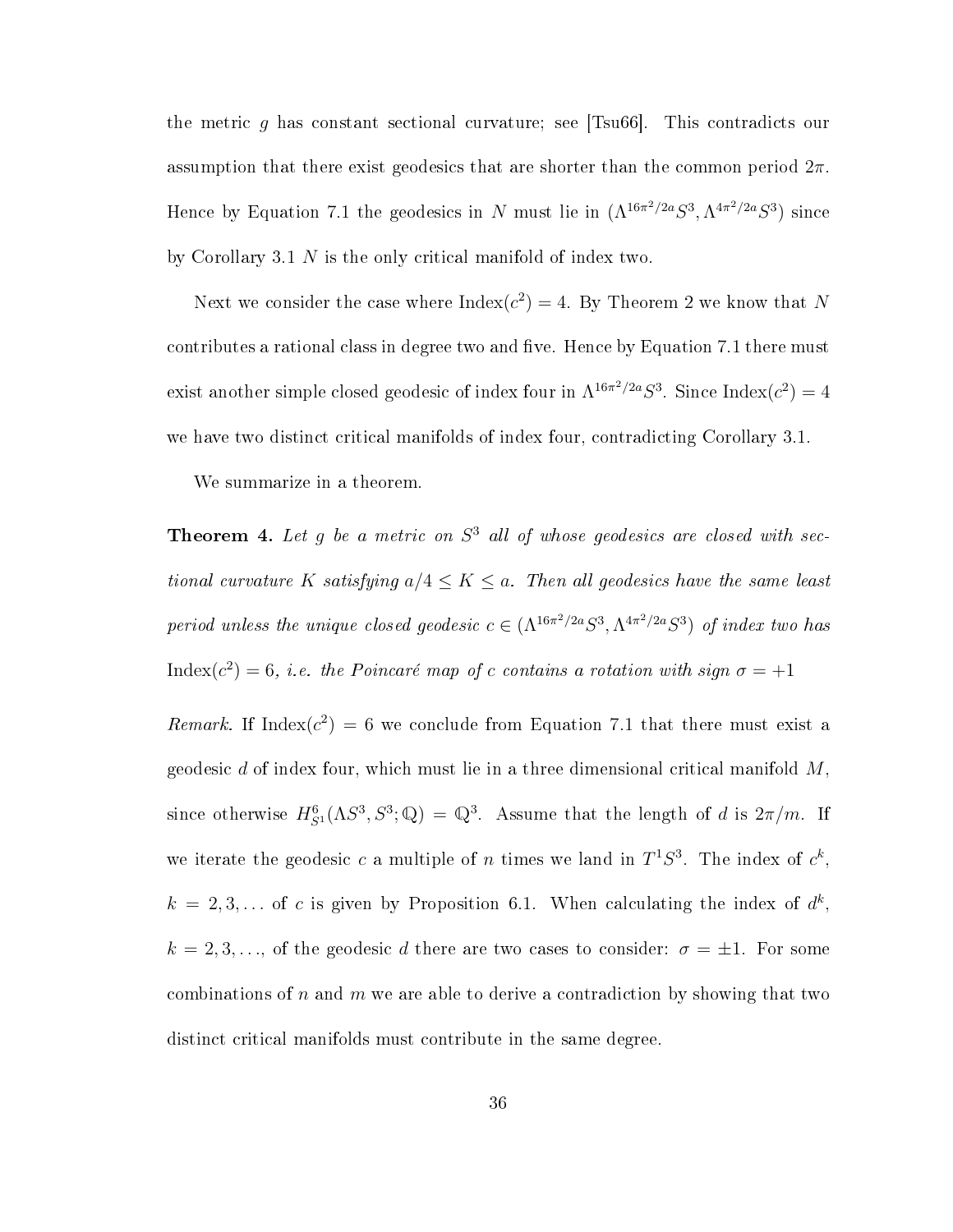## Bibliography

- [Bes78] Arthur L. Besse. Manifolds all of whose geodesics are closed, volume 93 of Ergebnisse der Mathematik und ihrer Grenzgebiete [Results in Mathematics and Related Areas]. Springer-Verlag, Berlin, 1978.
- [BO04] Marcel Bökstedt and Iver Ottosen. The suspended free loop space of a symmetric space. Preprint Aarhus University,  $1(18):1-31$ , 2004.
- [Bre72] Glen E. Bredon. Introduction to compact transformation groups. Academic Press, New York, 1972.
- [BTZ82] W. Ballmann, G. Thorbergsson, and W. Ziller. Closed geodesics on positively curved manifolds. Ann. of Math.  $(2)$ , 116 $(2)$ :213-247, 1982.
- [BTZ83] W. Ballmann, G. Thorbergsson, and W. Ziller. Existence of closed geodesics on positively curved manifolds. J. Differential Geom.,  $18(2):221-$ 252, 1983.
- [GG82] Detlef Gromoll and Karsten Grove. On metrics on  $S^2$  all of whose geodesics are closed. *Invent. Math.*,  $65(1):175-177$ ,  $1981/82$ .